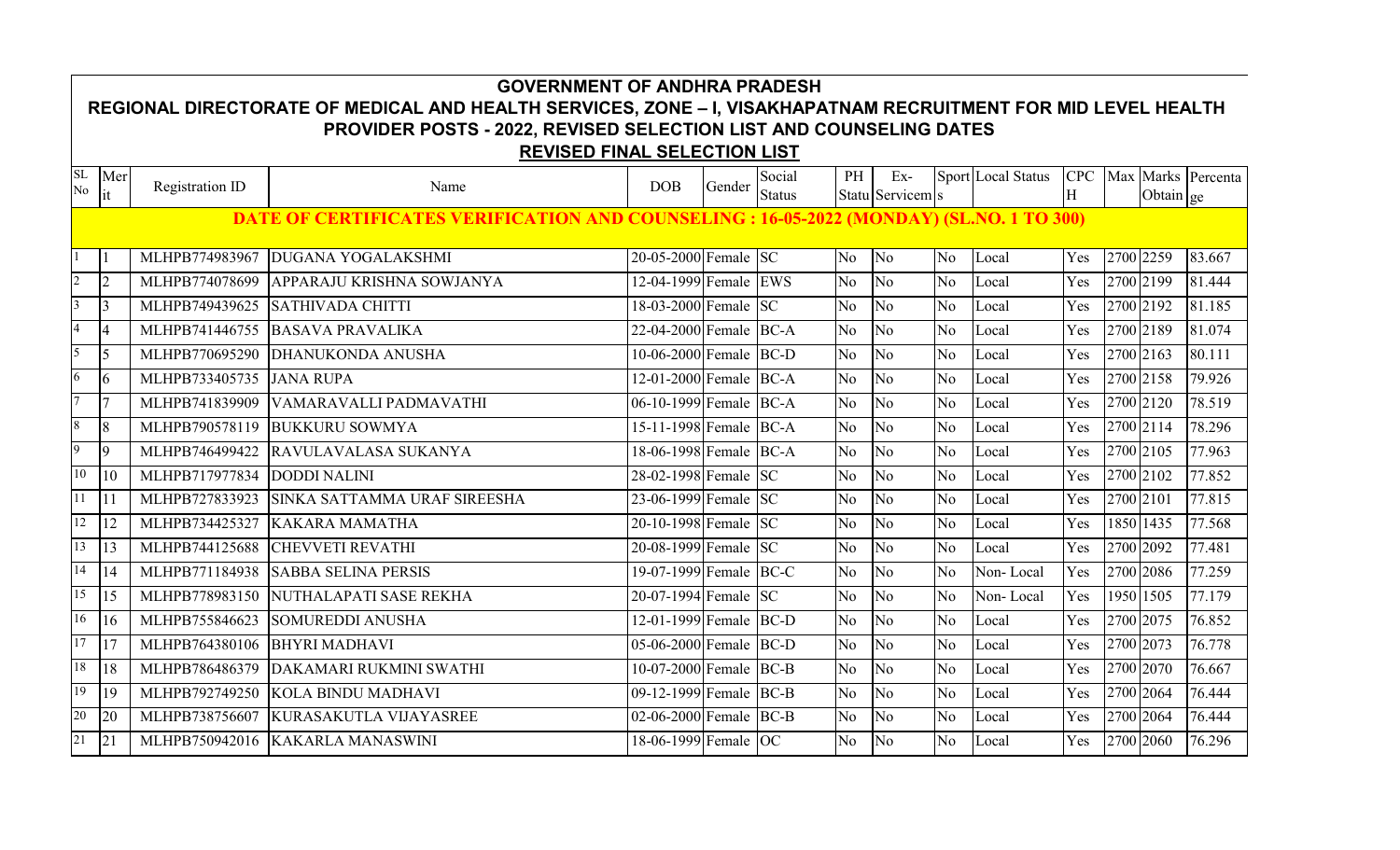| SL<br>No        | Mer<br>it | Registration ID | Name                              | <b>DOB</b>             | Gender | Social<br><b>Status</b> | PH             | $Ex-$<br>Statu Servicem s |                | Sport Local Status | <b>CPC</b><br>H |           | Obtain ge | Max Marks Percenta |
|-----------------|-----------|-----------------|-----------------------------------|------------------------|--------|-------------------------|----------------|---------------------------|----------------|--------------------|-----------------|-----------|-----------|--------------------|
| 22              | 22        | MLHPB795791205  | MATHA.YAMINI                      | 20-06-1997 Female BC-A |        |                         | N <sub>o</sub> | No                        | No             | Local              | Yes             |           | 1700 1294 | 76.118             |
| 23              | 23        | MLHPB741137619  | <b>CHINTHALA JANAKI</b>           | 06-07-2000 Female BC-D |        |                         | No             | No                        | N <sub>o</sub> | Local              | Yes             |           | 2700 2055 | 76.111             |
| 24              | 24        | MLHPB769778370  | CHINTHAPALLI HARIKA               | 26-03-1999 Female BC-A |        |                         | N <sub>o</sub> | No                        | No             | Local              | Yes             | 2700 2053 |           | 76.037             |
| 25              | 25        | MLHPB785691626  | PAGOTI MOUNIKA                    | 18-06-1999 Female SC   |        |                         | N <sub>o</sub> | No                        | No             | Local              | Yes             | 2700 2052 |           | 76.000             |
| 26              | 26        | MLHPB714581269  | VANNEPURI MURALI KRISHNA          | 07-12-1999 Male        |        | <b>ST</b>               | N <sub>o</sub> | No                        | N <sub>o</sub> | Local              | Yes             | 2700 2047 |           | 75.815             |
| 27              | 27        | MLHPB755296512  | CHITTIVALASA RUKMINI              | 18-04-2000 Female BC-A |        |                         | N <sub>o</sub> | No                        | N <sub>o</sub> | Local              | Yes             | 2700 2043 |           | 75.667             |
| 28              | 28        | MLHPB741260820  | PAKKI ALEKHYA                     | 28-06-2000 Female SC   |        |                         | No.            | No                        | N <sub>o</sub> | Local              | Yes             | 2700 2042 |           | 75.630             |
| 29              | 29        | MLHPB712925508  | NOOKALA LALITHA                   | 14-08-2000 Female BC-A |        |                         | N <sub>o</sub> | No                        | N <sub>o</sub> | Local              | Yes             | 2700 2037 |           | 75.444             |
| 30 <sup>°</sup> | 30        | MLHPB710311587  | <b>INDALA JYOSHNI</b>             | 14-03-1998 Female BC-D |        |                         | No.            | N <sub>o</sub>            | No             | Local              | Yes             |           | 1850 1394 | 75.351             |
| $\overline{31}$ | 31        | MLHPB725821883  | MOGILI BHAGYA LAKSHMI             | 18-06-2000 Female BC-D |        |                         | No             | No                        | N <sub>o</sub> | Local              | Yes             | 2700 2034 |           | 75.333             |
| 32              | 32        | MLHPB757526906  | YERIPILLI VARALAKSHMI             | 21-12-1999 Female BC-A |        |                         | N <sub>o</sub> | No                        | No             | Local              | Yes             | 2700 2033 |           | 75.296             |
| 33              | 33        | MLHPB762494280  | <b>ROSHINI LAWRENCE</b>           | 11-07-2000 Female BC-C |        |                         | No             | N <sub>o</sub>            | No             | Local              | Yes             | 2700 2032 |           | 75.259             |
| 34              | 34        | MLHPB718303934  | <b>BIDDIKA NEELAMANI</b>          | 10-06-2000 Female ST   |        |                         | No             | No                        | N <sub>o</sub> | Local              | Yes             | 2700 2028 |           | 75.111             |
| 35              | 35        | MLHPB799776016  | <b>BILLALAVALASA PUJA PATNAIK</b> | 21-06-1999 Female BC-D |        |                         | N <sub>o</sub> | No                        | No             | Local              | Yes             | 2700 2027 |           | 75.074             |
| 36              | 36        | MLHPB762057486  | <b>SWAGATIKA SINGH</b>            | 01-11-1996 Female $OC$ |        |                         | N <sub>o</sub> | No                        | N <sub>o</sub> | Non-Local          | Yes             |           | 2700 2026 | 75.037             |
| $\overline{37}$ | 37        | MLHPB735296840  | URUKUTI PAVANI                    | 24-08-1998 Female BC-D |        |                         | N <sub>o</sub> | No                        | N <sub>o</sub> | Local              | Yes             | 2700 2025 |           | 75.000             |
| 38              | 38        | MLHPB711085137  | YEDLA KASTURI                     | 06-03-2000 Female SC   |        |                         | No.            | No                        | N <sub>o</sub> | Local              | Yes             | 2700 2025 |           | 75.000             |
| 39              | 39        | MLHPB731421726  | SUNANDA VAISHNAVI THARRA          | 06-09-1998 Female EWS  |        |                         | N <sub>o</sub> | No                        | N <sub>o</sub> | Local              | Yes             | 2600 1949 |           | 74.962             |
| 40              | 40        | MLHPB746947781  | <b>JEERU RAMYA</b>                | 16-06-1998 Female BC-A |        |                         | No.            | No                        | N <sub>o</sub> | Local              | Yes             | 2700 2021 |           | 74.852             |
| 41              | 41        | MLHPB779935914  | <b>GOLAGANI DURGA BHAVANI</b>     | 01-08-1999 Female BC-D |        |                         | N <sub>o</sub> | No                        | N <sub>o</sub> | Local              | Yes             | 2700 2021 |           | 74.852             |
| 42              | 42        | MLHPB799320742  | <b>SOUMI CHAKRABORTY</b>          | 05-05-1998 Female OC   |        |                         | N <sub>o</sub> | No                        | N <sub>o</sub> | Non-Local          | Yes             | 2700 2017 |           | 74.704             |
| 43              | 43        | MLHPB750672400  | <b>SURADA TULASI KALA</b>         | 02-01-2000 Female BC-A |        |                         | No             | No                        | No             | Local              | Yes             | 2700 2017 |           | 74.704             |
| 44              | 44        | MLHPB740799499  | <b>GORAKALA SIRISHA</b>           | 27-01-1999 Female BC-A |        |                         | N <sub>o</sub> | No                        | No             | Local              | Yes             |           | 2700 2015 | 74.630             |
| 45              | 45        | MLHPB758907431  | <b>KANDIPAPPU DEVI</b>            | 26-06-2000 Female BC-B |        |                         | N <sub>o</sub> | No                        | N <sub>o</sub> | Local              | Yes             | 2700 2015 |           | 74.630             |
| 46              | 46        | MLHPB714384374  | <b>KORNU JYOTHI</b>               | 12-06-2000 Female BC-D |        |                         | No             | N <sub>o</sub>            | N <sub>o</sub> | Local              | Yes             | 2700 2014 |           | 74.593             |
| 47              | 47        | MLHPB770371058  | <b>BOTCHA HARITHA RANI</b>        | 05-06-2000 Female BC-D |        |                         | No             | No                        | No             | Local              | Yes             | 2700 2013 |           | 74.556             |
| 48              | 48        | MLHPB764503363  | <b>BANDARU NAGA LAKSHMI</b>       | 15-08-2000 Female BC-D |        |                         | No             | No                        | No.            | Local              | Yes             | 2700 2011 |           | 74.481             |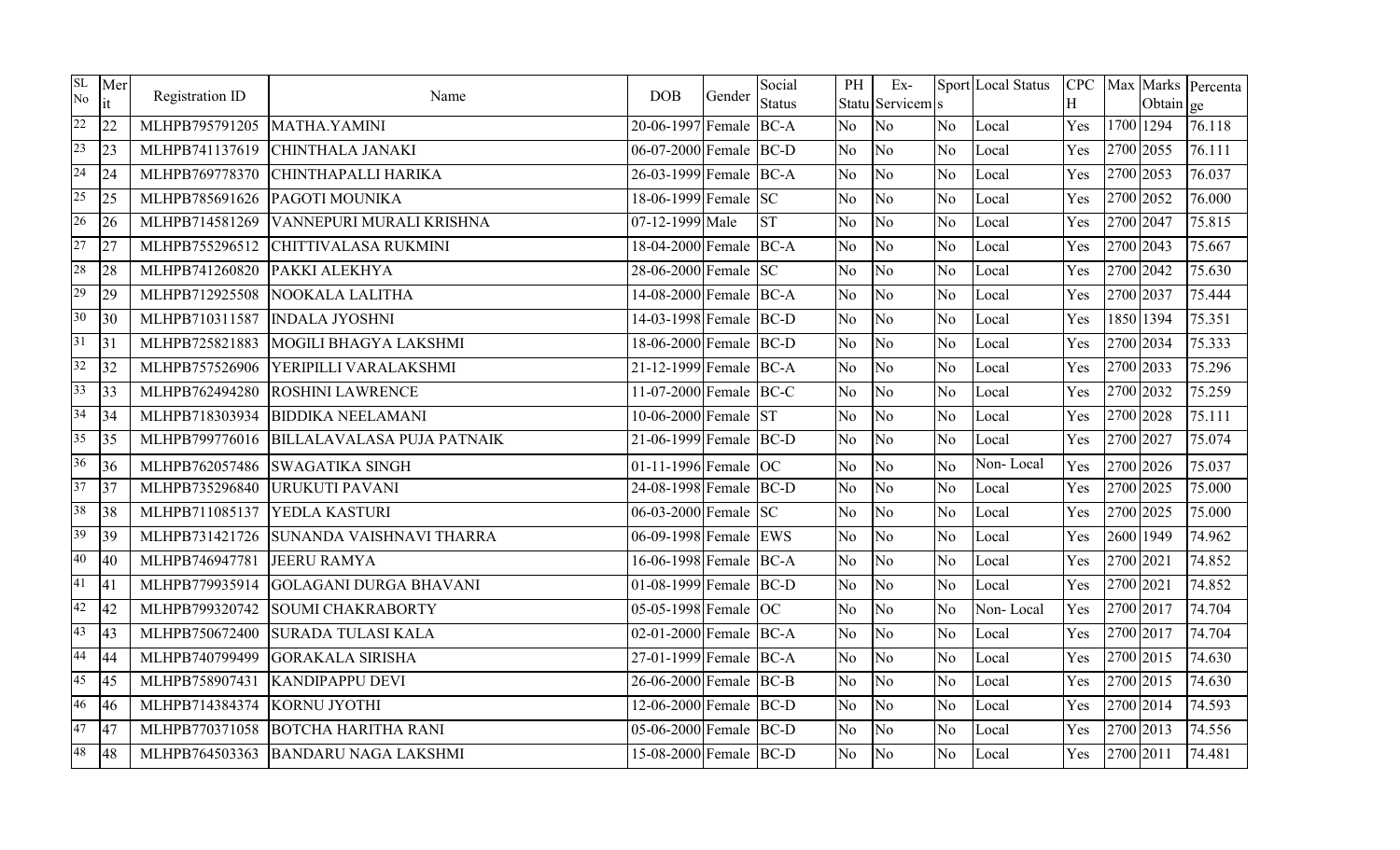| SL<br>No | Mer<br>it       | Registration ID | Name                               | <b>DOB</b>               | Gender | Social<br><b>Status</b> | PH             | $Ex-$<br>Statu Servicem s |                | Sport Local Status | H   |           | Obtain ge | CPC   Max   Marks   Percenta |
|----------|-----------------|-----------------|------------------------------------|--------------------------|--------|-------------------------|----------------|---------------------------|----------------|--------------------|-----|-----------|-----------|------------------------------|
| 49       | 49              | MLHPB737064081  | UNDRAKONDA MOUNICA                 | 08-08-1996 Female BC-B   |        |                         | No             | No                        | N <sub>o</sub> | Non-Local          | Yes | 2700 2008 |           | 74.370                       |
| 50       | $\overline{50}$ | MLHPB789502003  | MADABATTULA GEETHA                 | 15-06-1999 Female BC-B   |        |                         | <b>No</b>      | N <sub>o</sub>            | N <sub>o</sub> | Local              | Yes | 2700 2007 |           | 74.333                       |
| 51       | $\sqrt{51}$     | MLHPB797618662  | <b>SULMA BEGUM LASKAR</b>          | 02-01-1998 Female $OC$   |        |                         | No             | N <sub>o</sub>            | N <sub>o</sub> | Non-Local          | Yes | 2700 2005 |           | 74.259                       |
| 52       | 52              | MLHPB730177264  | <b>ETCHERLA SUNEETHA</b>           | 31-10-1999 Female BC-D   |        |                         | No             | No                        | No             | Local              | Yes | 2700 2005 |           | 74.259                       |
| 53       | $\overline{53}$ | MLHPB780825446  | KOTARI BHARGAVI                    | 29-09-1998 Female BC-D   |        |                         | No             | No                        | N <sub>o</sub> | Local              | Yes | 2700 2004 |           | 74.222                       |
| 54       | 54              | MLHPB736737923  | <b>JAMPA VARAHA YAMUNA LAKSHMI</b> | 10-06-1999 Female BC-A   |        |                         | No             | No                        | No             | Local              | Yes | 2700 2004 |           | 74.222                       |
| 55       | $\overline{55}$ | MLHPB776113288  | KUNDI BHARGAVIDEVIKA               | 07-01-2000 Female BC-A   |        |                         | No             | N <sub>o</sub>            | N <sub>o</sub> | Local              | Yes | 2700 2003 |           | 74.185                       |
| 56       | 56              | MLHPB720892421  | SINGAMPALLI JAGADEESWARI           | 06-06-2000 Female SC     |        |                         | N <sub>o</sub> | No                        | N <sub>o</sub> | Local              | Yes | 2700 2002 |           | 74.148                       |
| 57       | $\frac{157}{2}$ | MLHPB750071467  | POOJA KHAN                         | 20-08-1996 Female OC     |        |                         | No             | No                        | No             | Non-Local          | Yes | 2700 2001 |           | 74.111                       |
| 58       | 58              | MLHPB785317500  | <b>D LIKITHA RAMA LAXMI</b>        | 14-05-1999 Female BC-B   |        |                         | N <sub>o</sub> | N <sub>o</sub>            | N <sub>o</sub> | Local              | Yes | 2700 2001 |           | 74.111                       |
| 59       | 59              | MLHPB787578493  | YANDAPALLI JOGIDEVI                | 06-11-1999 Female BC-B   |        |                         | No             | No                        | No             | Local              | Yes | 2700 2001 |           | 74.111                       |
| 60       | 60              | MLHPB746705122  | <b>ISAI MANIKYAM</b>               | 08-06-2000 Female BC-D   |        |                         | <b>No</b>      | N <sub>o</sub>            | N <sub>o</sub> | Local              | Yes | 2700 1999 |           | 74.037                       |
| 61       | 61              | MLHPB776838864  | <b>REVIDI LAVANYA</b>              | 25-10-1998 Female SC     |        |                         | No             | No                        | N <sub>o</sub> | Local              | Yes | 2700 1998 |           | 74.000                       |
| 62       | 62              | MLHPB756690750  | <b>DIVVALASA SANTI KUMARI</b>      | 07-09-1999 Female SC     |        |                         | N <sub>o</sub> | No                        | No             | Local              | Yes | 2700 1995 |           | 73.889                       |
| 63       | 63              | MLHPB771073131  | KALLA DHANA LAKSHMI                | $21-08-1993$ Female BC-D |        |                         | No             | No                        | No             | Local              | Yes | 2700 1994 |           | 73.852                       |
| 64       | 64              | MLHPB723800060  | <b>BONGU LALITHA</b>               | 13-04-2000 Female BC-D   |        |                         | No             | No                        | No             | Local              | Yes | 2700 1993 |           | 73.815                       |
| 65       | 65              | MLHPB729302429  | PATLASINGI BHARATHI                | 01-07-1998 Female SC     |        |                         | No             | No                        | N <sub>o</sub> | Local              | Yes | 2700 1988 |           | 73.630                       |
| 66       | 66              | MLHPB798336468  | <b>GAJJI HEMA LATA</b>             | 20-08-1998 Female BC-D   |        |                         | No             | No                        | N <sub>o</sub> | Local              | Yes | 2700 1987 |           | 73.593                       |
| 67       | 67              | MLHPB776274435  | <b>JENNA RANJITHARANI</b>          | 17-01-1999 Female $OC$   |        |                         | No             | No                        | N <sub>o</sub> | Local              | Yes | 2700 1985 |           | 73.519                       |
| 68       | 68              | MLHPB788439819  | <b>VATTI ANITA</b>                 | 15-06-2000 Female BC-B   |        |                         | N <sub>o</sub> | N <sub>o</sub>            | N <sub>o</sub> | Local              | Yes | 2700 1985 |           | 73.519                       |
| 69       | 69              | MLHPB751176520  | KUNA RAJYA LAKSHMI                 | 12-04-2000 Female BC-A   |        |                         | N <sub>o</sub> | N <sub>o</sub>            | N <sub>o</sub> | Local              | Yes | 2700 1984 |           | 73.481                       |
| 70       | 170             | MLHPB770670318  | <b>BHUPATHI RAJEEVANI</b>          | 31-07-1998 Female SC     |        |                         | No             | No                        | N <sub>o</sub> | Local              | Yes | 2700 1982 |           | 73.407                       |
| 71       | 71              | MLHPB773209888  | VAKADA SHANMUKHA SASI KIRAN NAIDU  | 15-11-1999 Male          |        | <b>BC-D</b>             | No             | N <sub>o</sub>            | N <sub>o</sub> | Local              | Yes | 2700 1980 |           | 73.333                       |
| 72       | 72              | MLHPB750749050  | <b>GOLLAPALLI SRILATHA</b>         | 25-05-2000 Female ST     |        |                         | N <sub>o</sub> | No                        | N <sub>o</sub> | Local              | Yes | 2700 1979 |           | 73.296                       |
| 73       | 73              | MLHPB739091109  | <b>INJARAPU JYOTHSNA</b>           | 08-01-2000 Female BC-B   |        |                         | No             | N <sub>o</sub>            | N <sub>o</sub> | Local              | Yes | 2700 1978 |           | 73.259                       |
| 74       | $\overline{74}$ | MLHPB752707892  | <b>SINDHUJA</b>                    | 20-02-1999 Female BC-D   |        |                         | No             | N <sub>o</sub>            | N <sub>o</sub> | Local              | Yes | 2700 1977 |           | 73.222                       |
| 75       | 75              | MLHPB742512922  | CHANAGALA HARATHI KUMARI           | 08-04-1999 Female BC-D   |        |                         | No             | No                        | N <sub>o</sub> | Local              | Yes | 2700 1977 |           | 73.222                       |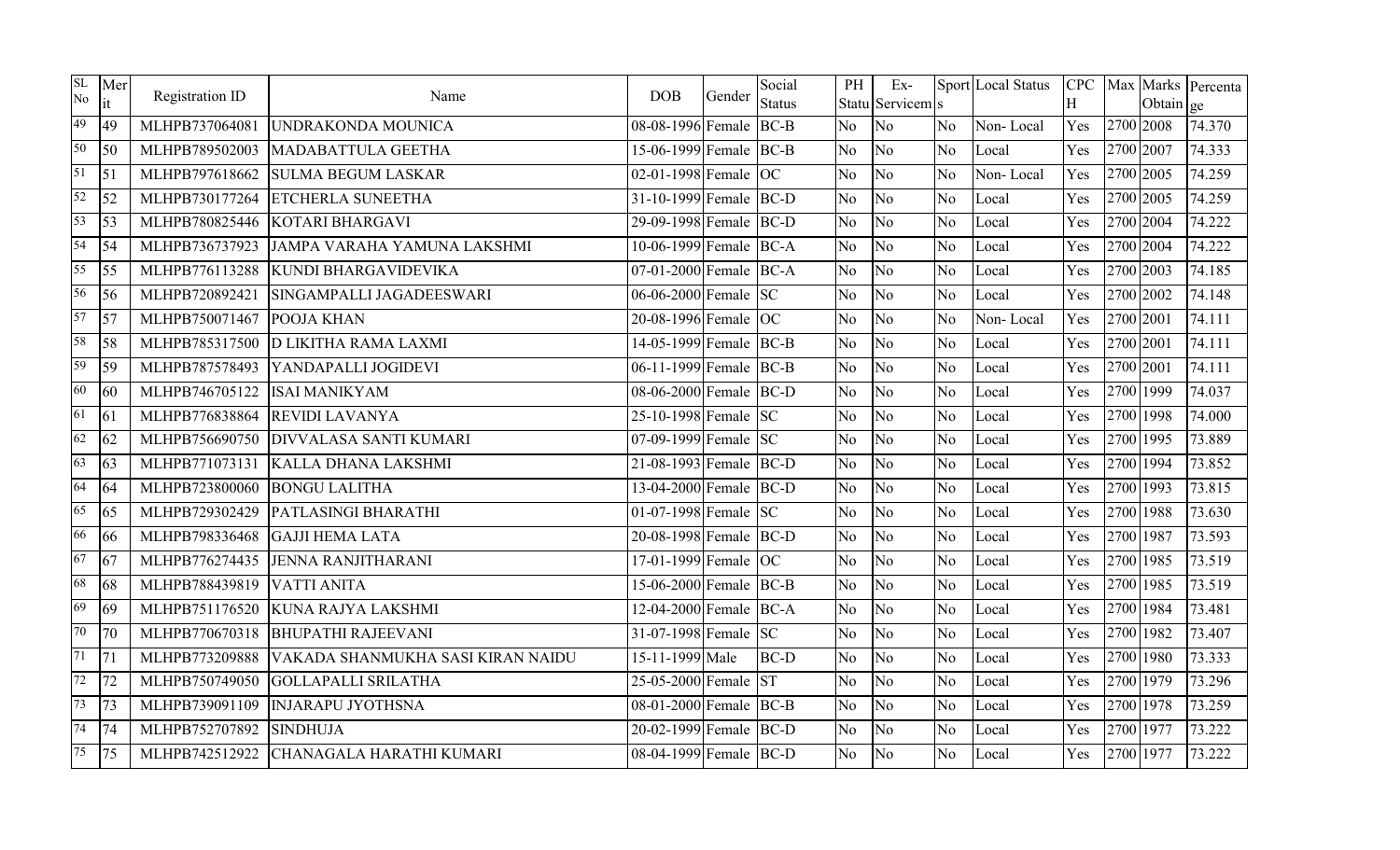| SL<br>No | Mer<br>it              | Registration ID | Name                           | <b>DOB</b>                    | Gender | Social<br><b>Status</b> | PH             | $Ex-$<br>Statu Servicem s |                | Sport Local Status | <b>CPC</b><br>H |           | Obtain ge | Max Marks Percenta |
|----------|------------------------|-----------------|--------------------------------|-------------------------------|--------|-------------------------|----------------|---------------------------|----------------|--------------------|-----------------|-----------|-----------|--------------------|
| 76       | 76                     | MLHPB789707539  | RONGALI AYYAPPA SWAMY          | 18-10-1998 Male               |        | <b>BC-D</b>             | N <sub>o</sub> | No                        | No             | Local              | Yes             | 2700 1974 |           | 73.111             |
| 77       | 177                    | MLHPB728215538  | <b>SIRIKI INDIRA</b>           | 10-07-1999 Female BC-D        |        |                         | No             | No                        | N <sub>o</sub> | Local              | Yes             | 2700 1974 |           | 73.111             |
| 78       | 78                     | MLHPB769407994  | PONNANA JHANSI                 | 17-06-2000 Female BC-D        |        |                         | N <sub>o</sub> | No                        | N <sub>o</sub> | Local              | Yes             | 2700 1974 |           | 73.111             |
| 79       | 79                     | MLHPB734287542  | <b>KUPPILI SUGUNA</b>          | 06-06-1999 Female SC          |        |                         | No.            | No                        | No             | Local              | Yes             | 2700 1971 |           | 73.000             |
| 80       | 80                     | MLHPB741429859  | VELLANKI RAMYA SRAVANI         | 14-07-1999 Female BC-D        |        |                         | N <sub>o</sub> | No                        | N <sub>o</sub> | Local              | Yes             | 2700 1971 |           | 73.000             |
| 81       | 81                     | MLHPB786436795  | CHODAVARAPU ADILAKSHMI         | 16-01-2000 Female BC-A        |        |                         | N <sub>o</sub> | No                        | N <sub>o</sub> | Local              | Yes             | 2700 1971 |           | 73.000             |
| 82       | 82                     | MLHPB759772880  | PILLA NAGA MOHINI              | 25-01-1999 Female BC-D        |        |                         | No             | No                        | N <sub>o</sub> | Local              | Yes             | 2700 1970 |           | 72.963             |
| 83       | 83                     | MLHPB735209074  | <b>BONTHU PRIYANKA</b>         | 19-07-2000 Female SC          |        |                         | N <sub>o</sub> | No                        | N <sub>o</sub> | Local              | Yes             | 2700 1968 |           | 72.889             |
| 84       | 84                     | MLHPB738010099  | <b>GUDIVADA KONDABABU</b>      | $\overline{06}$ -08-2000 Male |        | <b>BC-D</b>             | No.            | No                        | No             | Local              | Yes             | 2700 1968 |           | 72.889             |
| 85       | 85                     | MLHPB739480961  | <b>DEVABATTULA SOWJANYA</b>    | 11-10-1999 Female SC          |        |                         | N <sub>o</sub> | No                        | N <sub>o</sub> | Local              | Yes             | 2700 1964 |           | 72.741             |
| 86       | 86                     | MLHPB786640862  | <b>KOSURI NANDINI</b>          | 16-10-1999 Female BC-B        |        |                         | N <sub>o</sub> | No                        | No             | Local              | Yes             | 2700 1964 |           | 72.741             |
| 87       | 87                     | MLHPB714044129  | <b>RAKOTU SARASWATHI</b>       | 20-01-2000 Female SC          |        |                         | No.            | No                        | N <sub>o</sub> | Local              | Yes             | 2700 1960 |           | 72.593             |
| 88       | 88                     | MLHPB788389473  | NAKKA CHAMUNDESWARI            | 18-08-1998 Female BC-D        |        |                         | No             | No                        | N <sub>o</sub> | Non-Local          | Yes             | 2700 1958 |           | 72.519             |
| 89       | 89                     | MLHPB769917014  | <b>BALIREDDI JYOTSNA</b>       | 16-07-2000 Female BC-D        |        |                         | N <sub>o</sub> | No                        | No.            | Local              | Yes             | 2700 1958 |           | 72.519             |
| 90       | 90                     | MLHPB788469751  | <b>KORANGI KUMARI</b>          | 27-08-1995 Female BC-B        |        |                         | N <sub>o</sub> | No                        | N <sub>o</sub> | Local              | Yes             | 1850 1341 |           | 72.486             |
| 91       | 91                     | MLHPB735742042  | <b>DUDI SRAVANI</b>            | 20-06-2000 Female BC-B        |        |                         | N <sub>o</sub> | No                        | N <sub>o</sub> | Local              | Yes             | 2700 1956 |           | 72.444             |
| 92       | 92                     | MLHPB759090418  | <b>M SANTOSHI</b>              | 19-07-1996 Female OC          |        |                         | N <sub>o</sub> | Yes                       | N <sub>o</sub> | Local              | Yes             | 2700 1955 |           | 72.407             |
| 93       | 93                     | MLHPB754880105  | POTNURU RAMADEVI               | 20-07-1999 Female SC          |        |                         | N <sub>o</sub> | No                        | No             | Local              | Yes             | 2700 1954 |           | 72.370             |
| 94       | 94                     | MLHPB754581748  | <b>GALLA NAGAMANI</b>          | 29-02-2000 Female BC-D        |        |                         | No.            | No                        | N <sub>o</sub> | Local              | Yes             | 2700 1954 |           | 72.370             |
| 95       | 95                     | MLHPB785313624  | <b>VYAKARANAM SIVANI</b>       | 19-11-1999 Female BC-D        |        |                         | N <sub>o</sub> | No                        | N <sub>o</sub> | Local              | Yes             | 2700 1953 |           | 72.333             |
| 96       | 96                     | MLHPB747513166  | <b>RAVADA JYOTHI</b>           | 08-12-1996 Female BC-D        |        |                         | N <sub>o</sub> | No                        | No.            | Local              | Yes             |           | 1850 1337 | 72.270             |
| 97       | 97                     | MLHPB786076111  | <b>NELIVADA MANJU</b>          | 15-10-1998 Female BC-D        |        |                         | No             | No                        | N <sub>o</sub> | Local              | Yes             |           | 2700 1948 | 72.148             |
| 98       | 98                     | MLHPB726937240  | <b>BARITI TIRUPATHAMMA</b>     | 21-07-2000 Female SC          |        |                         | N <sub>o</sub> | No                        | No             | Local              | Yes             | 2700 1947 |           | 72.111             |
| 99       | 99                     | MLHPB789582608  | PRAGADA MOUNISHA SANTHOSH RANI | 11-06-2000 Female EWS         |        |                         | N <sub>o</sub> | No                        | N <sub>o</sub> | Local              | Yes             | 2700 1946 |           | 72.074             |
|          | $\overline{100}$   100 | MLHPB795605549  | KOTA SARALA KUMARI             | 24-06-1996 Female BC-D        |        |                         | No             | N <sub>o</sub>            | No             | Local              | Yes             | 2700 1945 |           | 72.037             |
| 101      | 101                    | MLHPB712706115  | <b>CHITRI ROJA</b>             | 15-07-1997 Female BC-D        |        |                         | No             | No                        | N <sub>o</sub> | Non-Local          | Yes             | 2700 1945 |           | 72.037             |
|          | $\sqrt{102}$   102     | MLHPB773539352  | <b>BATHA SWARNALATHA</b>       | 23-04-2000 Female SC          |        |                         | No             | No                        | No.            | Local              | Yes             | 2700 1945 |           | 72.037             |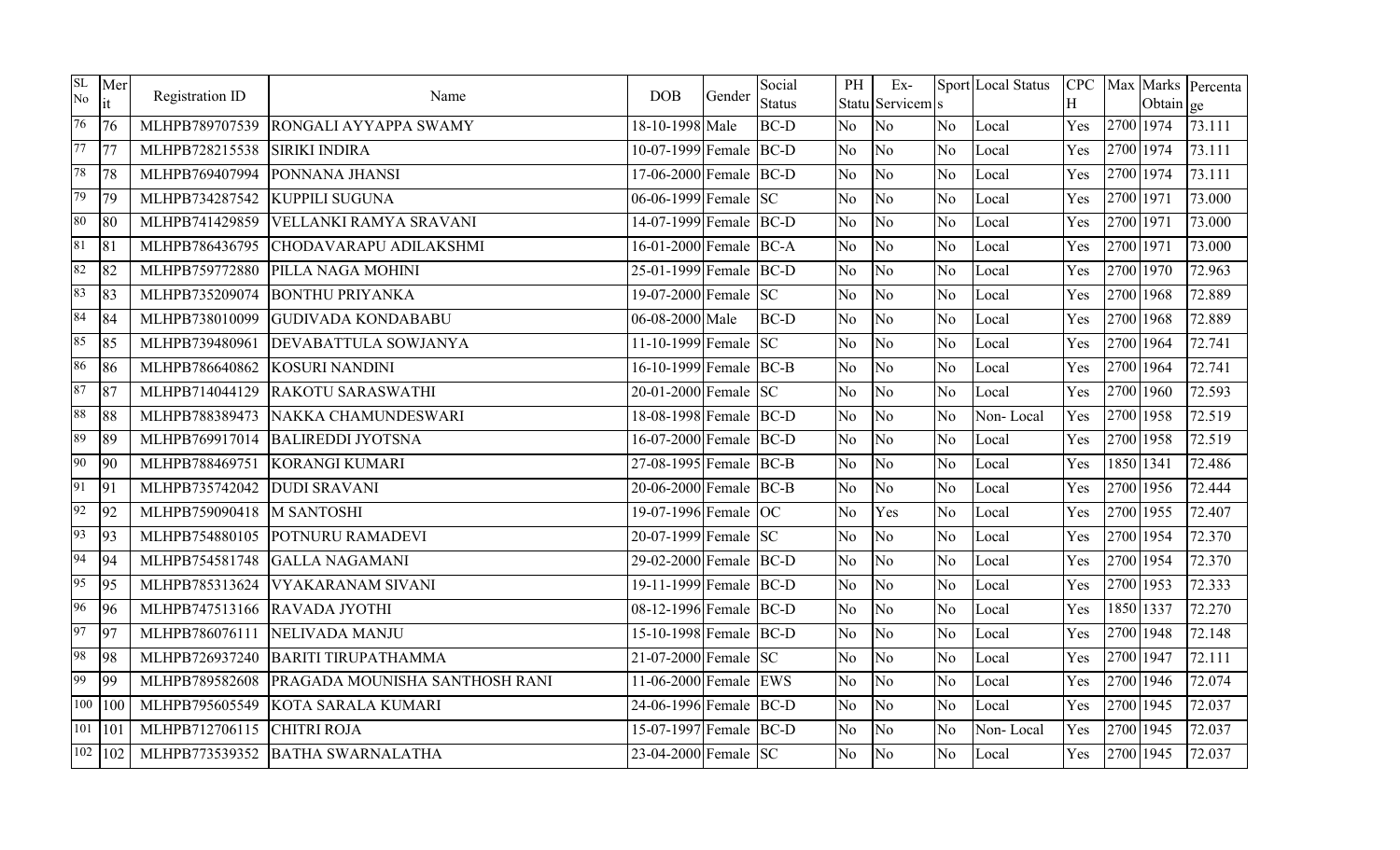| SL<br>No | Mer<br>it              | Registration ID | Name                                 | <b>DOB</b>                        | Gender | Social<br><b>Status</b> | PH             | $Ex-$<br>Statu Servicem s |                | Sport Local Status | H   |           | Obtain ge | CPC Max Marks Percenta |
|----------|------------------------|-----------------|--------------------------------------|-----------------------------------|--------|-------------------------|----------------|---------------------------|----------------|--------------------|-----|-----------|-----------|------------------------|
|          | $103$   103            | MLHPB745090641  | <b>PALLI SOWNDARYA</b>               | 04-05-2000 Female BC-D            |        |                         | N <sub>o</sub> | No                        | No             | Local              | Yes |           | 2700 1945 | 72.037                 |
|          | 104   104              | MLHPB736195241  | <b>KATAPALLI KRISHNAVENI</b>         | 14-07-2000 Female SC              |        |                         | N <sub>o</sub> | N <sub>o</sub>            | No             | Local              | Yes | 2700 1945 |           | 72.037                 |
|          | 105 105                | MLHPB732793844  | PONDURU NIVEDITHA                    | 07-06-1999 Female SC              |        |                         | N <sub>o</sub> | N <sub>o</sub>            | No.            | Local              | Yes | 2700 1942 |           | 71.926                 |
|          | $\overline{106}$   106 | MLHPB714706196  | KOPPALA VENKATALAKSHMIBHAVANI        | 27-12-1999 Female SC              |        |                         | N <sub>o</sub> | N <sub>o</sub>            | No             | Local              | Yes | 2700 1942 |           | 71.926                 |
|          | $107$ 107              | MLHPB778736195  | <b>SAKETI SANDHYA RANI</b>           | 17-03-2000 Female SC              |        |                         | N <sub>o</sub> | N <sub>o</sub>            | No             | Local              | Yes | 2700 1942 |           | 71.926                 |
|          | $\sqrt{108}$   108     | MLHPB764695352  | POLAMARASETTY ANUSHA                 | 29-09-1998 Female BC-D            |        |                         | N <sub>o</sub> | N <sub>o</sub>            | N <sub>o</sub> | Local              | Yes | 2700 1941 |           | 71.889                 |
| 109      | 109                    | MLHPB724448577  | <b>KARRI ALEKYA</b>                  | 02-08-2000 Female BC-D            |        |                         | No             | No                        | No.            | Local              | Yes | 2700 1939 |           | 71.815                 |
|          | 110 110                | MLHPB737713051  | <b>YEGIREDDI ANUSRI</b>              | 12-08-1996 Female BC-D            |        |                         | N <sub>o</sub> | No                        | No             | Local              | Yes |           | 1850 1328 | 71.784                 |
|          | $111$  111             | MLHPB765098259  | NIDDANA KAMALA                       | 27-11-1999 Female SC              |        |                         | N <sub>o</sub> | N <sub>o</sub>            | N <sub>o</sub> | Local              | Yes | 2700 1937 |           | 71.741                 |
|          | $\sqrt{112}$   112     | MLHPB725528313  | KOTNANA HARIPRIYA                    | 11-05-2000 Female BC-D            |        |                         | No             | No                        | No             | Local              | Yes | 2700 1937 |           | 71.741                 |
|          | $\overline{113}$   113 | MLHPB787387032  | <b>ADARI ASHA</b>                    | 10-04-2000 Female BC-D            |        |                         | N <sub>o</sub> | No                        | No.            | Local              | Yes | 2700 1936 |           | 71.704                 |
|          | $114$   114            | MLHPB738539867  | PUNNANA RUPA                         | 18-04-2000 Female BC-D            |        |                         | No             | No                        | No             | Local              | Yes | 2700 1936 |           | 71.704                 |
|          | $115$   115            | MLHPB787401372  | <b>GUDALA ARUNA</b>                  | $\overline{11-02-1990}$ Female SC |        |                         | N <sub>o</sub> | No                        | No             | Local              | Yes |           | 1850 1326 | 71.676                 |
|          | $116$   $116$          | MLHPB760019018  | PATHALA CHANDRA KALA                 | 25-04-1996 Female SC              |        |                         | N <sub>o</sub> | No                        | No             | Non-Local          | Yes | 2700 1934 |           | 71.630                 |
|          | $117$ 117              | MLHPB791598018  | <b>VIYYAPU JHANSI</b>                | 10-06-1999 Female BC-D            |        |                         | No             | No                        | No             | Local              | Yes | 2700 1934 |           | 71.630                 |
|          | $118$ $118$            | MLHPB753636254  | KOLLI JANAKI                         | 18-08-2000 Female BC-D            |        |                         | N <sub>o</sub> | No                        | No             | Local              | Yes | 2700 1934 |           | 71.630                 |
|          | $\overline{119}$   119 | MLHPB778862609  | <b>MADIREDDI SIREESHA</b>            | 20-08-1998 Female BC-D            |        |                         | N <sub>o</sub> | N <sub>o</sub>            | No.            | Local              | Yes |           | 1850 1325 | 71.622                 |
|          | $\sqrt{120}$   120     | MLHPB796369269  | YERRA DURGA                          | 15-07-2001 Female BC-D            |        |                         | N <sub>o</sub> | No                        | N <sub>o</sub> | Local              | Yes | 2700 1933 |           | 71.593                 |
|          | $\sqrt{121}$   121     | MLHPB722817377  | YALAGADA DURGAMMA                    | 12-06-1999 Female SC              |        |                         | N <sub>o</sub> | N <sub>o</sub>            | N <sub>o</sub> | Local              | Yes | 2700 1929 |           | 71.444                 |
| 122      | 122                    | MLHPB731980884  | <b>JANNI CHANDINI</b>                | 11-08-1999 Female ST              |        |                         | N <sub>o</sub> | No                        | No             | Local              | Yes | 2700 1929 |           | 71.444                 |
|          | $\overline{123}$   123 | MLHPB710867070  | <b>TATIPUDI RAJESWARI</b>            | 25-04-1991 Female BC-B            |        |                         | N <sub>o</sub> | No                        | No.            | Local              | Yes |           | 2000 1428 | 71.400                 |
|          | $\sqrt{124}$   124     | MLHPB758826994  | PARADI TEJORMAYI                     | 01-08-1999 Female BC-B            |        |                         | N <sub>o</sub> | No                        | N <sub>o</sub> | Local              | Yes | 2700 1926 |           | 71.333                 |
|          | $\sqrt{125}$   125     | MLHPB791406751  | <b>SANCHANA SHRUTHIRAO</b>           | 01-01-2000 Female SC              |        |                         | N <sub>o</sub> | No                        | No             | Local              | Yes | 2700 1926 |           | 71.333                 |
|          | $\overline{126}$   126 | MLHPB763820865  | PERADA PRIYANKA                      | 24-08-2000 Female BC-A            |        |                         | N <sub>o</sub> | N <sub>o</sub>            | N <sub>o</sub> | Local              | Yes | 2700 1926 |           | 71.333                 |
|          | $\sqrt{127}$   127     | MLHPB754259564  | <b>BORA UMA</b>                      | 21-08-1998 Female BC-D            |        |                         | N <sub>o</sub> | N <sub>o</sub>            | No.            | Local              | Yes |           | 1850 1319 | 71.297                 |
|          | $\overline{128}$   128 |                 | MLHPB742970766 KANAMAREDDY RAMALATHA | 10-10-1996 Female EWS             |        |                         | N <sub>o</sub> | No                        | No.            | Local              | Yes | 2700 1925 |           | 71.296                 |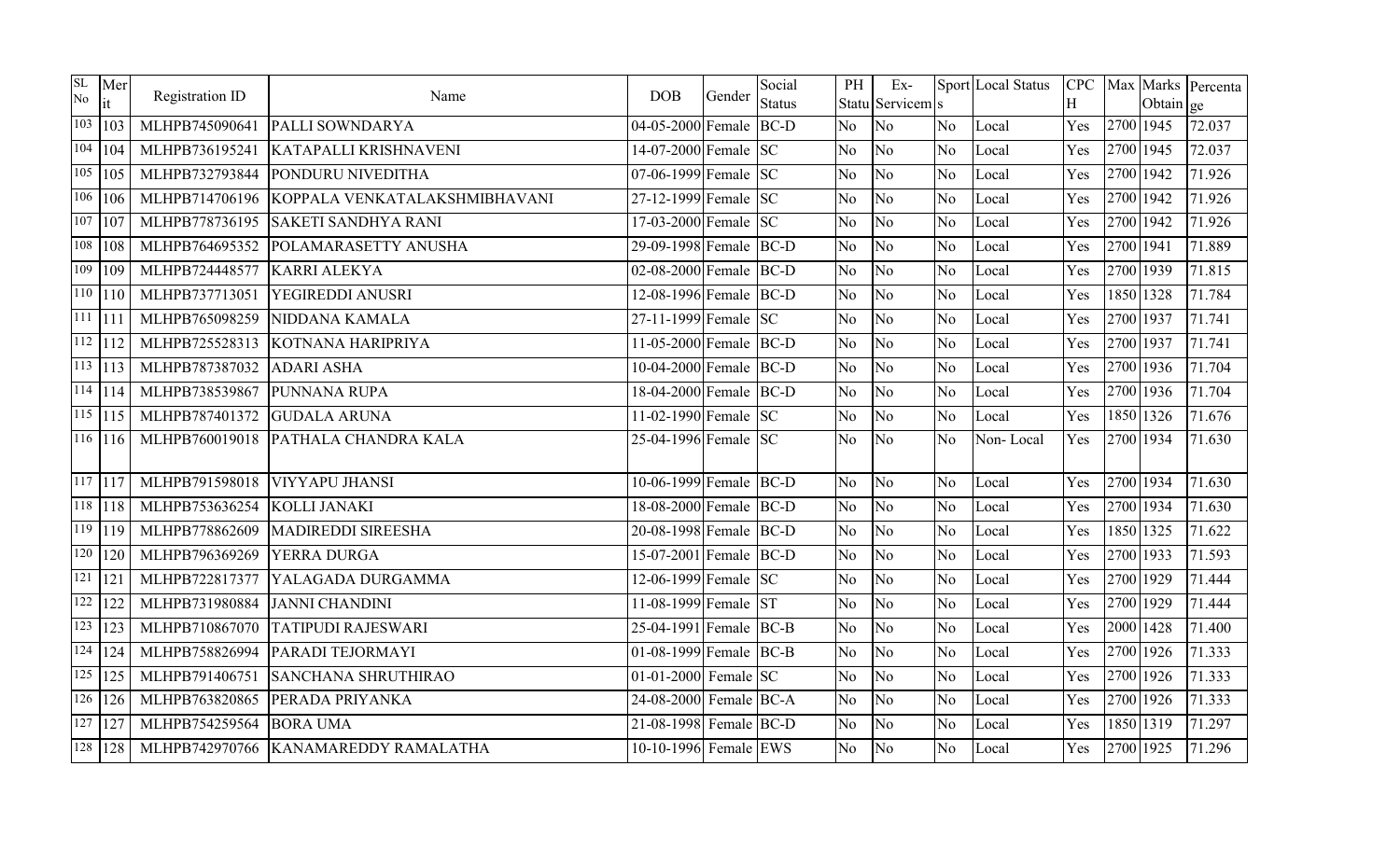| SL<br>No | Mer<br>it                | Registration ID | Name                        | DOB                    | Gender | Social<br><b>Status</b> | PH             | $Ex-$<br>Statu Servicem s |                | Sport Local Status | H   |           | Obtain ge | CPC Max Marks Percenta |
|----------|--------------------------|-----------------|-----------------------------|------------------------|--------|-------------------------|----------------|---------------------------|----------------|--------------------|-----|-----------|-----------|------------------------|
| 129      | 129                      | MLHPB721702756  | NAIDU SWARNAKUMARI          | 08-08-2000 Female ST   |        |                         | N <sub>o</sub> | N <sub>o</sub>            | N <sub>o</sub> | Local              | Yes |           | 2700 1925 | 71.296                 |
| 130      | 130                      | MLHPB773337892  | <b>GUJJARI SAROJINI</b>     | 19-05-1999 Female BC-D |        |                         | N <sub>o</sub> | No.                       | N <sub>o</sub> | Local              | Yes | 2700 1924 |           | 71.259                 |
| 131      | 131                      | MLHPB732971657  | <b>SWATHI SRIRANGAM</b>     | 01-06-1985 Female EWS  |        |                         | N <sub>o</sub> | No.                       | N <sub>o</sub> | Local              | Yes |           | 1850 1318 | 71.243                 |
| 132      | 132                      | MLHPB760051697  | <b>MUTURI MADHAVI</b>       | 12-06-1999 Female SC   |        |                         | N <sub>o</sub> | No                        | No.            | Non-Local          | Yes | 2700 1923 |           | 71.222                 |
|          | $133$ 133                | MLHPB791257484  | <b>DENKADA PARVATHI</b>     | 22-03-2000 Female BC-B |        |                         | N <sub>o</sub> | N <sub>o</sub>            | No             | Local              | Yes | 2700 1923 |           | 71.222                 |
|          | $\sqrt{134}$   134       | MLHPB760741436  | PENTA VEERA VENKATA LAKSHMI | 02-06-2000 Female BC-A |        |                         | N <sub>o</sub> | No                        | N <sub>o</sub> | Local              | Yes | 2700 1923 |           | 71.222                 |
|          | $\overline{135}$   135   | MLHPB773375075  | <b>JEERU ANJALI</b>         | 17-06-2000 Female BC-A |        |                         | N <sub>o</sub> | No.                       | N <sub>o</sub> | Local              | Yes | 2700 1923 |           | 71.222                 |
|          | 136   136                | MLHPB745234997  | <b>GONDELA ANITHA</b>       | 27-10-1999 Female SC   |        |                         | N <sub>o</sub> | No                        | N <sub>o</sub> | Local              | Yes | 2700 1921 |           | 71.148                 |
| 137      | 137                      | MLHPB728616700  | <b>AVITA SAHA</b>           | 14-04-1998 Female OC   |        |                         | N <sub>o</sub> | N <sub>o</sub>            | N <sub>o</sub> | Non-Local          | Yes | 2700 1920 |           | 71.111                 |
|          | $\overline{1}38$   138   | MLHPB711333638  | <b>AMARAPINNI GEETHA</b>    | 25-02-2000 Female BC-D |        |                         | N <sub>o</sub> | N <sub>o</sub>            | No             | Local              | Yes | 2700 1918 |           | 71.037                 |
| 139      | 139                      | MLHPB722682958  | <b>RAVADA KRANTHI</b>       | 15-06-2000 Female BC-D |        |                         | N <sub>o</sub> | No.                       | No.            | Local              | Yes | 2700 1918 |           | 71.037                 |
|          | $\sqrt{140}$   140       | MLHPB760497479  | <b>VADDI NIRMALA</b>        | 17-05-1998 Female SC   |        |                         | No             | No.                       | N <sub>o</sub> | Local              | Yes |           | 2700 1916 | 70.963                 |
|          | $\overline{141}$   $141$ | MLHPB764508522  | PANDIRI CHANUKYADEEP        | 04-08-1998 Female BC-C |        |                         | N <sub>o</sub> | Yes                       | N <sub>o</sub> | Local              | Yes | 2700 1915 |           | 70.926                 |
| 142      | 142                      | MLHPB768679742  | RAPETI BHAGYALAKSHMI        | 16-06-1999 Female BC-D |        |                         | N <sub>o</sub> | No.                       | No.            | Local              | Yes | 2700 1913 |           | 70.852                 |
|          | $\overline{143}$   $143$ | MLHPB768475055  | <b>KUPPILI BHAVANI</b>      | 04-05-1999 Female SC   |        |                         | N <sub>o</sub> | N <sub>o</sub>            | N <sub>o</sub> | Local              | Yes | 2700 1911 |           | 70.778                 |
|          | $\sqrt{144}$   144       | MLHPB780702369  | PUTHI JYOSHNA               | 22-08-1999 Female OC   |        |                         | N <sub>o</sub> | No.                       | N <sub>o</sub> | Local              | Yes | 2700 1911 |           | 70.778                 |
|          | $\overline{1}$ 45   145  | MLHPB784108557  | <b>KALLURI HEMALATHA</b>    | 15-03-2000 Female BC-B |        |                         | N <sub>o</sub> | No.                       | N <sub>o</sub> | Local              | Yes | 2700 1911 |           | 70.778                 |
|          | $146$   146              | MLHPB770986041  | ALUJU KRISHNA PAVANI        | 18-07-2000 Female BC-D |        |                         | N <sub>o</sub> | N <sub>o</sub>            | No             | Local              | Yes | 2700 1911 |           | 70.778                 |
| 147      | 147                      | MLHPB716416416  | PEETHALA LAVANYA            | 01-12-1998 Female BC-D |        |                         | N <sub>o</sub> | N <sub>o</sub>            | No             | Local              | Yes | 2700 1910 |           | 70.741                 |
|          | $\sqrt{148}$   148       | MLHPB787917850  | <b>THOTA MANI</b>           | 15-05-1999 Female SC   |        |                         | N <sub>o</sub> | No.                       | N <sub>o</sub> | Local              | Yes | 2700 1910 |           | 70.741                 |
|          | $\overline{149}$   149   | MLHPB763265403  | <b>TADELA PAVANI</b>        | 10-08-2000 Female BC-D |        |                         | N <sub>o</sub> | No.                       | No.            | Local              | Yes | 2700 1910 |           | 70.741                 |
| 150      | 150                      | MLHPB730112773  | KOTYADA RAVANAMMA           | 04-01-2000 Female SC   |        |                         | N <sub>o</sub> | No                        | N <sub>o</sub> | Local              | Yes | 2700 1909 |           | 70.704                 |
|          | $\sqrt{151}$   151       | MLHPB734168210  | YAKA PAVANI                 | 04-12-1996 Female BC-D |        |                         | No             | N <sub>o</sub>            | N <sub>o</sub> | Local              | Yes |           | 1850 1308 | 70.703                 |
|          | $152$   152              | MLHPB743407123  | NIDRA KARUNA KUMARI         | 24-02-1999 Female BC-D |        |                         | N <sub>o</sub> | No.                       | No.            | Local              | Yes | 2700 1908 |           | 70.667                 |
|          | $\overline{153}$   153   | MLHPB780966873  | <b>BORA RANI</b>            | 08-07-1999 Female SC   |        |                         | N <sub>o</sub> | No                        | N <sub>o</sub> | Local              | Yes | 2700 1907 |           | 70.630                 |
|          | $154$   154              | MLHPB747461545  | <b>MAJJI MOUNIKA</b>        | 08-03-2000 Female EWS  |        |                         | No             | No.                       | No.            | Local              | Yes | 2700 1907 |           | 70.630                 |
|          | $\overline{155}$   155   | MLHPB756481903  | LINGALA YASODA              | 10-04-1999 Female SC   |        |                         | N <sub>o</sub> | No                        | No.            | Local              | Yes | 2700 1906 |           | 70.593                 |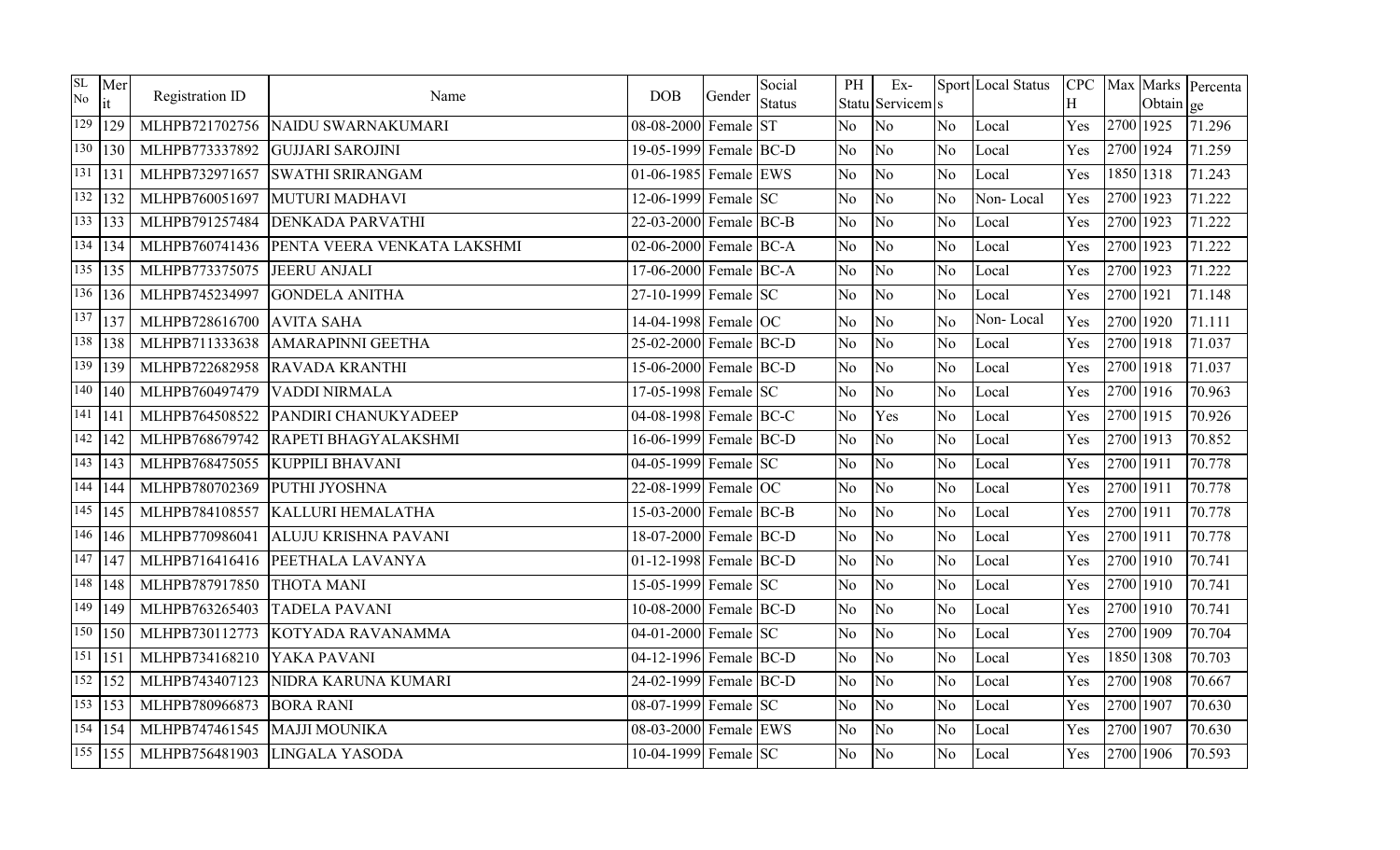| SL<br>No    | Mer<br>it              | Registration ID | Name                          | <b>DOB</b>             | Gender | Social<br><b>Status</b> | PH             | $Ex-$<br>Statu Servicem s |                | Sport Local Status | <b>CPC</b><br>H |           | Obtain ge | Max Marks Percenta |
|-------------|------------------------|-----------------|-------------------------------|------------------------|--------|-------------------------|----------------|---------------------------|----------------|--------------------|-----------------|-----------|-----------|--------------------|
|             | 156   156              | MLHPB716351926  | <b>TALAVALASA SIRISHA</b>     | 25-12-1999 Female BC-A |        |                         | No             | No                        | No.            | Local              | Yes             | 2700 1906 |           | 70.593             |
|             | $\overline{157}$   157 | MLHPB786606203  | <b>DUVVARAPU RAJYALAKSHMI</b> | 26-05-1998 Female BC-A |        |                         | No             | No                        | No             | Local              | Yes             | 2700 1904 |           | 70.519             |
|             | 158 158                | MLHPB730973514  | <b>GADAPU SURYAKANTHAM</b>    | 22-11-1999 Female BC-D |        |                         | No             | No                        | No             | Local              | Yes             |           | 2700 1904 | 70.519             |
|             | $\overline{159}$   159 | MLHPB755960271  | <b>DUVVU SAI SRUTHI</b>       | 09-07-2000 Female BC-D |        |                         | No             | No                        | No             | Local              | Yes             | 2700 1904 |           | 70.519             |
|             | $\overline{160}$   160 | MLHPB749775197  | <b>SK ASHYA</b>               | 24-07-2000 Female BC-E |        |                         | No             | No                        | No.            | Local              | Yes             | 2700 1904 |           | 70.519             |
| $161$   161 |                        | MLHPB769259435  | SADHANALA SUVARNA LATHA       | 07-06-1996 Female BC-C |        |                         | No             | No                        | No             | Local              | Yes             |           | 1850 1304 | 70.486             |
|             | $\overline{162}$   162 | MLHPB773680204  | <b>SIRIVURI SANTHOSHI</b>     | 12-08-1999 Female OC   |        |                         | No             | N <sub>o</sub>            | N <sub>o</sub> | Local              | Yes             | 2700 1901 |           | 70.407             |
|             | $163$   163            | MLHPB749549797  | <b>KARRI DIVYA</b>            | 15-07-1994 Female OC   |        |                         | No             | No                        | No.            | Local              | Yes             |           | 1800 1267 | 70.389             |
|             | $\overline{164}$   164 | MLHPB792030271  | <b>GARBAPU SRAVANI</b>        | 03-04-1999 Female SC   |        |                         | No             | No                        | No             | Local              | Yes             | 2700 1899 |           | 70.333             |
|             | $165$   165            | MLHPB789479312  | <b>VEPADA PRIYANKA</b>        | 06-03-2000 Female SC   |        |                         | No             | N <sub>o</sub>            | N <sub>o</sub> | Local              | Yes             | 2700 1899 |           | 70.333             |
|             | $\overline{166}$   166 | MLHPB730174691  | <b>MAMIDI SRAVANI</b>         | 19-06-2000 Female BC-A |        |                         | No             | No                        | No             | Local              | Yes             | 2700 1899 |           | 70.333             |
|             | $167$   167            | MLHPB750432356  | <b>DOLA DIVYA</b>             | 19-06-2000 Female BC-A |        |                         | No             | No                        | No             | Local              | Yes             | 2700 1899 |           | 70.333             |
|             | 168   168              | MLHPB711587307  | PENKI SATYAVATI               | 10-01-1994 Female SC   |        |                         | No             | No                        | N <sub>o</sub> | Local              | Yes             | 1850 1301 |           | 70.324             |
|             | $\frac{169}{169}$      | MLHPB742113621  | <b>RAVADA REVATHI DEVI</b>    | 26-10-1996 Female SC   |        |                         | No             | No                        | No             | Local              | Yes             | 2700 1897 |           | 70.259             |
|             | 170   170              | MLHPB774602036  | <b>VOOLAKA SRAVANI</b>        | 10-06-2000 Female ST   |        |                         | No             | No                        | No.            | Local              | Yes             | 2700 1897 |           | 70.259             |
| 171   171   |                        | MLHPB728949179  | PENUMAJJI PRAVALLIKA          | 20-05-2000 Female BC-D |        |                         | No             | No                        | No             | Local              | Yes             | 2700 1895 |           | 70.185             |
|             | $\overline{172}$   172 | MLHPB721817563  | <b>KINTHALA PAVANI</b>        | 10-08-1999 Female SC   |        |                         | No             | No                        | No             | Local              | Yes             | 2700 1894 |           | 70.148             |
|             | $\overline{173}$   173 | MLHPB714078947  | KOTAMSETTY SAILAXMI           | 31-01-2000 Female BC-B |        |                         | No             | No                        | No             | Local              | Yes             | 2700 1894 |           | 70.148             |
|             | $\overline{174}$   174 | MLHPB728588462  | MANDALA NAGA PREETHI          | 05-08-2000 Female BC-A |        |                         | No             | No                        | No             | Local              | Yes             | 2700 1893 |           | 70.111             |
|             | $\overline{175}$   175 | MLHPB782389898  | <b>ROYALA BHAVANI</b>         | 10-08-2000 Female BC-B |        |                         | N <sub>o</sub> | N <sub>o</sub>            | N <sub>o</sub> | Local              | Yes             | 2700 1893 |           | 70.111             |
|             | $\overline{176}$   176 | MLHPB763177446  | CHERUKURI PUSHPALATHA         | 17-07-2000 Female SC   |        |                         | N <sub>o</sub> | N <sub>o</sub>            | No             | Local              | Yes             | 2700 1892 |           | 70.074             |
|             | $\frac{1}{77}$   177   | MLHPB761145381  | SAMMANGI MOUNIKA              | 10-06-1998 Female BC-A |        |                         | No             | No                        | N <sub>o</sub> | Local              | Yes             | 1850 1295 |           | 70.000             |
|             | 178 178                | MLHPB776423899  | <b>KARRITULASI</b>            | 21-08-1999 Female BC-A |        |                         | No             | N <sub>o</sub>            | No             | Local              | Yes             | 2700 1889 |           | 69.963             |
|             | $\overline{179}$   179 | MLHPB779073182  | KOTCHERLA ESWARAMMA           | 31-12-1999 Female BC-B |        |                         | No             | No                        | No             | Local              | Yes             | 2700 1888 |           | 69.926             |
|             | 180   180              | MLHPB761978945  | PANCHIREDDY PADMAVATHI        | 29-04-2000 Female BC-D |        |                         | No             | N <sub>o</sub>            | N <sub>o</sub> | Local              | Yes             | 2700 1887 |           | 69.889             |
|             | 181   181              | MLHPB799682619  | <b>BORA KRISHNA VENI</b>      | 06-07-2000 Female BC-D |        |                         | No             | No                        | No             | Local              | Yes             | 2700 1887 |           | 69.889             |
|             | $182$   182            | MLHPB789944129  | PALLETI BHAVANI               | 20-02-2000 Female BC-A |        |                         | No             | No                        | No.            | Local              | Yes             | 2700 1886 |           | 69.852             |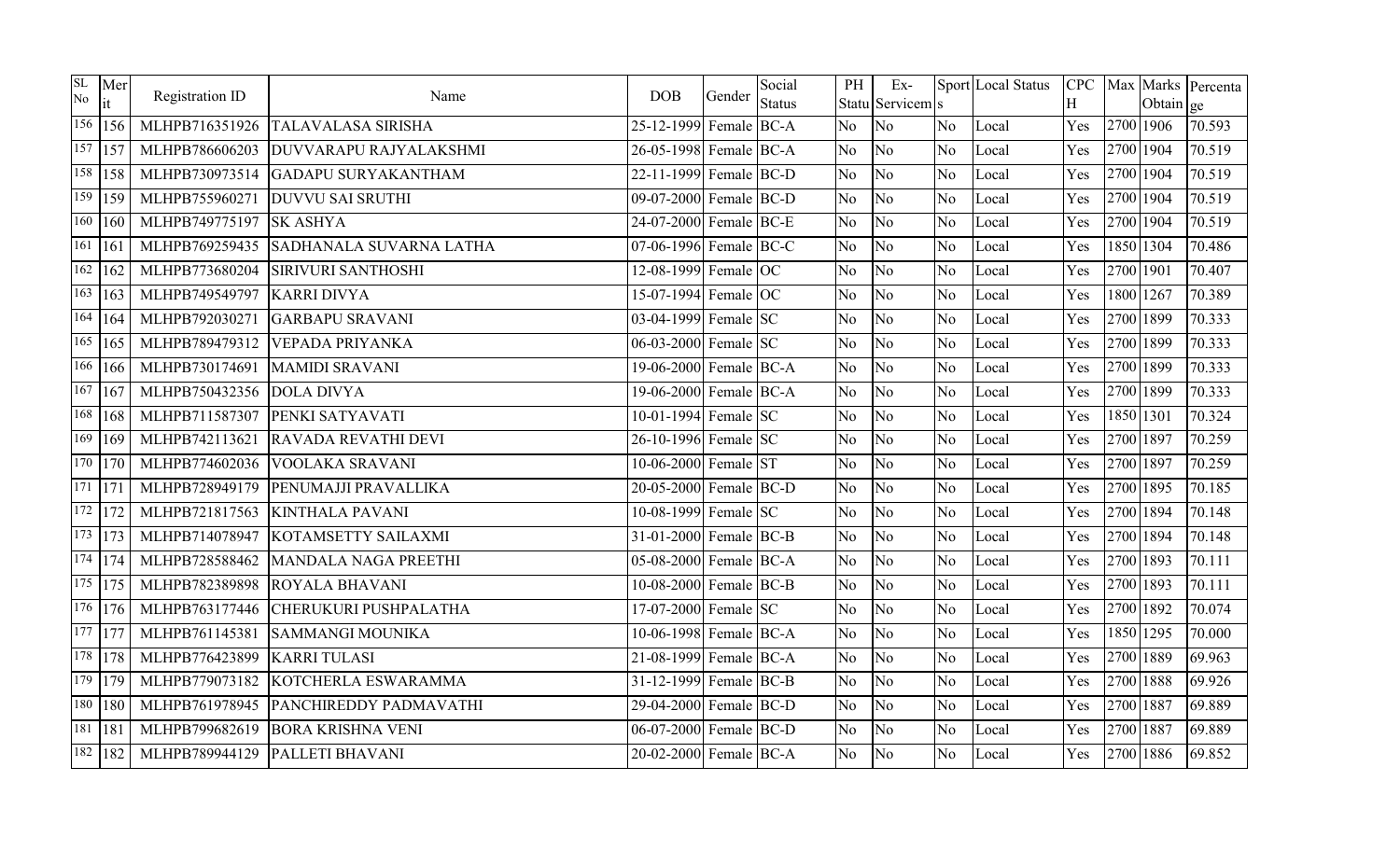| SL<br>No | Mer<br>it              | Registration ID | Name                       | <b>DOB</b>             | Gender | Social<br><b>Status</b> | PH             | $Ex-$<br>Statu Servicem s |                | Sport Local Status | Η   |           | Obtain ge | CPC   Max   Marks   Percenta |
|----------|------------------------|-----------------|----------------------------|------------------------|--------|-------------------------|----------------|---------------------------|----------------|--------------------|-----|-----------|-----------|------------------------------|
|          | 183   183              | MLHPB762638697  | <b>MENDA BHANU</b>         | 14-05-2000 Female OC   |        |                         | N <sub>o</sub> | No                        | N <sub>o</sub> | Local              | Yes | 2700 1886 |           | 69.852                       |
|          | $184$   184            | MLHPB799395304  | <b>GONDELA SIRISHA</b>     | 21-01-2000 Female SC   |        |                         | No             | No                        | N <sub>o</sub> | Local              | Yes | 2700 1885 |           | 69.815                       |
|          | $185$   185            | MLHPB769801892  | <b>BESAI HARIKA</b>        | $07-12-1999$ Female OC |        |                         | N <sub>o</sub> | No                        | N <sub>o</sub> | Local              | Yes | 2600 1813 |           | 69.731                       |
|          | $186$   186            | MLHPB796082234  | <b>SUNKU LALITHA</b>       | 01-12-1999 Female SC   |        |                         | No             | No                        | No             | Local              | Yes | 2700 1882 |           | 69.704                       |
|          | $187$ 187              | MLHPB788730644  | <b>NAGALLA SAIKUMARI</b>   | 15-08-1999 Female BC-D |        |                         | No             | No                        | No.            | Local              | Yes | 2700 1881 |           | 69.667                       |
|          | 188   188              | MLHPB730855751  | KOTIPALLI DEVIKA           | 14-07-2000 Female BC-A |        |                         | No             | No                        | No             | Local              | Yes | 2700 1881 |           | 69.667                       |
| 189      | 189                    | MLHPB726305071  | PODILAPU PRATHYUSHA        | 05-10-1999 Female BC-D |        |                         | No             | No                        | N <sub>o</sub> | Local              | Yes | 2700 1879 |           | 69.593                       |
|          | $190$   190            | MLHPB714618356  | <b>SAVARAPU LAVANYA</b>    | 17-11-1999 Female SC   |        |                         | N <sub>o</sub> | No                        | N <sub>o</sub> | Local              | Yes | 2700 1879 |           | 69.593                       |
| 191      | 191                    | MLHPB772237760  | PALIKA LAKSHMI PRASANNA    | 27-10-1997 Female BC-A |        |                         | N <sub>o</sub> | N <sub>o</sub>            | No             | Local              | Yes | 1850 1287 |           | 69.568                       |
|          | $\sqrt{192}$   192     | MLHPB712204411  | KUNJA JYOTHI               | 04-07-1994 Female ST   |        |                         | N <sub>o</sub> | N <sub>o</sub>            | No             | Non-Local          | Yes | 2700 1877 |           | 69.519                       |
|          | $\overline{193}$   193 | MLHPB733759474  | MATTAM VENKATA SAI ROSHINI | 21-07-1999 Female ST   |        |                         | N <sub>o</sub> | No                        | No             | Local              | Yes | 2700 1876 |           | 69.481                       |
|          | $\overline{194}$   194 | MLHPB798668470  | <b>SIMIDI BHARATHI</b>     | 20-11-1999 Female SC   |        |                         | No             | No                        | N <sub>o</sub> | Local              | Yes | 2700 1876 |           | 69.481                       |
|          | $\overline{195}$   195 | MLHPB713649767  | MANDALA RAJESWARI          | 16-08-1993 Female BC-D |        |                         | No             | No                        | N <sub>o</sub> | Local              | Yes | 1850 1285 |           | 69.459                       |
|          | $\overline{196}$   196 | MLHPB759407956  | <b>BONTHU UMA</b>          | 18-05-1997 Female BC-D |        |                         | No             | No                        | No             | Local              | Yes | 1850 1285 |           | 69.459                       |
|          | $197$ 197              | MLHPB749803122  | PATTA PADMAJA              | 12-06-2000 Female BC-D |        |                         | No             | No                        | No             | Local              | Yes | 2700 1875 |           | 69.444                       |
|          | $198$   198            | MLHPB785560559  | <b>SAVARA PRIYANKA</b>     | 28-08-1999 Female ST   |        |                         | No             | No                        | No             | Local              | Yes | 2700 1874 |           | 69.407                       |
| 199      | 199                    | MLHPB783899213  | <b>KAVITA THANDRANGI</b>   | 22-05-2000 Female BC-D |        |                         | No             | No                        | N <sub>o</sub> | Local              | Yes | 2700 1874 |           | 69.407                       |
|          | $\overline{200}$ 200   | MLHPB754092458  | <b>KOTA DEVI</b>           | 20-06-2000 Female SC   |        |                         | No             | No                        | N <sub>o</sub> | Local              | Yes | 2700 1874 |           | 69.407                       |
| 201      | 201                    | MLHPB771500467  | <b>ANKABATTULA ROHINI</b>  | 17-08-2000 Female BC-B |        |                         | No             | No                        | N <sub>o</sub> | Local              | Yes | 2700 1874 |           | 69.407                       |
|          | $\overline{202}$ 202   | MLHPB712606542  | NEELAPU.JAGADEESWARI       | 14-08-1995 Female SC   |        |                         | N <sub>o</sub> | N <sub>o</sub>            | N <sub>o</sub> | Local              | Yes | 1850 1284 |           | 69.405                       |
|          | $\overline{203}$ 203   | MLHPB728849910  | <b>SARAGADAM BHANU</b>     | 14-03-1997 Female BC-D |        |                         | N <sub>o</sub> | N <sub>o</sub>            | No.            | Local              | Yes | 2700 1873 |           | 69.370                       |
|          | $204 \mid 204$         | MLHPB729357552  | KANTAMREDDI NEELARANI      | 10-03-2000 Female BC-D |        |                         | <b>No</b>      | No                        | N <sub>o</sub> | Local              | Yes | 2700 1873 |           | 69.370                       |
|          | $\sqrt{205}$ 205       | MLHPB752486584  | KODI SUNEETHA              | 05-07-2000 Female SC   |        |                         | No             | N <sub>o</sub>            | N <sub>o</sub> | Local              | Yes | 2700 1873 |           | 69.370                       |
|          | $206$ 206              | MLHPB761033730  | <b>BONUGU SRAVANI</b>      | 16-06-1994 Female BC-D |        |                         | No             | No                        | N <sub>o</sub> | Local              | Yes | 1850 1283 |           | 69.351                       |
|          | $\sqrt{207}$ 207       | MLHPB718299520  | <b>DASARI CATHERINE</b>    | 26-01-1997 Female BC-C |        |                         | No             | No                        | N <sub>o</sub> | Non-Local          | Yes | 2700 1872 |           | 69.333                       |
|          | $\sqrt{208}$ 208       | MLHPB749131828  | <b>THANGULA POORNIMA</b>   | 02-04-2000 Female ST   |        |                         | No             | No                        | No.            | Local              | Yes | 2700 1872 |           | 69.333                       |
|          | 209 209                | MLHPB718111174  | SIDDABHATTULA JAYA         | 30-05-2000 Female ST   |        |                         | No             | No                        | N <sub>o</sub> | Local              | Yes | 2700 1872 |           | 69.333                       |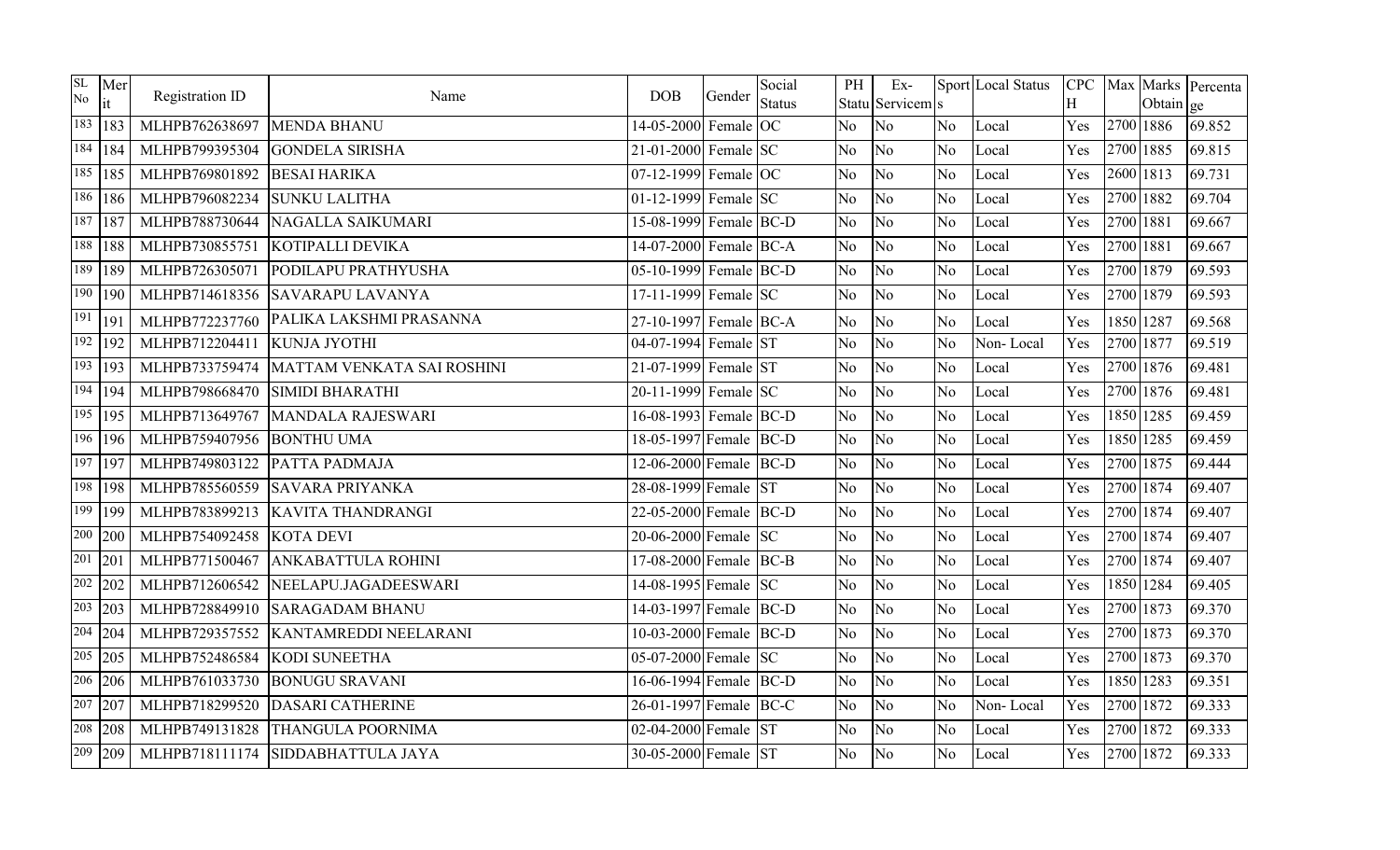| SL<br>No             | Mer<br>lit               | Registration ID | Name                         | <b>DOB</b>             | Gender | Social<br><b>Status</b> | PH             | $Ex-$<br>Statu Servicem s |                | Sport Local Status | H   |           | Obtain ge | CPC Max Marks Percenta |
|----------------------|--------------------------|-----------------|------------------------------|------------------------|--------|-------------------------|----------------|---------------------------|----------------|--------------------|-----|-----------|-----------|------------------------|
|                      | $210$ 210                | MLHPB766360806  | <b>KALLA DEEPIKA</b>         | 13-12-1999 Female      |        | $BC-D$                  | N <sub>o</sub> | No.                       | N <sub>o</sub> | Local              | Yes |           | 2700 1870 | 69.259                 |
| $\overline{211}$ 211 |                          | MLHPB769319518  | LAVETI SAI JANAKI            | 02-03-2000 Female BC-B |        |                         | N <sub>o</sub> | No.                       | No             | Local              | Yes | 2700 1870 |           | 69.259                 |
|                      | $\sqrt{212}$ 212         | MLHPB778019155  | <b>AVUGADDI ANJALI</b>       | 20-03-2000 Female BC-D |        |                         | N <sub>o</sub> | N <sub>o</sub>            | N <sub>o</sub> | Local              | Yes |           | 2700 1870 | 69.259                 |
|                      | $\overline{213}$ 213     | MLHPB718751417  | <b>CHINTADA PALLAVI</b>      | 07-08-1999 Female SC   |        |                         | No.            | No                        | No.            | Local              | Yes | 2700 1869 |           | 69.222                 |
|                      | $214$ 214                | MLHPB755380100  | <b>LINGALA SWATHI</b>        | 18-08-1998 Female SC   |        |                         | N <sub>o</sub> | N <sub>o</sub>            | No             | Local              | Yes | 2700 1868 |           | 69.185                 |
|                      | $\sqrt{215}$ 215         | MLHPB726036228  | <b>GORLE VIMALA KUMARI</b>   | 14-08-2000 Female ST   |        |                         | N <sub>o</sub> | No.                       | No.            | Local              | Yes | 2700 1868 |           | 69.185                 |
|                      | $\sqrt{216}$ 216         | MLHPB731582439  | DADALA SRUTHI PRIYANKA       | 21-05-2000 Female SC   |        |                         | N <sub>o</sub> | No                        | N <sub>o</sub> | Local              | Yes | 2700 1867 |           | 69.148                 |
|                      | $\overline{217}$ 217     | MLHPB734949690  | NANDIYALA AJITHA             | 04-05-1994 Female OC   |        |                         | N <sub>o</sub> | No                        | N <sub>o</sub> | Local              | Yes |           | 1850 1279 | 69.135                 |
|                      | $\sqrt{218}$ 218         | MLHPB745169370  | <b>AMPOLU PYDINAIDU</b>      | 08-06-1999 Male        |        | <b>BC-D</b>             | No             | No.                       | No             | Local              | Yes | 2700 1866 |           | 69.111                 |
|                      | $\boxed{219}$ 219        | MLHPB739586133  | <b>VANA YOCHANA</b>          | 13-07-2000 Female SC   |        |                         | N <sub>o</sub> | No.                       | N <sub>o</sub> | Local              | Yes | 2700 1866 |           | 69.111                 |
|                      | $220$ 220                | MLHPB796458339  | <b>BONU DURGA BHAVANI</b>    | 18-08-2000 Female BC-D |        |                         | N <sub>o</sub> | N <sub>o</sub>            | N <sub>o</sub> | Local              | Yes | 2700 1865 |           | 69.074                 |
| 221                  | $221$                    | MLHPB723737186  | CHATLA SATYAVATHI            | 10-08-1994 Female BC-A |        |                         | N <sub>o</sub> | No.                       | N <sub>o</sub> | Local              | Yes | 1850 1277 |           | 69.027                 |
|                      | $222$ 222                | MLHPB724117530  | PENKI DIVYA                  | 28-04-1999 Female SC   |        |                         | N <sub>o</sub> | No.                       | N <sub>o</sub> | Local              | Yes | 2700 1863 |           | 69.000                 |
|                      | $\sqrt{223}$ 223         | MLHPB729002551  | <b>JUJJURU LEELA BHAVANI</b> | 17-08-1996 Female OC   |        |                         | N <sub>o</sub> | No.                       | No             | Local              | Yes | 2700 1862 |           | 68.963                 |
|                      | $\overline{224}$ 224     | MLHPB788265884  | <b>DIVVALASA SNEHA</b>       | 06-10-1999 Female SC   |        |                         | N <sub>o</sub> | No.                       | N <sub>o</sub> | Local              | Yes | 2700 1861 |           | 68.926                 |
|                      | $\overline{225}$ 225     | MLHPB795201144  | <b>SAVARA KALYANI</b>        | 26-01-2000 Female ST   |        |                         | N <sub>o</sub> | No.                       | No.            | Local              | Yes | 2700 1861 |           | 68.926                 |
|                      | $226$ 226                | MLHPB790627453  | PENTA KIRAN KUMAR            | 09-07-2000 Male        |        | <b>SC</b>               | No             | No                        | N <sub>o</sub> | Local              | Yes | 2700 1861 |           | 68.926                 |
|                      | $\overline{227}$ 227     | MLHPB791947263  | KUNDI.KRISHNA KUMARI         | 05-06-2000 Female BC-B |        |                         | N <sub>o</sub> | N <sub>o</sub>            | N <sub>o</sub> | Local              | Yes | 2700 1859 |           | 68.852                 |
|                      | $\overline{228}$  228    | MLHPB745338474  | <b>ANISHA SOY</b>            | 07-07-1997 Female ST   |        |                         | N <sub>o</sub> | No                        | No             | Non-Local          | Yes | 2700 1858 |           | 68.815                 |
| 229                  | 229                      | MLHPB751424772  | <b>VANGALA SOMESWARI</b>     | 02-08-1999 Female BC-B |        |                         | N <sub>o</sub> | No.                       | No             | Local              | Yes | 2700 1858 |           | 68.815                 |
|                      | 230 230                  | MLHPB765384595  | SUNKARI MENESHA PRASANNA     | 02-07-1996 Female ST   |        |                         | N <sub>o</sub> | N <sub>o</sub>            | N <sub>o</sub> | Local              | Yes | 2700 1857 |           | 68.778                 |
|                      | $\overline{231}$   $231$ | MLHPB710810241  | YALLAPU VENKATA GOWRI        | 19-01-2000 Female BC-D |        |                         | N <sub>o</sub> | No                        | N <sub>o</sub> | Local              | Yes | 2700 1857 |           | 68.778                 |
|                      | $\overline{232}$ 232     | MLHPB763523123  | <b>JANAPAREDDY REVATHI</b>   | 05-12-1996 Female BC-D |        |                         | N <sub>o</sub> | No.                       | No.            | Local              | Yes |           | 1850 1272 | 68.757                 |
|                      | 233 233                  | MLHPB732538507  | <b>MAMIDI REVATHI</b>        | 25-06-2000 Female BC-A |        |                         | N <sub>o</sub> | No.                       | No             | Local              | Yes | 2700 1856 |           | 68.741                 |
|                      | $\sqrt{234}$ 234         | MLHPB734817724  | <b>GUBAI NOBINA</b>          | 13-01-1999 Female ST   |        |                         | N <sub>o</sub> | No                        | N <sub>o</sub> | Local              | Yes | 2700 1855 |           | 68.704                 |
|                      | $\overline{235}$  235    | MLHPB758976734  | YALAMANCHI ANITHA            | 28-01-1999 Female SC   |        |                         | N <sub>o</sub> | No.                       | N <sub>o</sub> | Local              | Yes | 2700 1855 |           | 68.704                 |
|                      | $\overline{236}$   236   | MLHPB781000776  | <b>TOMPALA BHAGYASRI</b>     | 01-05-1999 Female $SC$ |        |                         | No.            | No                        | No.            | Local              | Yes | 2700 1855 |           | 68.704                 |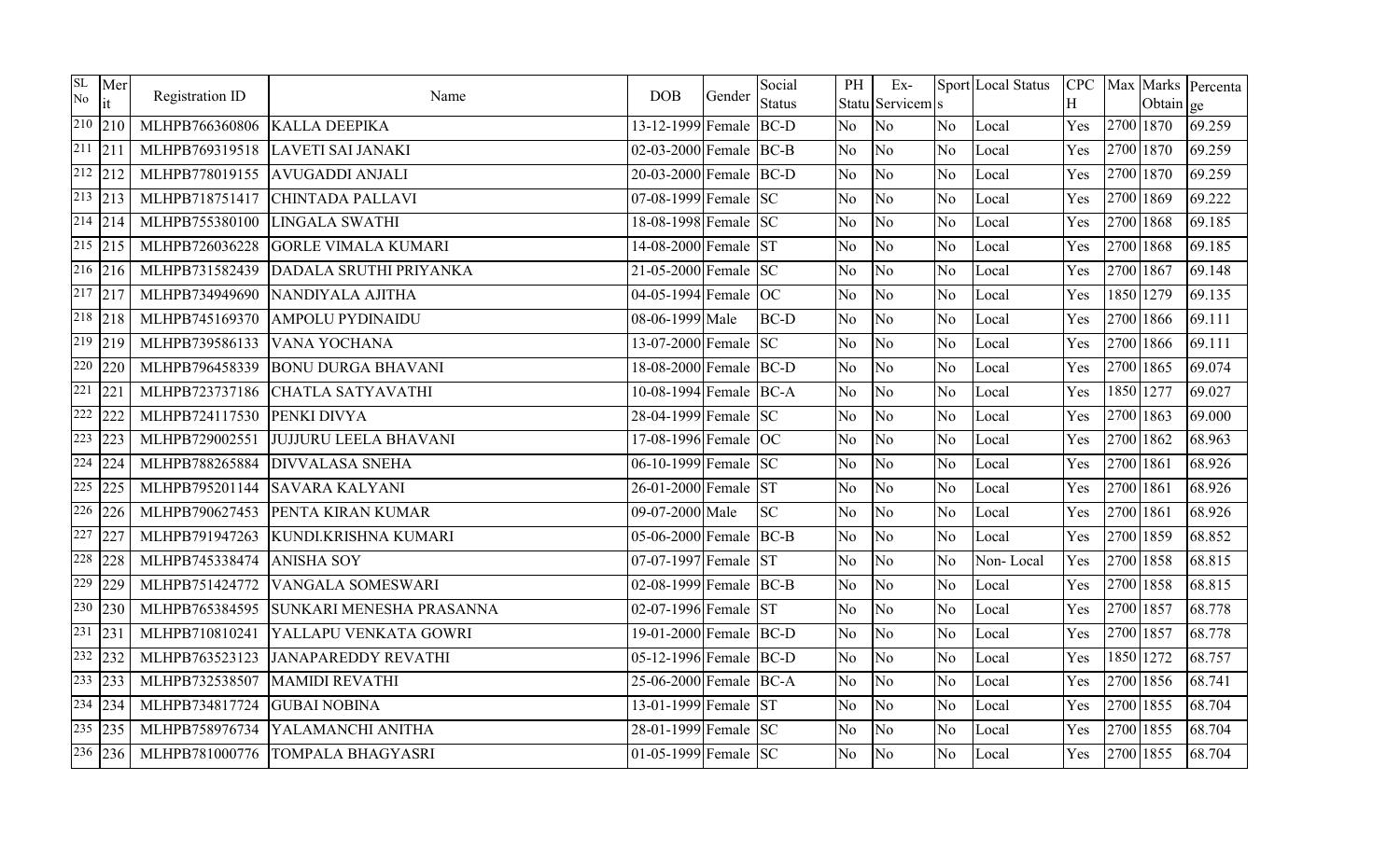| SL<br>No           | Mer<br>it                | Registration ID | Name                                | <b>DOB</b>             | Gender | Social<br><b>Status</b> | PH             | $Ex-$<br>Statu Servicem s |                | Sport Local Status | Η   |           | Obtain ge | CPC   Max   Marks   Percenta |
|--------------------|--------------------------|-----------------|-------------------------------------|------------------------|--------|-------------------------|----------------|---------------------------|----------------|--------------------|-----|-----------|-----------|------------------------------|
|                    | $237$ 237                | MLHPB778588893  | ULLI KANYA KUMARI                   | 20-07-1999 Female ST   |        |                         | N <sub>o</sub> | No                        | N <sub>o</sub> | Local              | Yes | 2700 1855 |           | 68.704                       |
|                    | $\overline{238}$ 238     | MLHPB727792541  | PATAPATI PRIYA                      | 25-10-1999 Female SC   |        |                         | No             | No                        | N <sub>o</sub> | Local              | Yes | 2700 1854 |           | 68.667                       |
| 239                | 239                      | MLHPB718305852  | <b>SHAIK MAIMOON</b>                | 20-01-2000 Female BC-E |        |                         | No             | No                        | N <sub>o</sub> | Local              | Yes | 2700 1854 |           | 68.667                       |
|                    | $\sqrt{240}$ 240         | MLHPB739542986  | <b>CHINTADA SANDHYA</b>             | 10-07-2000 Female SC   |        |                         | No             | No                        | No             | Local              | Yes | 2700 1853 |           | 68.630                       |
| $\sqrt{241}$   241 |                          | MLHPB751115392  | <b>BONELA VARSHINI</b>              | 23-08-2000 Female SC   |        |                         | N <sub>o</sub> | No                        | No.            | Local              | Yes | 2700 1853 |           | 68.630                       |
|                    | $242$ 242                | MLHPB744037284  | <b>GUNAPU ASHOK KUMAR</b>           | 16-03-2000 Male        |        | <b>SC</b>               | No             | No                        | No             | Local              | Yes | 2700 1852 |           | 68.593                       |
|                    | $\sqrt{243}$ 243         | MLHPB770463529  | <b>JADA SWAPNA</b>                  | 18-04-2000 Female SC   |        |                         | No             | N <sub>o</sub>            | N <sub>o</sub> | Local              | Yes | 2700 1852 |           | 68.593                       |
|                    | $\sqrt{244}$ 244         | MLHPB712070669  | RAGALA LAVANYA                      | 12-07-2000 Female BC-D |        |                         | N <sub>o</sub> | No                        | N <sub>o</sub> | Local              | Yes | 2700 1852 |           | 68.593                       |
|                    | $\sqrt{245}$   245       | MLHPB712280701  | SAMBANGI SANGANNAGARI KUSUMA KUMARI | 02-06-2000 Female BC-D |        |                         | N <sub>o</sub> | N <sub>o</sub>            | N <sub>o</sub> | Local              | Yes | 2700 1851 |           | 68.556                       |
|                    | $\sqrt{246}$ 246         | MLHPB788937666  | <b>SAKETI MOUNIKA</b>               | 24-08-2000 Female SC   |        |                         | N <sub>o</sub> | No                        | No             | Local              | Yes | 2700 1851 |           | 68.556                       |
|                    | $\sqrt{247}$ 247         | MLHPB745311709  | <b>VANGALA KUMARI</b>               | 03-06-1997 Female SC   |        |                         | N <sub>o</sub> | No                        | No             | Local              | Yes | 1850 1268 |           | 68.541                       |
|                    | $\sqrt{248}$ 248         | MLHPB726138675  | <b>VAGALA MOUNIKA</b>               | 08-11-1999 Female SC   |        |                         | No             | No                        | N <sub>o</sub> | Local              | Yes | 2700 1850 |           | 68.519                       |
|                    | $\sqrt{249}$ 249         | MLHPB783718716  | <b>MANDANGI RUNITHA</b>             | 04-06-2000 Female ST   |        |                         | No             | No                        | N <sub>o</sub> | Local              | Yes | 2700 1850 |           | 68.519                       |
|                    | $\overline{250}$ 250     | MLHPB738990605  | <b>PUDI RAJESWARI</b>               | 15-09-1997 Female BC-D |        |                         | No.            | No                        | No             | Local              | Yes | 2700 1849 |           | 68.481                       |
|                    | $\overline{251}$   $251$ | MLHPB714559116  | <b>KANURI RUPA</b>                  | 21-08-1999 Female BC-B |        |                         | No             | No                        | No             | Local              | Yes | 2700 1849 |           | 68.481                       |
|                    | $\sqrt{252}$ 252         | MLHPB773874941  | <b>SEERA VASAVI</b>                 | 26-10-1999 Female BC-D |        |                         | No             | No                        | No             | Local              | Yes | 2700 1849 |           | 68.481                       |
|                    | $\overline{253}$  253    | MLHPB778113723  | KONURU CHANDRIKA                    | 12-08-1998 Female SC   |        |                         | No             | No                        | N <sub>o</sub> | Local              | Yes | 2700 1848 |           | 68.444                       |
|                    | 254 254                  | MLHPB712335265  | PAVADA LAKSHMI                      | 25-02-1998 Female SC   |        |                         | No             | No                        | N <sub>o</sub> | Local              | Yes | 2700 1847 |           | 68.407                       |
|                    | $\overline{255}$  255    | MLHPB794218787  | <b>BELLANA REVATHI</b>              | 26-09-1999 Female OC   |        |                         | No             | No                        | No             | Local              | Yes | 2700 1847 |           | 68.407                       |
|                    | $\overline{256}$ 256     | MLHPB787580054  | <b>DUPPAKURTHI SWATHI</b>           | 03-04-2000 Female BC-A |        |                         | N <sub>o</sub> | N <sub>o</sub>            | N <sub>o</sub> | Local              | Yes | 2700 1847 |           | 68.407                       |
|                    | $\overline{257}$ 257     | MLHPB739011638  | <b>ALLU RAMYA</b>                   | 18-04-2000 Female BC-D |        |                         | N <sub>o</sub> | N <sub>o</sub>            | No             | Local              | Yes | 2700 1847 |           | 68.407                       |
|                    | 258 258                  | MLHPB773191159  | <b>ALETI DAKSHAYINI</b>             | 28-05-1999 Female BC-D |        |                         | No             | No                        | N <sub>o</sub> | Local              | Yes | 2700 1846 |           | 68.370                       |
|                    | $\sqrt{259}$ 259         | MLHPB799579404  | TIPPANA SANTHOSHI JYOTHSNA          | 18-08-1998 Female BC-B |        |                         | No             | No                        | N <sub>o</sub> | Local              | Yes | 2700 1845 |           | 68.333                       |
|                    | $260$ 260                | MLHPB759756942  | UTHARAVILLI PAVANI                  | 18-10-1999 Female BC-A |        |                         | N <sub>o</sub> | No                        | N <sub>o</sub> | Local              | Yes | 2700 1845 |           | 68.333                       |
|                    | $\sqrt{261}$ 261         | MLHPB725339472  | <b>SAMPARI RIBIKA</b>               | 10-06-2000 Female ST   |        |                         | No             | No                        | N <sub>o</sub> | Local              | Yes | 2700 1845 |           | 68.333                       |
|                    | $\overline{262}$ 262     | MLHPB734919936  | CHETTI VENKATA LAKSHMI              | 15-08-2000 Female ST   |        |                         | No             | No                        | N <sub>o</sub> | Local              | Yes | 2700 1845 |           | 68.333                       |
|                    | $\sqrt{263}$   263       | MLHPB712686465  | RAPETI PRIYANKA                     | 15-06-2000 Female BC-D |        |                         | No             | No                        | N <sub>o</sub> | Local              | Yes | 2700 1844 |           | 68.296                       |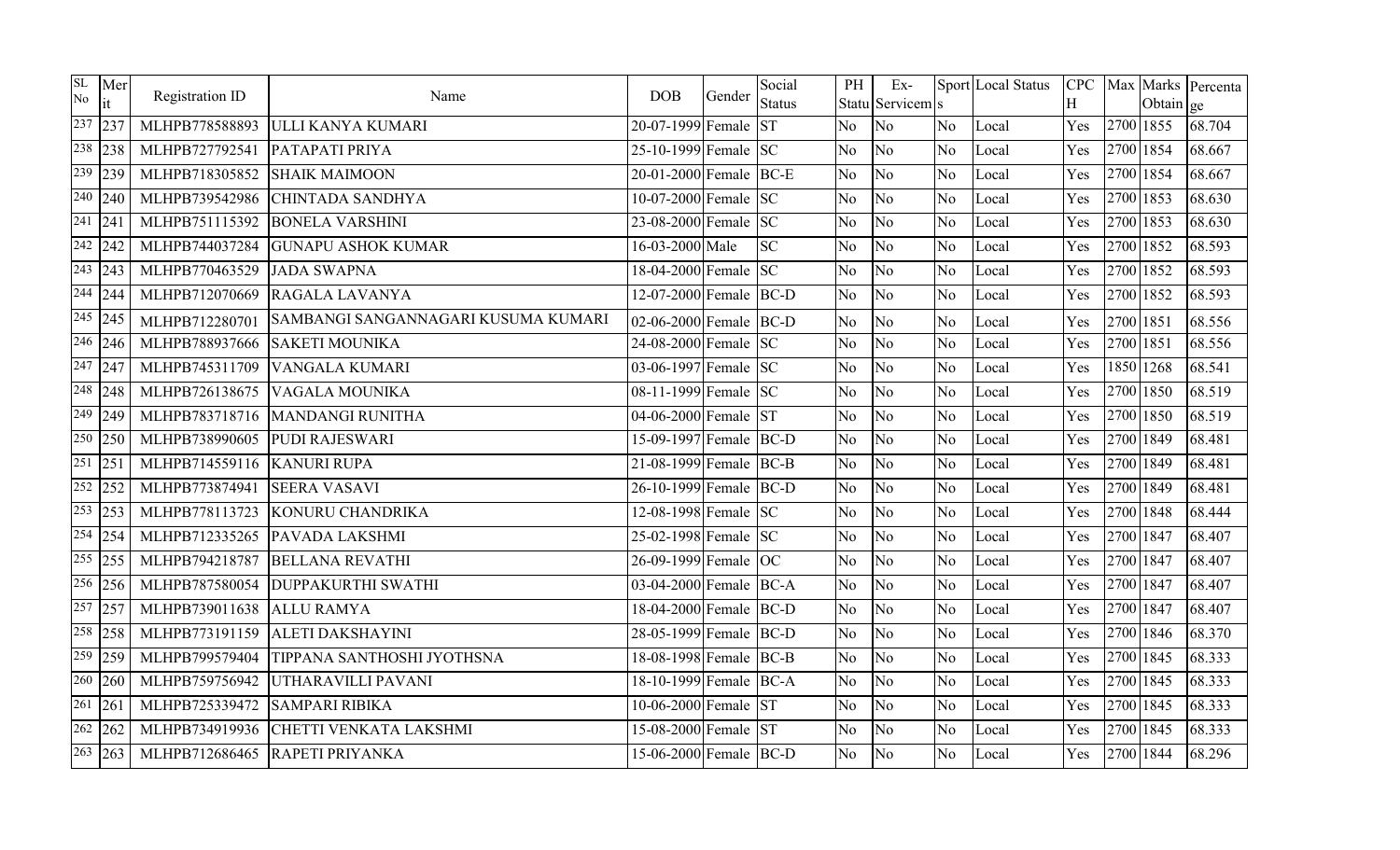| <b>SL</b><br>No      | Mer                    | Registration ID | Name                         | <b>DOB</b>             | Gender | Social        | PH             | Ex-              |                | Sport Local Status | <b>CPC</b> |           |           | Max Marks Percenta |
|----------------------|------------------------|-----------------|------------------------------|------------------------|--------|---------------|----------------|------------------|----------------|--------------------|------------|-----------|-----------|--------------------|
|                      | it                     |                 |                              |                        |        | <b>Status</b> |                | Statu Servicem s |                |                    | H          |           | Obtain ge |                    |
| 264                  | 264                    | MLHPB766273311  | <b>MALLIPUDI JASMIN</b>      | 11-06-1993 Female      |        | <b>SC</b>     | N <sub>o</sub> | No               | N <sub>o</sub> | Non-Local          | Yes        | 2700 1843 |           | 68.259             |
|                      | $\overline{265}$   265 | MLHPB782551638  | <b>VARADA VENKATESH</b>      | 12-07-1996 Male        |        | $BC-B$        | No.            | No               | N <sub>o</sub> | Local              | Yes        | 2700 1843 |           | 68.259             |
|                      | 266 266                | MLHPB725454534  | <b>GARAKA LAKSHMI</b>        | 10-05-1999 Female      |        | <b>ST</b>     | N <sub>o</sub> | No               | N <sub>o</sub> | Local              | Yes        | 2700 1843 |           | 68.259             |
|                      | $\overline{267}$ 267   | MLHPB724871271  | <b>GEDALA DEVI</b>           | 08-07-1999 Female BC-D |        |               | No             | No               | No             | Local              | Yes        | 2700 1843 |           | 68.259             |
|                      | $\sqrt{268}$ 268       | MLHPB763447797  | VEPADA SRI NAGA SANTHI       | 14-06-2000 Female BC-D |        |               | N <sub>o</sub> | N <sub>o</sub>   | N <sub>o</sub> | Local              | Yes        | 2700 1843 |           | 68.259             |
| 269                  | 269                    | MLHPB786305555  | <b>GODI SRI LAKSHMI</b>      | 20-06-1998 Female SC   |        |               | N <sub>o</sub> | No               | No             | Non-Local          | Yes        | 2700 1842 |           | 68.222             |
| 270                  | 270                    | MLHPB721569470  | <b>CHOKKAPU RENUKA</b>       | 18-06-2000 Female BC-D |        |               | N <sub>o</sub> | No               | N <sub>o</sub> | Local              | Yes        | 2700 1842 |           | 68.222             |
| $\overline{271}$ 271 |                        | MLHPB775057352  | <b>BHOGI PAVANI</b>          | 24-12-1993 Female SC   |        |               | N <sub>o</sub> | Yes              | N <sub>o</sub> | Local              | Yes        |           | 1850 1262 | 68.216             |
|                      | $\overline{272}$ 272   | MLHPB799679630  | <b>NARAM PUSHPA</b>          | 18-05-1997 Female BC-B |        |               | No             | No               | No             | Local              | Yes        |           | 1850 1262 | 68.216             |
|                      | $\sqrt{273}$ 273       | MLHPB725262002  | CHALLAPALLI RAMADEVI         | 30-06-2000 Female BC-A |        |               | N <sub>o</sub> | No               | N <sub>o</sub> | Local              | Yes        | 2700 1841 |           | 68.185             |
|                      | $274$ 274              | MLHPB750517878  | <b>KORUPROLU SRAVANI</b>     | 05-03-1999 Female BC-D |        |               | N <sub>o</sub> | No               | No             | Local              | Yes        | 2700 1840 |           | 68.148             |
| 275                  | 275                    | MLHPB712242418  | <b>ESURU PADMAVATHI</b>      | 02-07-2000 Female BC-A |        |               | N <sub>o</sub> | No               | N <sub>o</sub> | Local              | Yes        | 2700 1839 |           | 68.111             |
|                      | $\overline{276}$ 276   | MLHPB794586057  | AKKIREDDI ARUNA KUMARI       | 18-12-1987 Female BC-B |        |               | N <sub>o</sub> | N <sub>o</sub>   | No             | Local              | Yes        |           | 1850 1260 | 68.108             |
| 277                  | 277                    | MLHPB773504754  | RAPETI CHAITANYA LAXMI       | 01-09-1996 Female BC-D |        |               | No             | No               | N <sub>o</sub> | Local              | Yes        | 2700 1838 |           | 68.074             |
|                      | 278 278                | MLHPB740280542  | NADIPALLI ANNA PRASANTHI     | 20-04-2000 Female BC-C |        |               | N <sub>o</sub> | No               | N <sub>o</sub> | Local              | Yes        | 2700 1838 |           | 68.074             |
|                      | 279 279                | MLHPB756506180  | RAGALA SARITHA               | 22-05-2000 Female BC-D |        |               | N <sub>o</sub> | N <sub>o</sub>   | No             | Local              | Yes        | 2700 1838 |           | 68.074             |
| 280                  | 280                    | MLHPB742135319  | <b>MALLICK SHEELA</b>        | 04-02-1996 Female ST   |        |               | N <sub>o</sub> | No               | N <sub>o</sub> | Local              | Yes        | 2700 1837 |           | 68.037             |
| 281                  | 281                    | MLHPB745242659  | NIMMAKAYALA SHANTHI PRIYANKA | 04-04-1999 Female SC   |        |               | N <sub>o</sub> | No               | No             | Local              | Yes        | 2700 1837 |           | 68.037             |
| 282                  | 282                    | MLHPB713981211  | <b>RAYAPUREDDY SREEVANI</b>  | 19-04-2000 Female BC-D |        |               | N <sub>o</sub> | No               | N <sub>o</sub> | Local              | Yes        | 2700 1837 |           | 68.037             |
| 283                  | 283                    | MLHPB728368080  | <b>BANDI KAVITHA</b>         | 06-04-1999 Female SC   |        |               | N <sub>o</sub> | No               | N <sub>o</sub> | Local              | Yes        | 2700 1836 |           | 68.000             |
| 284                  | 284                    | MLHPB780636941  | PANDU PAVITHRA               | 14-04-1999 Female SC   |        |               | N <sub>o</sub> | No               | N <sub>o</sub> | Local              | Yes        | 2700 1836 |           | 68.000             |
| 285                  | 285                    | MLHPB734672551  | NOOKALA DEVI                 | 15-04-2000 Female SC   |        |               | No             | No               | No             | Local              | Yes        | 2700 1836 |           | 68.000             |
|                      | 286 286                | MLHPB781402664  | MAHANKALI KRUPA SHANTHI      | 14-06-2000 Female SC   |        |               | N <sub>o</sub> | N <sub>o</sub>   | N <sub>o</sub> | Local              | Yes        | 2700 1836 |           | 68.000             |
| 287                  | 287                    | MLHPB725444902  | <b>KONNA GAYATHRI</b>        | 25-08-2000 Female BC-B |        |               | N <sub>o</sub> | No               | No             | Local              | Yes        | 2700 1836 |           | 68.000             |
|                      | 288 288                | MLHPB795471189  | CHITTARAPU LAKSHMI BAI       | 30-08-1992 Female SC   |        |               | No             | No               | N <sub>o</sub> | Non-Local          | Yes        | 2700 1835 |           | 67.963             |
| 289                  | 289                    | MLHPB774025563  | <b>AKULA HEMALATHA</b>       | 17-06-1999 Female      |        | <b>SC</b>     | N <sub>o</sub> | N <sub>o</sub>   | N <sub>o</sub> | Local              | Yes        | 2700 1835 |           | 67.963             |
| 290                  | 290                    | MLHPB792795440  | GOTEDA.DALIRAM               | 21-11-1999 Male        |        | <b>SC</b>     | No.            | No               | N <sub>o</sub> | Local              | Yes        | 2700 1835 |           | 67.963             |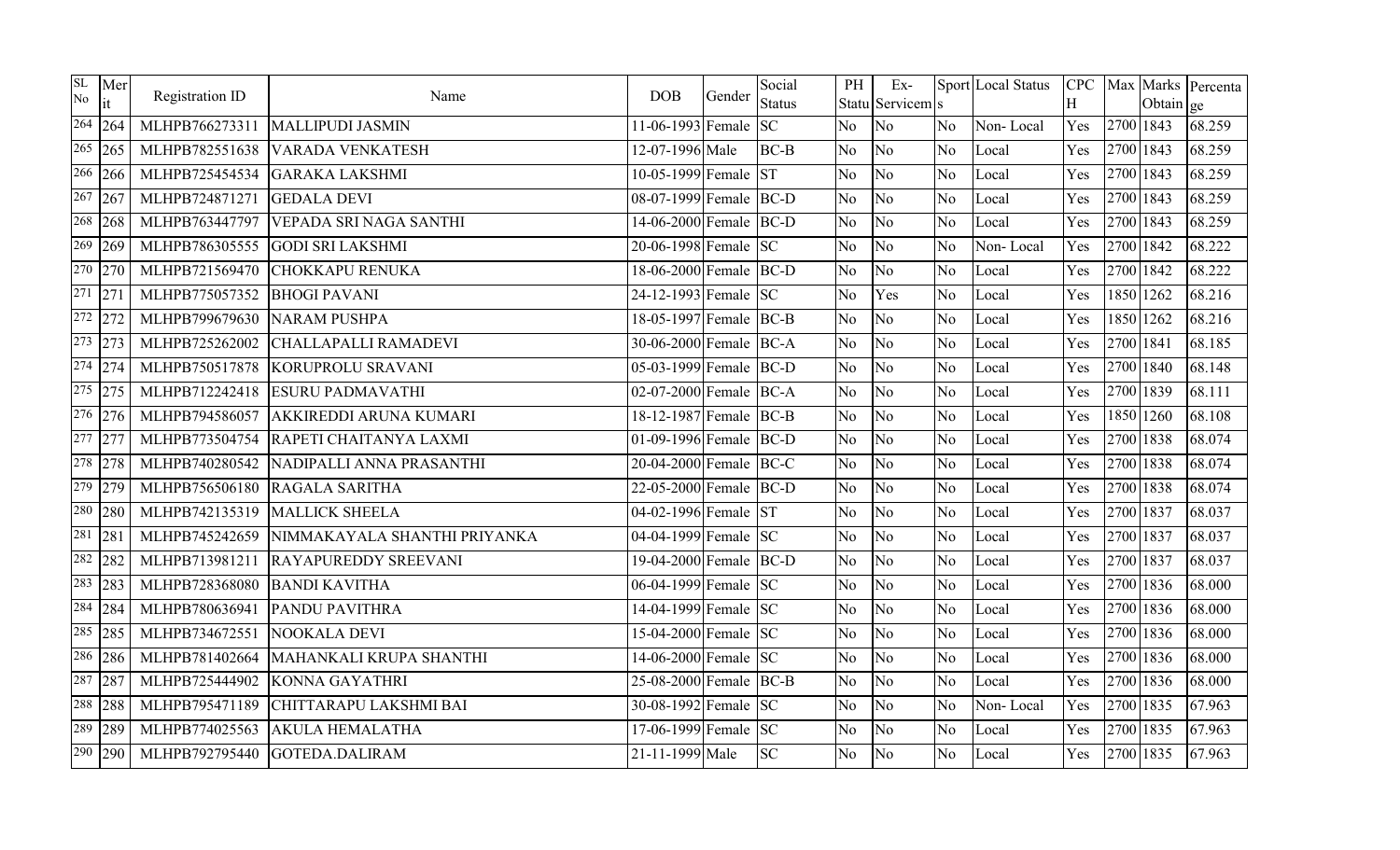| SL<br>No | Mer<br>it            | Registration ID | Name                                                                                               | <b>DOB</b>             | Gender | Social<br><b>Status</b> | PH             | Ex-<br>Statu Servicem s |                | Sport Local Status | <b>CPC</b><br>Η |           | Obtain ge | Max Marks Percenta |
|----------|----------------------|-----------------|----------------------------------------------------------------------------------------------------|------------------------|--------|-------------------------|----------------|-------------------------|----------------|--------------------|-----------------|-----------|-----------|--------------------|
|          | $\overline{291}$ 291 | MLHPB783461610  | <b>SAVARA KALPANA</b>                                                                              | 22-12-1999 Female      |        | <b>ST</b>               | N <sub>o</sub> | No                      | No.            | Local              | Yes             |           | 2700 1835 | 67.963             |
|          | 292 292              | MLHPB788050510  | <b>KAMESWARI MURUMALLA</b>                                                                         | 21-03-1987 Female BC-A |        |                         | No.            | No                      | N <sub>o</sub> | Local              | Yes             | 1850 1257 |           | 67.946             |
|          | $\sqrt{293}$ 293     | MLHPB771622478  | PANGI USHA RANI                                                                                    | 11-06-1999 Female ST   |        |                         | N <sub>o</sub> | N <sub>o</sub>          | N <sub>o</sub> | Local              | Yes             | 2700 1834 |           | 67.926             |
|          | $\sqrt{294}$ 294     | MLHPB739648634  | MUCHUPALLI VENKATALAKSHMI                                                                          | 30-06-1999 Female BC-A |        |                         | No.            | No                      | N <sub>o</sub> | Local              | Yes             | 2700 1833 |           | 67.889             |
|          | $\overline{295}$ 295 | MLHPB795641236  | <b>BITRA MOUNIKA</b>                                                                               | 01-05-2000 Female EWS  |        |                         | N <sub>o</sub> | N <sub>o</sub>          | N <sub>o</sub> | Local              | Yes             | 2700 1833 |           | 67.889             |
|          | $\overline{296}$ 296 | MLHPB778783931  | YETTULA DURGA BHAVANI                                                                              | 09-06-2000 Female SC   |        |                         | N <sub>o</sub> | N <sub>o</sub>          | N <sub>o</sub> | Local              | Yes             | 2700 1833 |           | 67.889             |
|          | $\overline{297}$ 297 | MLHPB759145899  | ESARAPU DURGA BHAVANI                                                                              | 10-06-2000 Female BC-D |        |                         | No             | No                      | N <sub>o</sub> | Local              | Yes             | 2700 1833 |           | 67.889             |
|          | 298 298              | MLHPB797381843  | SRIKAKULAPU VEDAVALLI                                                                              | 16-02-1997 Female BC-B |        |                         | N <sub>o</sub> | N <sub>o</sub>          | N <sub>o</sub> | Local              | Yes             | 2700 1832 |           | 67.852             |
|          | $\sqrt{299}$ 299     | MLHPB735015709  | <b>SEERA SANDHYA</b>                                                                               | 28-08-1995 Female BC-D |        |                         | <b>No</b>      | No                      | N <sub>o</sub> | Local              | Yes             | 1850 1254 |           | 67.784             |
|          | 300 300              | MLHPB781093070  | <b>DASARI MOUNICA GRACE</b>                                                                        | 20-01-1996 Female BC-C |        |                         | No.            | No                      | N <sub>o</sub> | Local              | Yes             |           | 2700 1830 | 67.778             |
|          |                      |                 | <b>DATE OF CERTIFICATES VERIFICATION AND COUNSELING : 17-05-2022 (TUESDAY) (SL.NO. 301 TO 550)</b> |                        |        |                         |                |                         |                |                    |                 |           |           |                    |
|          | $301$ 301            | MLHPB751352749  | N SOWNDARYA                                                                                        | 12-07-1998 Female SC   |        |                         | No             | No                      | No             | Non-Local          | Yes             | 2700 1830 |           | 67.778             |
|          | $302$ 302            | MLHPB710470125  | <b>KANDI SAJINI</b>                                                                                | 05-11-1998 Female $SC$ |        |                         | No             | No                      | N <sub>o</sub> | Local              | Yes             | 2700 1830 |           | 67.778             |
|          | $303 \,   303$       | MLHPB795019722  | LEKKALA NIRMALA                                                                                    | 14-07-2000 Female BC-D |        |                         | N <sub>o</sub> | No                      | N <sub>o</sub> | Local              | Yes             | 2700 1830 |           | 67.778             |
|          | $304$ 304            | MLHPB782910280  | <b>ROSELINE BISHOYI</b>                                                                            | 07-01-1999 Female OC   |        |                         | No             | No                      | N <sub>o</sub> | Non-Local          | Yes             | 2700 1829 |           | 67.741             |
|          | $305$ 305            | MLHPB793013214  | <b>KONA MAMATHA</b>                                                                                | 14-01-2000 Female BC-D |        |                         | No             | N <sub>o</sub>          | No             | Local              | Yes             | 2700 1829 |           | 67.741             |
|          | $306$ 306            | MLHPB777634469  | PURRI LATHA                                                                                        | 19-07-2000 Female BC-D |        |                         | N <sub>o</sub> | N <sub>o</sub>          | N <sub>o</sub> | Local              | Yes             | 2700 1829 |           | 67.741             |
|          | $307$ 307            | MLHPB761183056  | PATTA NARAYANAMMA                                                                                  | 10-06-1994 Female SC   |        |                         | No             | No                      | N <sub>o</sub> | Local              | Yes             |           | 1850 1253 | 67.730             |
|          | 308 308              | MLHPB772599181  | PALAKA KRISHNAVENI                                                                                 | 05-07-1997 Female SC   |        |                         | N <sub>o</sub> | No                      | N <sub>o</sub> | Local              | Yes             | 2700 1828 |           | 67.704             |
|          | 309 309              | MLHPB749721948  | CHERREKI LOVA SANTHI                                                                               | 25-07-1998 Female ST   |        |                         | N <sub>o</sub> | No                      | N <sub>o</sub> | Local              | Yes             | 2700 1828 |           | 67.704             |
|          | $310$ 310            | MLHPB773743446  | <b>AVURAPALLI ANUSHA</b>                                                                           | 09-08-2000 Female OC   |        |                         | No             | N <sub>o</sub>          | N <sub>o</sub> | Local              | Yes             | 2700 1828 |           | 67.704             |
|          | $311$ 311            | MLHPB750339363  | CHIDAGAM APPLA GANAPATHAMMA                                                                        | 29-12-1989 Female BC-D |        |                         | N <sub>o</sub> | No                      | N <sub>o</sub> | Local              | Yes             | 1850 1252 |           | 67.676             |
|          | $312$ 312            | MLHPB773222202  | RAVADA HEMALATHA                                                                                   | 12-02-1999 Female SC   |        |                         | N <sub>o</sub> | N <sub>o</sub>          | No             | Local              | Yes             | 2700 1826 |           | 67.630             |
|          | $313$ 313            | MLHPB777415032  | <b>GONDESI MANGA</b>                                                                               | 10-04-1999 Female EWS  |        |                         | No             | No                      | N <sub>o</sub> | Local              | Yes             | 2700 1826 |           | 67.630             |
|          | $314$ 314            | MLHPB785270608  | PAILA VARAHA VENKATA SOBHARANI                                                                     | 10-06-1997 Female BC-D |        |                         | No             | No                      | N <sub>o</sub> | Local              | Yes             | 1850 1251 |           | 67.622             |
|          | $315$ 315            | MLHPB781504881  | <b>DIWAKALA SWAPNA</b>                                                                             | 17-07-1999 Female SC   |        |                         | No             | No                      | N <sub>o</sub> | Local              | Yes             | 2700 1825 |           | 67.593             |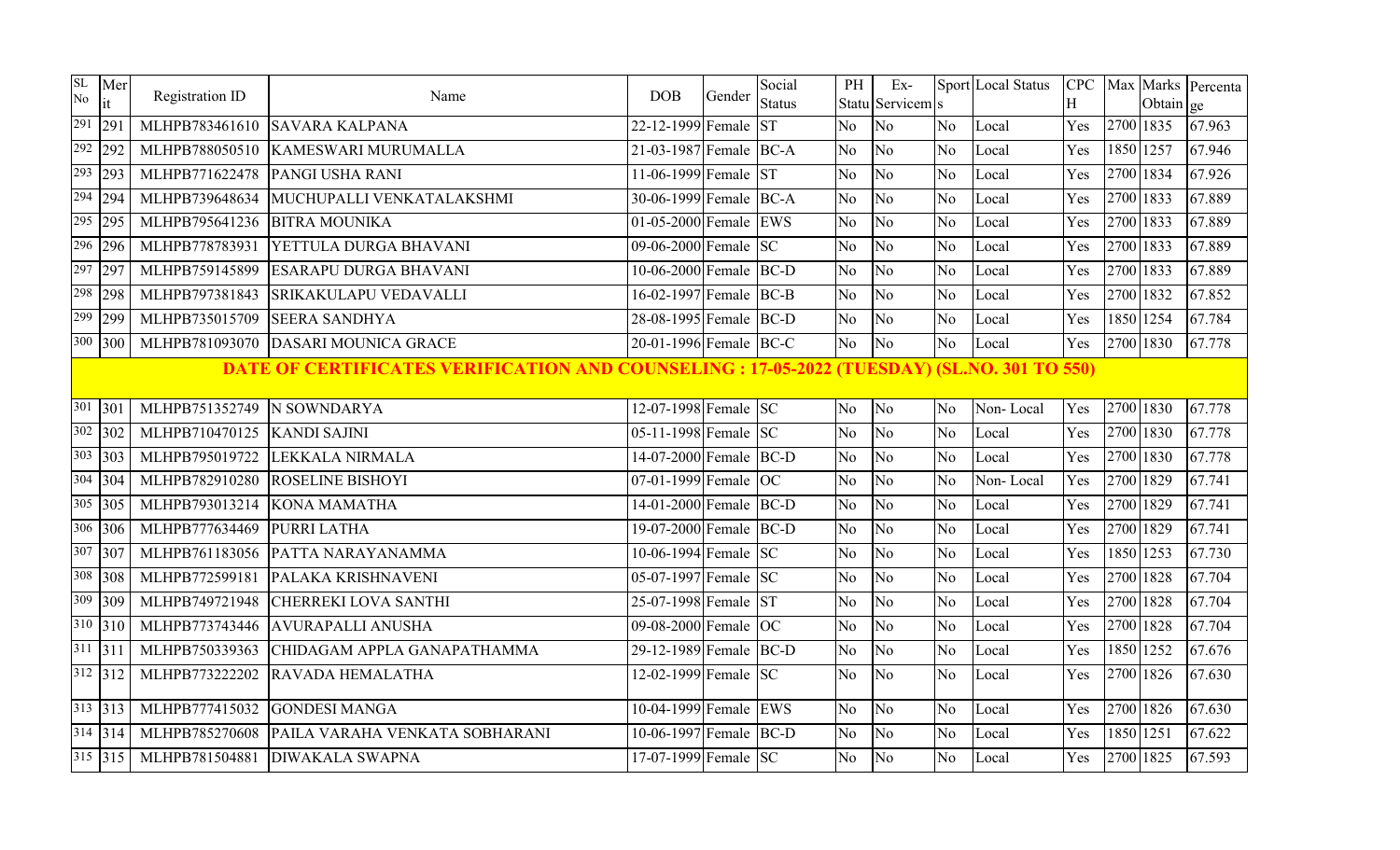| SL<br>No | Mer<br>it             | Registration ID | Name                       | <b>DOB</b>               | Gender | Social<br><b>Status</b> | PH             | $Ex-$<br>Statu Servicem s |                | Sport Local Status | H   |           | Obtain ge | CPC   Max   Marks   Percenta |
|----------|-----------------------|-----------------|----------------------------|--------------------------|--------|-------------------------|----------------|---------------------------|----------------|--------------------|-----|-----------|-----------|------------------------------|
|          | 316 316               | MLHPB767360312  | <b>SANKILI PREETHI</b>     | 11-08-1999 Female $ SC $ |        |                         | No             | No                        | No.            | Local              | Yes | 2700 1825 |           | 67.593                       |
|          | 317 317               | MLHPB770136675  | KOTNANA SANDHYA            | 08-06-2000 Female BC-D   |        |                         | No             | No                        | N <sub>o</sub> | Local              | Yes | 2700 1825 |           | 67.593                       |
|          | 318 318               | MLHPB799923329  | PANGA UMA                  | 22-10-1994 Female BC-D   |        |                         | N <sub>o</sub> | No                        | N <sub>o</sub> | Local              | Yes | 1850 1250 |           | 67.568                       |
|          | $319$ 319             | MLHPB717046989  | KOTNANA MADHUBALA          | 13-04-1999 Female SC     |        |                         | No             | No                        | No             | Local              | Yes | 2700 1824 |           | 67.556                       |
|          | $320$ 320             | MLHPB731526989  | <b>GOGADA SWATHI</b>       | 08-03-2000 Female BC-A   |        |                         | No             | No                        | No.            | Local              | Yes | 2700 1823 |           | 67.519                       |
|          | $321$ 321             | MLHPB793464479  | PILLA DIVYA                | 10-05-2000 Female BC-D   |        |                         | No             | N <sub>o</sub>            | N <sub>o</sub> | Local              | Yes | 2700 1822 |           | 67.481                       |
|          | $322$ 322             | MLHPB713630902  | <b>RAYI PRAMEELA</b>       | 12-08-1999 Female SC     |        |                         | No             | No                        | N <sub>o</sub> | Local              | Yes | 2700 1821 |           | 67.444                       |
|          | $323$ 323             | MLHPB783819484  | KANDRAKOTA RAJESWARI       | 08-05-2000 Female SC     |        |                         | No             | No                        | N <sub>o</sub> | Local              | Yes | 2700 1821 |           | 67.444                       |
|          | $324$ 324             | MLHPB711845003  | <b>KOLA PARVATHI</b>       | 03-02-1999 Female BC-D   |        |                         | No             | No                        | No             | Local              | Yes | 2700 1820 |           | 67.407                       |
|          | $325$ 325             | MLHPB722232135  | <b>KILLADA MOUNIKA</b>     | 04-11-1999 Female SC     |        |                         | No             | N <sub>o</sub>            | N <sub>o</sub> | Local              | Yes | 2700 1820 |           | 67.407                       |
|          | $326$ 326             | MLHPB787588643  | NELAPARTHI VIJAYALAKSHMI   | 12-11-1999 Female SC     |        |                         | N <sub>o</sub> | No                        | No             | Local              | Yes | 2700 1820 |           | 67.407                       |
|          | $327$ 327             | MLHPB711709728  | PATHIVADA BHARATHI         | 11-08-2000 Female BC-D   |        |                         | No             | No                        | No.            | Local              | Yes | 2700 1820 |           | 67.407                       |
|          | 328 328               | MLHPB763158674  | <b>GUJJA SRUJANA</b>       | 05-05-1999 Female SC     |        |                         | No             | No                        | No             | Local              | Yes | 2700 1819 |           | 67.370                       |
|          | $329$ 329             | MLHPB728601577  | <b>MADIBOINA KRUPA</b>     | 31-07-1999 Female BC-B   |        |                         | No             | No                        | No             | Local              | Yes | 2700 1819 |           | 67.370                       |
|          | $330$ 330             | MLHPB753292209  | <b>JAMPARANGI KASTHURI</b> | 02-07-2000 Female ST     |        |                         | No             | No                        | No.            | Local              | Yes | 2700 1819 |           | 67.370                       |
|          | $331$ 331             | MLHPB762447925  | <b>KUSMA SIREESHA</b>      | 20-07-1991 Female SC     |        |                         | No             | No                        | No             | Non-Local          | Yes | 2600 1751 |           | 67.346                       |
|          | $332$ 332             | MLHPB733249547  | ANAKAPALLI MANASA          | 13-12-1995 Female BC-A   |        |                         | No             | No                        | N <sub>o</sub> | Local              | Yes | 2700 1818 |           | 67.333                       |
|          | 333 333               | MLHPB723778571  | MUDADLA MOUNIKA            | 29-06-2000 Female BC-D   |        |                         | No             | No                        | N <sub>o</sub> | Local              | Yes | 2700 1818 |           | 67.333                       |
|          | $334$ 334             | MLHPB719921287  | <b>GUNUPURU JHANSI</b>     | 19-08-1996 Female BC-D   |        |                         | No             | No                        | No             | Local              | Yes | 1850 1245 |           | 67.297                       |
|          | $335$ 335             | MLHPB770947200  | THADI SANDYA RANI          | 29-05-1998 Female SC     |        |                         | N <sub>o</sub> | No                        | N <sub>o</sub> | Local              | Yes | 1850 1245 |           | 67.297                       |
|          | $336$ 336             | MLHPB732211532  | VUYYURU JAGADEESWARI       | 23-07-1999 Female BC-B   |        |                         | No             | N <sub>o</sub>            | No             | Local              | Yes | 2700 1817 |           | 67.296                       |
|          | 337 337               | MLHPB718534461  | <b>BODDU ARUNDATHI</b>     | 02-08-2000 Female BC-D   |        |                         | No             | No                        | N <sub>o</sub> | Local              | Yes | 2700 1817 |           | 67.296                       |
|          | 338 338               | MLHPB798037948  | <b>BOMMATHOTTI ANJALI</b>  | 14-02-2000 Female SC     |        |                         | N <sub>o</sub> | N <sub>o</sub>            | No             | Non-Local          | Yes | 2700 1816 |           | 67.259                       |
|          | 339 339               | MLHPB765858930  | MAMIDI VENKATA SAI KEERTHI | 09-04-2000 Female BC-D   |        |                         | No             | No                        | No             | Local              | Yes | 2700 1816 |           | 67.259                       |
|          | $340$ 340             | MLHPB778614324  | P.GOWRI SHANKARI           | 13-01-1986 Female BC-A   |        |                         | No             | N <sub>o</sub>            | N <sub>o</sub> | Non-Local          | Yes | 2400 1614 |           | 67.250                       |
|          | $\frac{341}{341}$ 341 | MLHPB756722575  | <b>JANNI SUREKHA</b>       | 10-06-1996 Female ST     |        |                         | No             | No                        | No             | Local              | Yes | 1850 1244 |           | 67.243                       |
|          | $342$ 342             | MLHPB734009334  | <b>ADANGI BHARATHI</b>     | 01-06-1999 Female BC-B   |        |                         | No             | No                        | No.            | Local              | Yes | 2700 1815 |           | 67.222                       |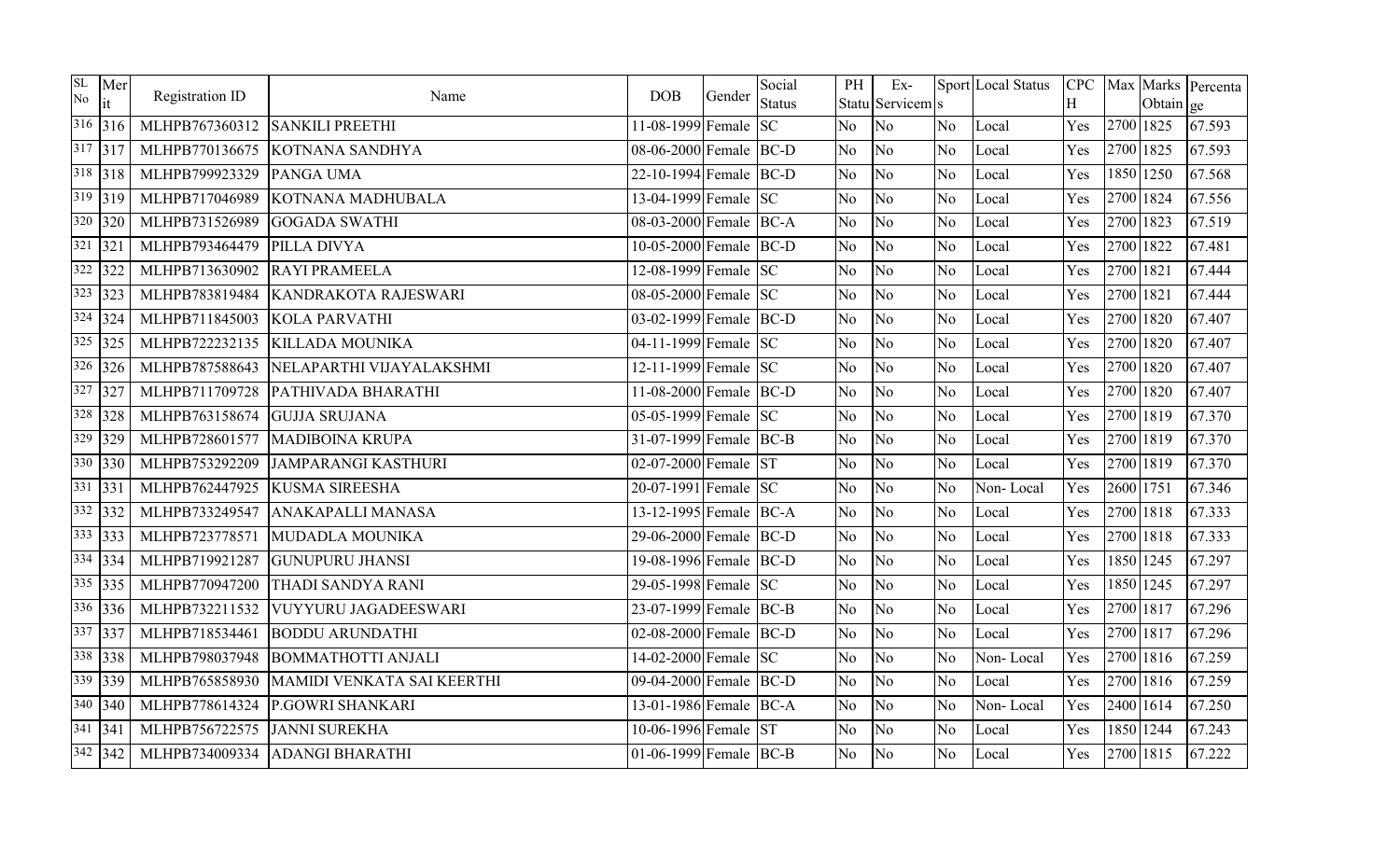| SL<br>No | Mer<br>it | Registration ID | Name                          | <b>DOB</b>             | Gender | Social<br><b>Status</b> | PH             | $Ex-$<br>Statu Servicem s |                | Sport Local Status | Η   |           | Obtain ge | CPC   Max   Marks   Percenta |
|----------|-----------|-----------------|-------------------------------|------------------------|--------|-------------------------|----------------|---------------------------|----------------|--------------------|-----|-----------|-----------|------------------------------|
| 343      | 343       | MLHPB775177790  | <b>KAITHA KEERTHANA</b>       | 08-08-1999 Female OC   |        |                         | N <sub>o</sub> | No                        | N <sub>o</sub> | Local              | Yes | 2700 1815 |           | 67.222                       |
|          | $344$ 344 | MLHPB777570469  | <b>KANDIPALLI SAMYUKTHA</b>   | 05-09-1997 Female OC   |        |                         | No             | No                        | N <sub>o</sub> | Local              | Yes | 2700 1814 |           | 67.185                       |
|          | $345$ 345 | MLHPB732714538  | MADHURAVADA ROOPA             | 18-01-2000 Female BC-A |        |                         | No             | No                        | N <sub>o</sub> | Local              | Yes | 2700 1814 |           | 67.185                       |
|          | $346$ 346 | MLHPB739631956  | JAGARAPU RAMYA KRISHNA        | 03-06-2000 Female ST   |        |                         | No             | No                        | No             | Local              | Yes | 2700 1813 |           | 67.148                       |
|          | $347$ 347 | MLHPB740310763  | DAVULAPILLI PADMA             | 20-08-1998 Female BC-A |        |                         | No             | No                        | No.            | Local              | Yes | 2700 1812 |           | 67.111                       |
|          | $348$ 348 | MLHPB773641793  | <b>DASARI PAVAN PADMAKAR</b>  | 07-07-2000 Male        |        | <b>BC-D</b>             | No             | No                        | No             | Local              | Yes | 2700 1812 |           | 67.111                       |
| 349      | 349       | MLHPB716962728  | MOYYA SUKHA SANTHI KUMARI     | 20-07-2000 Female SC   |        |                         | No             | No                        | N <sub>o</sub> | Local              | Yes | 2700 1812 |           | 67.111                       |
|          | $350$ 350 | MLHPB791359466  | <b>GEMMELA BHAVANI</b>        | 03-08-2000 Female ST   |        |                         | N <sub>o</sub> | No                        | N <sub>o</sub> | Local              | Yes | 2700 1812 |           | 67.111                       |
|          | 351 351   | MLHPB726727196  | <b>SAVARAPARAPU PAVANI</b>    | 13-07-1992 Female BC-B |        |                         | No             | No                        | No             | Local              | Yes | 1850 1241 |           | 67.081                       |
|          | $352$ 352 | MLHPB736657027  | <b>BOTSA LATHA</b>            | 28-11-1993 Female SC   |        |                         | N <sub>o</sub> | N <sub>o</sub>            | N <sub>o</sub> | Local              | Yes | 1850 1241 |           | 67.081                       |
|          | $353$ 353 | MLHPB764419602  | CHEVVAKULA VIJAYA LAKSHMI     | 30-09-1999 Female BC-D |        |                         | No             | No                        | No             | Local              | Yes | 2700 1811 |           | 67.074                       |
|          | $354$ 354 | MLHPB721379246  | <b>SASUBILLI MANIKUMARI</b>   | 12-09-2000 Female BC-D |        |                         | No             | No                        | N <sub>o</sub> | Local              | Yes | 2700 1811 |           | 67.074                       |
|          | $355$ 355 | MLHPB721551805  | PEDDINTI DIVYASRI             | 12-01-2000 Female ST   |        |                         | No             | No                        | N <sub>o</sub> | Local              | Yes | 2700 1810 |           | 67.037                       |
|          | $356$ 356 | MLHPB758542794  | <b>RAI SANDYA RANI</b>        | 03-02-2000 Female SC   |        |                         | No.            | No                        | No.            | Local              | Yes | 2700 1810 |           | 67.037                       |
|          | $357$ 357 | MLHPB789808178  | <b>POTHURU SIRISHA</b>        | 24-04-2000 Female ST   |        |                         | N <sub>o</sub> | No                        | No             | Local              | Yes | 2700 1810 |           | 67.037                       |
|          | 358 358   | MLHPB772421798  | P JYOTHSNA                    | 23-04-1996 Female EWS  |        |                         | No             | No                        | No             | Local              | Yes | 2700 1809 |           | 67.000                       |
| 359      | 359       | MLHPB780949065  | PANCHIREDDI ESWARA RAO        | 07-10-1999 Male        |        | <b>BC-D</b>             | No             | No                        | N <sub>o</sub> | Local              | Yes | 2700 1809 |           | 67.000                       |
|          | $360$ 360 | MLHPB778259309  | <b>BURAGAPU SOWJANYA</b>      | 10-11-1999 Female BC-A |        |                         | No             | No                        | N <sub>o</sub> | Local              | Yes | 2700 1809 |           | 67.000                       |
| 361      | 361       | MLHPB797355829  | <b>BOTSA NEELIMA</b>          | 05-06-2000 Female BC-D |        |                         | No             | No                        | No             | Local              | Yes | 2700 1809 |           | 67.000                       |
|          | $362$ 362 | MLHPB774519168  | <b>REJETI LAVANYA</b>         | 17-10-2000 Female SC   |        |                         | N <sub>o</sub> | N <sub>o</sub>            | N <sub>o</sub> | Local              | Yes | 2700 1809 |           | 67.000                       |
|          | $363$ 363 | MLHPB779606878  | <b>SUKALA LOVALAKSHMI</b>     | 05-06-1985 Female BC-D |        |                         | N <sub>o</sub> | N <sub>o</sub>            | No             | Local              | Yes | 1850 1239 |           | 66.973                       |
|          | $364$ 364 | MLHPB783088979  | PIRADHI PAVANI                | 04-11-1999 Female BC-A |        |                         | No             | No                        | N <sub>o</sub> | Local              | Yes | 2700 1808 |           | 66.963                       |
|          | $365$ 365 | MLHPB774269645  | <b>BETHA SRUTHI</b>           | 06-01-2000 Female BC-B |        |                         | No             | No                        | No             | Non-Local          | Yes | 2700 1807 |           | 66.926                       |
|          | 366 366   | MLHPB797629885  | PEMMADI KAMESWARI             | 10-12-1997 Female BC-A |        |                         | No             | No                        | No             | Non-Local          | Yes | 2700 1806 |           | 66.889                       |
|          | $367$ 367 | MLHPB764404397  | <b>OLESU MADHUSUDHAN RAJU</b> | 05-05-1999 Male        |        | <b>ST</b>               | No             | N <sub>o</sub>            | N <sub>o</sub> | Local              | Yes | 2700 1806 |           | 66.889                       |
|          | 368 368   | MLHPB786290069  | <b>KORRA RAMYA</b>            | 10-11-1999 Female ST   |        |                         | No             | No                        | N <sub>o</sub> | Local              | Yes | 2700 1806 |           | 66.889                       |
|          | 369 369   | MLHPB746069599  | <b>SEDIKA PAVITHRA</b>        | 05-07-2000 Female ST   |        |                         | No             | No                        | N <sub>o</sub> | Local              | Yes | 2700 1806 |           | 66.889                       |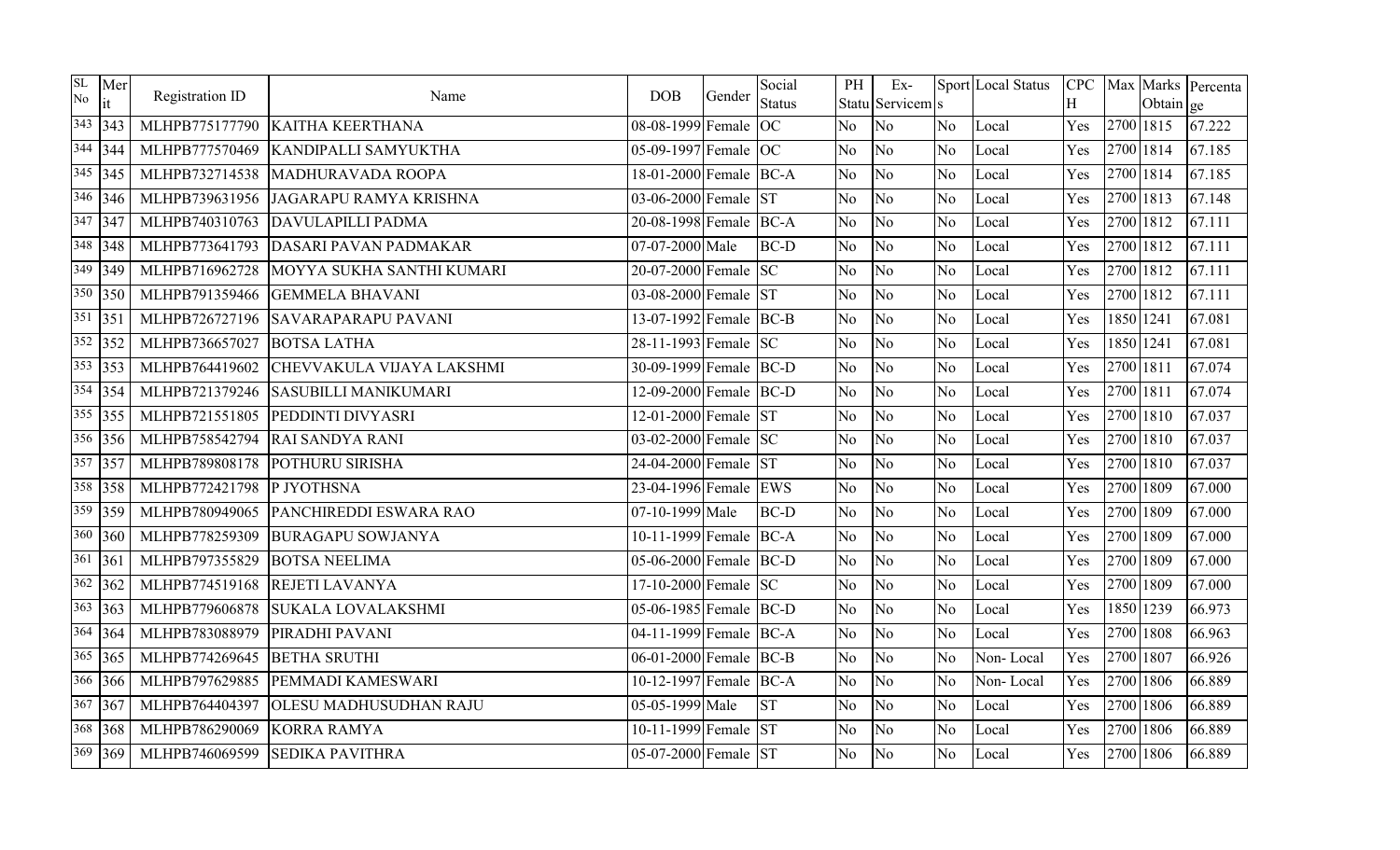| SL<br>No | Mer<br>it | Registration ID | Name                         | <b>DOB</b>             | Gender | Social<br><b>Status</b> | PH             | $Ex-$<br>Statu Servicem s |                | Sport Local Status | Η   |           | Obtain ge | CPC   Max   Marks   Percenta |
|----------|-----------|-----------------|------------------------------|------------------------|--------|-------------------------|----------------|---------------------------|----------------|--------------------|-----|-----------|-----------|------------------------------|
|          | 370 370   | MLHPB752141298  | CHINTHALAPUDI RUTHMARY       | 07-07-1999 Female BC-B |        |                         | No             | No                        | N <sub>o</sub> | Local              | Yes | 2700 1805 |           | 66.852                       |
| 371 371  |           | MLHPB743211658  | <b>GANTA JYOTHI</b>          | 26-06-2000 Female SC   |        |                         | No             | No                        | N <sub>o</sub> | Local              | Yes | 2700 1805 |           | 66.852                       |
|          | $372$ 372 | MLHPB755534738  | <b>SARIPALLI PAVANI</b>      | 09-08-2000 Female BC-D |        |                         | No             | No                        | N <sub>o</sub> | Local              | Yes | 2700 1805 |           | 66.852                       |
|          | $373$ 373 | MLHPB726924417  | KAMBI SAI PRIYANKA           | 30-06-1999 Female BC-A |        |                         | No.            | No                        | No             | Local              | Yes | 2700 1804 |           | 66.815                       |
|          | $374$ 374 | MLHPB710803213  | <b>SOLUBONGU HEMA LATHA</b>  | 10-07-1999 Female ST   |        |                         | N <sub>o</sub> | No                        | No.            | Local              | Yes | 2700 1804 |           | 66.815                       |
|          | $375$ 375 | MLHPB776802695  | <b>GUNA PRATHYUSHA</b>       | 20-08-1999 Female BC-A |        |                         | No             | No                        | No             | Local              | Yes | 2700 1804 |           | 66.815                       |
|          | $376$ 376 | MLHPB717859469  | POTNURU BHAGYA RADHA         | 21-05-2000 Female SC   |        |                         | N <sub>o</sub> | No                        | N <sub>o</sub> | Local              | Yes | 2700 1804 |           | 66.815                       |
|          | $377$ 377 | MLHPB795048662  | <b>MAMIDI SWATHI</b>         | 10-05-1990 Female SC   |        |                         | No             | No                        | No             | Non-Local          | Yes | 1850 1236 |           | 66.811                       |
|          | 378 378   | MLHPB741689504  | PRABHAKAR REBEKHA PRIYANKA   | 30-05-1999 Female BC-C |        |                         | No             | No                        | No             | Local              | Yes | 2700 1803 |           | 66.778                       |
|          | $379$ 379 | MLHPB787622897  | <b>BOBBILI SONIA</b>         | 28-08-2000 Female BC-D |        |                         | N <sub>o</sub> | N <sub>o</sub>            | No             | Local              | Yes | 2700 1803 |           | 66.778                       |
| 380      | 380       | MLHPB747340677  | MITHANA DHANALAKSHMI         | 07-03-1998 Female BC-A |        |                         | No             | No                        | No             | Local              | Yes | 2700 1801 |           | 66.704                       |
| 381      | 381       | MLHPB778393478  | VARADI SANDYA                | 25-06-1999 Female BC-D |        |                         | No             | No                        | No             | Local              | Yes | 2700 1801 |           | 66.704                       |
|          | $382$ 382 | MLHPB744686920  | <b>JAMI ANANTHA LAKSHMI</b>  | 02-09-1995 Female BC-B |        |                         | N <sub>o</sub> | N <sub>o</sub>            | N <sub>o</sub> | Local              | Yes | 2700 1800 |           | 66.667                       |
| 383      | 383       | MLHPB755431710  | <b>CHINNINTI MANEESHA</b>    | 27-08-1998 Female ST   |        |                         | No             | No                        | No             | Local              | Yes | 2700 1799 |           | 66.630                       |
|          | 384 384   | MLHPB758715149  | <b>ALAJANGI ANITHA</b>       | 01-01-1993 Female $SC$ |        |                         | No             | N <sub>o</sub>            | N <sub>o</sub> | Local              | Yes | 1850 1232 |           | 66.595                       |
|          | $385$ 385 | MLHPB779138564  | <b>KALLEPALLI BHAVANI</b>    | 06-06-1998 Female SC   |        |                         | N <sub>o</sub> | N <sub>o</sub>            | No             | Local              | Yes | 1850 1232 |           | 66.595                       |
|          | 386 386   | MLHPB794783810  | <b>ATUMANDA MARIE KUMARI</b> | 09-04-1999 Female SC   |        |                         | No             | No                        | N <sub>o</sub> | Local              | Yes | 2700 1798 |           | 66.593                       |
| 387      | 387       | MLHPB745035385  | <b>BONU SAILAJA</b>          | 15-08-2000 Female BC-D |        |                         | No.            | N <sub>o</sub>            | N <sub>o</sub> | Local              | Yes | 2700 1798 |           | 66.593                       |
| 388      | 388       | MLHPB742462811  | <b>GADAPA SOWJANYA</b>       | 03-04-1997 Female SC   |        |                         | N <sub>o</sub> | No                        | N <sub>o</sub> | Local              | Yes | 1850 1231 |           | 66.541                       |
| 389      | 389       | MLHPB782809056  | KURANGI YASWANTH KUMAR       | 19-03-1999 Male        |        | <b>ST</b>               | No             | No                        | N <sub>o</sub> | Local              | Yes | 2700 1796 |           | 66.519                       |
| 390      | 390       | MLHPB748490012  | <b>GOLLAPALLI KAVITHA</b>    | 01-07-2000 Female $SC$ |        |                         | N <sub>o</sub> | No                        | N <sub>o</sub> | Local              | Yes | 2700 1796 |           | 66.519                       |
| 391 391  |           | MLHPB711203577  | PALLA BHARATHI               | 01-01-1995 Female BC-D |        |                         | N <sub>o</sub> | No                        | N <sub>o</sub> | Local              | Yes | 1850 1230 |           | 66.486                       |
|          | $392$ 392 | MLHPB791301830  | <b>DUDDUPUDI KEJIARANI</b>   | 07-05-2000 Female BC-B |        |                         | No             | No                        | N <sub>o</sub> | Local              | Yes | 2700 1795 |           | 66.481                       |
|          | 393 393   | MLHPB724004131  | POLAMARASETTI SALEMIA        | 25-07-1999 Female BC-D |        |                         | No             | N <sub>o</sub>            | N <sub>o</sub> | Local              | Yes | 2700 1794 |           | 66.444                       |
|          | $394$ 394 | MLHPB782196829  | <b>SAVARA HINDUVATHI</b>     | 05-08-1999 Female ST   |        |                         | <b>No</b>      | No                        | N <sub>o</sub> | Local              | Yes | 2700 1794 |           | 66.444                       |
|          | $395$ 395 | MLHPB750749321  | <b>BATTINA LAVANYA</b>       | 21-06-1999 Female SC   |        |                         | No             | No                        | N <sub>o</sub> | Local              | Yes | 2700 1793 |           | 66.407                       |
|          | $396$ 396 | MLHPB718128925  | <b>SIKINAM HARIKA</b>        | 15-01-1998 Female SC   |        |                         | No.            | No                        | N <sub>o</sub> | Local              | Yes | 2700 1792 |           | 66.370                       |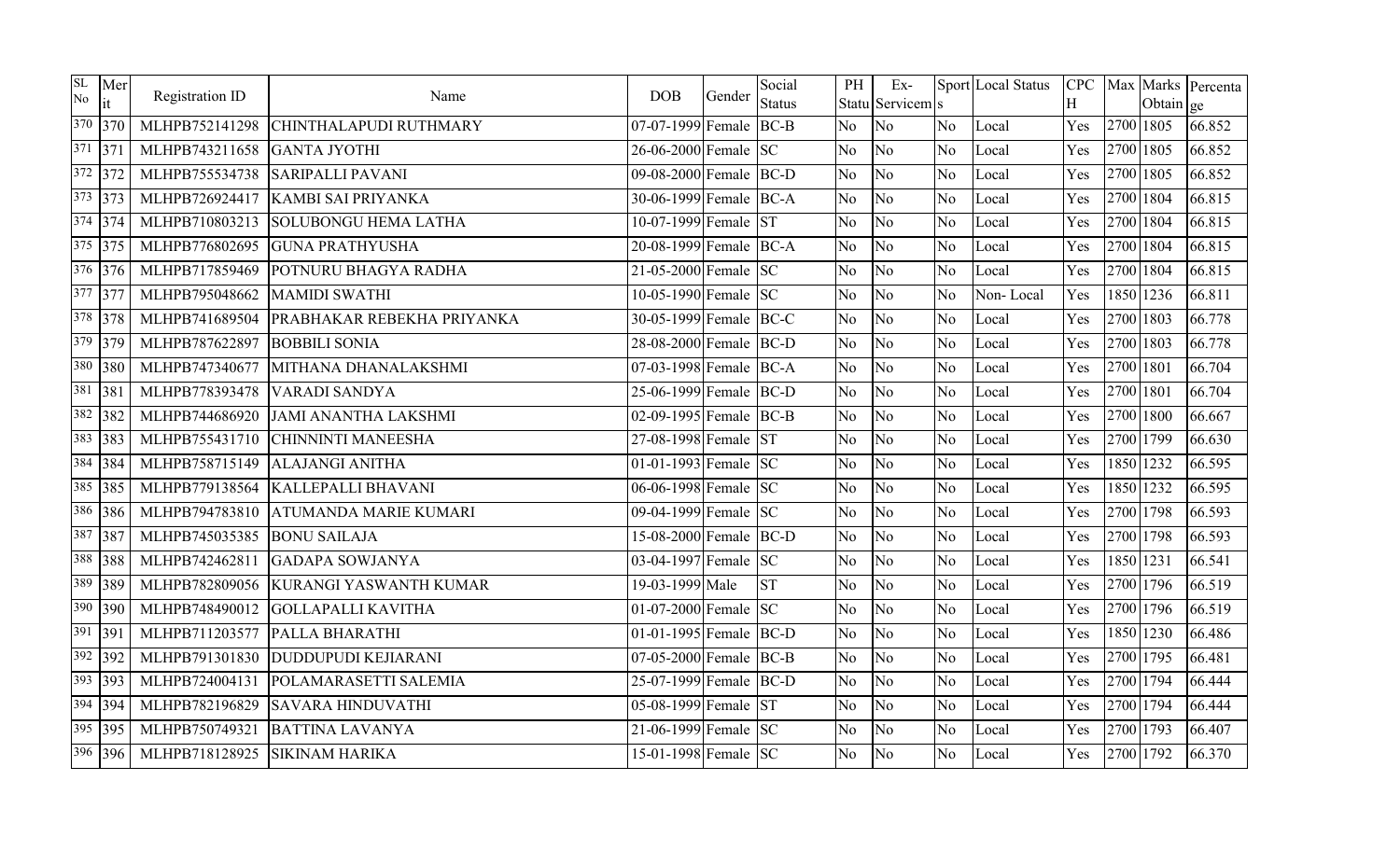| SL<br>No | Mer<br>it         | Registration ID | Name                          | <b>DOB</b>             | Gender | Social<br><b>Status</b> | PH             | $Ex-$<br>Statu Servicem s |                | Sport Local Status | <b>CPC</b><br>H |           | Obtain ge | Max Marks Percenta |
|----------|-------------------|-----------------|-------------------------------|------------------------|--------|-------------------------|----------------|---------------------------|----------------|--------------------|-----------------|-----------|-----------|--------------------|
|          | 397 397           | MLHPB761379029  | <b>KATTA PRIYANKA</b>         | 14-02-1998 Female      |        | <b>SC</b>               | N <sub>o</sub> | No                        | No.            | Local              | Yes             | 2700 1792 |           | 66.370             |
|          | 398 399           | MLHPB730998350  | PONDURU ANUSHA                | 21-08-1990 Female BC-B |        |                         | No             | No                        | N <sub>o</sub> | Local              | Yes             | 2600 1725 |           | 66.346             |
| 399      | 400               | MLHPB780478794  | <b>BHIMPALLI LATHA</b>        | 15-06-1999 Female SC   |        |                         | N <sub>o</sub> | No                        | N <sub>o</sub> | Local              | Yes             | 2700 1791 |           | 66.333             |
| 400      | 401               | MLHPB755912409  | NARIKANAPU RAMYA              | 04-01-2000 Female SC   |        |                         | N <sub>o</sub> | No                        | N <sub>o</sub> | Local              | Yes             | 2700 1789 |           | 66.259             |
|          | $401$ 402         | MLHPB731042287  | PILLI JYOTHI                  | 09-06-2000 Female SC   |        |                         | N <sub>o</sub> | No                        | N <sub>o</sub> | Local              | Yes             | 2700 1789 |           | 66.259             |
| 402      | 403               | MLHPB761035527  | <b>SIRIKI SRAVANI</b>         | 10-07-2000 Female BC-D |        |                         | N <sub>o</sub> | No                        | N <sub>o</sub> | Local              | Yes             | 2700 1789 |           | 66.259             |
|          | $\sqrt{403}$ 404  | MLHPB748038555  | <b>GODABA SAILAJA</b>         | 04-05-1995 Female SC   |        |                         | No.            | No                        | N <sub>o</sub> | Local              | Yes             | 1850 1225 |           | 66.216             |
|          | $404$ 405         | MLHPB789235890  | KONGARAPU VENKATA LAKSHMI     | 15-07-1996 Female SC   |        |                         | N <sub>o</sub> | No                        | N <sub>o</sub> | Local              | Yes             | 1850 1224 |           | 66.162             |
| 405      | 406               | MLHPB771731259  | <b>CHALAPAKA PAVANI</b>       | 08-04-2000 Female SC   |        |                         | N <sub>o</sub> | No                        | No             | Local              | Yes             | 2600 1720 |           | 66.154             |
|          | $406$ 407         | MLHPB759466063  | <b>SINGUPURAM ESWARI</b>      | 27-08-2000 Female BC-D |        |                         | No             | No                        | N <sub>o</sub> | Local              | Yes             | 2700 1785 |           | 66.111             |
| 407      | 408               | MLHPB766116943  | <b>BALIREDDY RAMESWARI</b>    | 02-04-1998 Female OC   |        |                         | N <sub>o</sub> | No                        | N <sub>o</sub> | Local              | Yes             | 1850 1223 |           | 66.108             |
|          | $\frac{408}{409}$ | MLHPB739837981  | <b>BANDARU VANAJA</b>         | 26-06-1995 Female BC-D |        |                         | No             | No                        | No             | Local              | Yes             | 2700 1784 |           | 66.074             |
|          | $409$ 410         | MLHPB798709771  | DAMISETTI JOGEESWARA RAO      | 03-03-1999 Male        |        | $BC-B$                  | No             | No                        | N <sub>o</sub> | Local              | Yes             | 2700 1784 |           | 66.074             |
|          | 410 411           | MLHPB786283020  | YANDRAPU VENKATA TULASI       | 29-05-1999 Female BC-D |        |                         | N <sub>o</sub> | No                        | N <sub>o</sub> | Local              | Yes             | 2700 1784 |           | 66.074             |
|          | $\frac{411}{412}$ | MLHPB726384661  | <b>KATTA JYOTSHNA</b>         | 28-08-1999 Female BC-B |        |                         | N <sub>o</sub> | No                        | N <sub>o</sub> | Local              | Yes             | 2700 1784 |           | 66.074             |
|          | $\sqrt{412}$  413 | MLHPB719256274  | <b>MANYAPURI NAVYA</b>        | 01-03-2000 Female BC-D |        |                         | N <sub>o</sub> | No                        | N <sub>o</sub> | Local              | Yes             | 2700 1784 |           | 66.074             |
|          | $\sqrt{413}$  414 | MLHPB715919111  | <b>GOLAGANI JYOTHSNA</b>      | 17-07-2000 Female BC-D |        |                         | No.            | No                        | N <sub>o</sub> | Local              | Yes             | 2700 1783 |           | 66.037             |
|          | $\sqrt{414}$ 415  | MLHPB718742117  | <b>TADDI VENKATA LAKSHMI</b>  | 18-08-2000 Female BC-D |        |                         | N <sub>o</sub> | No                        | No             | Local              | Yes             | 2700 1783 |           | 66.037             |
|          | $\sqrt{415}$ 416  | MLHPB754680895  | <b>ERELLI DHANALAKSHMI</b>    | 23-08-2000 Female SC   |        |                         | N <sub>o</sub> | No                        | N <sub>o</sub> | Local              | Yes             | 2700 1783 |           | 66.037             |
|          | 416 417           | MLHPB797503571  | <b>GASADI RAMYASRI</b>        | 22-02-1999 Female ST   |        |                         | N <sub>o</sub> | No                        | N <sub>o</sub> | Local              | Yes             | 2700 1782 |           | 66.000             |
|          | $\frac{417}{418}$ | MLHPB715067639  | A DEEPTI                      | 17-03-2000 Female SC   |        |                         | N <sub>o</sub> | No                        | No             | Local              | Yes             | 2700 1782 |           | 66.000             |
|          | $418$ 419         | MLHPB737548316  | UNDABATLA KAVYA               | 20-10-1997 Female EWS  |        |                         | No             | No                        | N <sub>o</sub> | Local              | Yes             | 2700 1781 |           | 65.963             |
|          | $419$ $420$       | MLHPB715107025  | <b>DULAM JHANSI EVANGELIN</b> | 15-07-2000 Female OC   |        |                         | N <sub>o</sub> | No                        | No             | Local              | Yes             | 2700 1781 |           | 65.963             |
|          | $420$ 421         | MLHPB765589618  | PERABATHINA NEELA RATNA       | 12-11-1983 Female BC-C |        |                         | No.            | No                        | N <sub>o</sub> | Local              | Yes             | 1850 1220 |           | 65.946             |
|          | $421$ 422         | MLHPB727398017  | <b>KURAPATI HASWITHA</b>      | 10-03-1998 Female SC   |        |                         | No.            | N <sub>o</sub>            | N <sub>o</sub> | Local              | Yes             | 2700 1780 |           | 65.926             |
|          | $\sqrt{422}$  423 | MLHPB758254248  | URLAKA SUBHADRA               | 03-10-1998 Female      |        | <b>ST</b>               | N <sub>o</sub> | No                        | No             | Local              | Yes             | 2700 1780 |           | 65.926             |
|          | $\sqrt{423}$  424 | MLHPB728116892  | <b>GODABA NARENDRA</b>        | 28-11-1998 Male        |        | <b>SC</b>               | No.            | No                        | No.            | Local              | Yes             | 2700 1780 |           | 65.926             |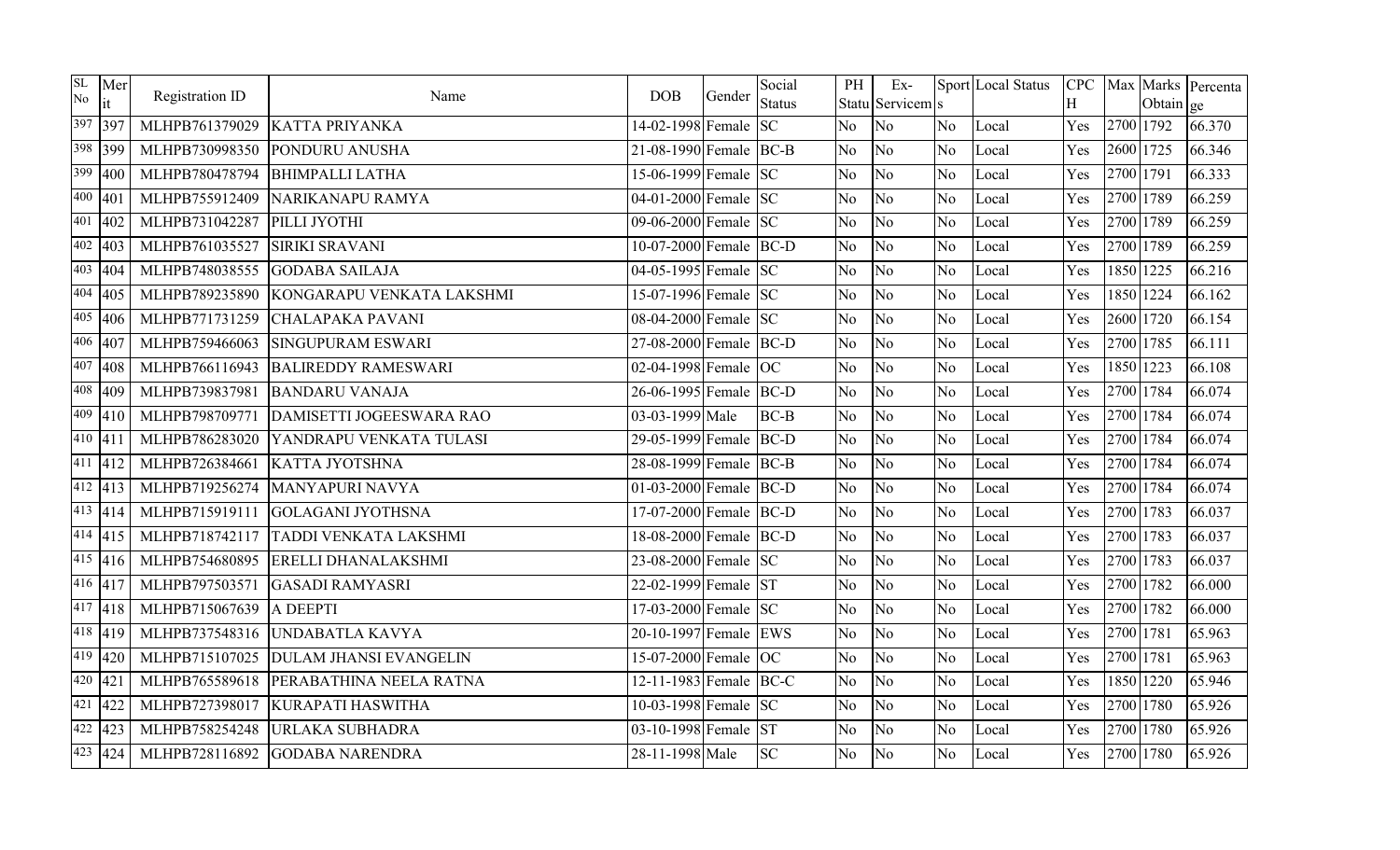| SL<br>No | Mer<br>it                         | Registration ID | Name                              | <b>DOB</b>              | Gender | Social<br><b>Status</b> | PH             | $Ex-$<br>Statu Servicem s |                | Sport Local Status | H   |           | Obtain ge | CPC   Max   Marks   Percenta |
|----------|-----------------------------------|-----------------|-----------------------------------|-------------------------|--------|-------------------------|----------------|---------------------------|----------------|--------------------|-----|-----------|-----------|------------------------------|
|          | $424$ 425                         | MLHPB719697827  | PALAKONDA SNEHA                   | 18-04-1999 Female       |        | <b>SC</b>               | No             | No                        | No.            | Local              | Yes | 2700 1780 |           | $\sqrt{65.926}$              |
|          | $\sqrt{425}$  426                 | MLHPB774402220  | <b>GODABA VIJAY KUMAR</b>         | 24-06-1999 Male         |        | <b>SC</b>               | No             | N <sub>o</sub>            | N <sub>o</sub> | Local              | Yes | 2700 1780 |           | 65.926                       |
|          | 426 427                           | MLHPB718998020  | D SEETHAMAHALAKSHMI               | 15-01-1990 Female SC    |        |                         | No             | No                        | N <sub>o</sub> | Local              | Yes | 1850 1219 |           | 65.892                       |
|          | $427$ 428                         | MLHPB731340852  | <b>GUNTU.JHANSI</b>               | 02-11-1998 Female $SC$  |        |                         | No             | No                        | No             | Local              | Yes | 2700 1779 |           | 65.889                       |
|          | $\overline{428}$ 429              | MLHPB736745526  | <b>JANNADA DIVYA</b>              | 05-06-1998 Female SC    |        |                         | No             | No                        | No.            | Local              | Yes | 2700 1778 |           | 65.852                       |
|          | $\overline{429}$  430             | MLHPB787916905  | <b>KOTA ALIVENI</b>               | 23-07-1999 Female BC-D  |        |                         | No             | No                        | No             | Local              | Yes | 2700 1778 |           | 65.852                       |
|          | $\overline{430}$ $\overline{431}$ | MLHPB792437207  | <b>DASARI HEMALATHA</b>           | 10-08-1999 Female BC-D  |        |                         | N <sub>o</sub> | No                        | N <sub>o</sub> | Local              | Yes | 2700 1778 |           | 65.852                       |
|          | 431 432                           | MLHPB763260091  | <b>KADIMI SIREESHA</b>            | 02-01-2000 Female $ SC$ |        |                         | N <sub>o</sub> | No                        | N <sub>o</sub> | Non-Local          | Yes | 2700 1778 |           | 65.852                       |
|          | $432$ 433                         | MLHPB787383016  | KANAKAMAHALAKSHMI GUDIVADA        | 23-08-1985 Female SC    |        |                         | No             | No                        | No             | Local              | Yes | 1850 1218 |           | 65.838                       |
|          | $433$ 434                         | MLHPB791183510  | SIRIKI CHANDRAKALA                | 05-06-1997 Female BC-D  |        |                         | <b>No</b>      | N <sub>o</sub>            | N <sub>o</sub> | Local              | Yes | 1850 1218 |           | 65.838                       |
|          | $\sqrt{434}$  435                 | MLHPB784110466  | PONNADA GIRIJA KUMARI             | 18-11-1999 Female SC    |        |                         | N <sub>o</sub> | N <sub>o</sub>            | No             | Local              | Yes | 2800 1843 |           | 65.821                       |
|          | $435$ 436                         | MLHPB786077534  | NODAGALA JOSE MARY                | 15-09-1999 Female BC-D  |        |                         | No             | No                        | N <sub>o</sub> | Local              | Yes | 2700 1777 |           | 65.815                       |
|          | 436 437                           | MLHPB793324985  | <b>LALAM PATTA LATHALLI</b>       | 01-07-1992 Female BC-D  |        |                         | No             | No                        | N <sub>o</sub> | Local              | Yes | 1850 1217 |           | 65.784                       |
|          | $437$ 438                         | MLHPB761640910  | NOWDU NAGALAKSHMI                 | 15-04-1999 Female BC-D  |        |                         | No             | No                        | No             | Non-Local          | Yes | 2700 1776 |           | 65.778                       |
|          | 438 439                           | MLHPB730834176  | <b>JANNI GAYATRI</b>              | 04-06-1999 Female ST    |        |                         | <b>No</b>      | No                        | No.            | Local              | Yes | 2700 1775 |           | 65.741                       |
|          | 439 440                           | MLHPB759475913  | <b>BANDILA NIRMALA KUMARI</b>     | 21-07-1992 Female SC    |        |                         | No             | No                        | No             | Local              | Yes | 1850 1216 |           | 65.730                       |
|          | $\sqrt{440}$  441                 | MLHPB785516038  | <b>BIDDIKA SIREESHA</b>           | 10-03-1998 Female ST    |        |                         | No             | No                        | N <sub>o</sub> | Local              | Yes | 2700 1774 |           | 65.704                       |
|          | $\sqrt{441}$  442                 | MLHPB720746095  | MUNAGADA JEEVANA JYOTHI           | 20-08-1999 Female SC    |        |                         | N <sub>o</sub> | No                        | N <sub>o</sub> | Local              | Yes | 2700 1774 |           | 65.704                       |
|          | $442$  443                        | MLHPB776201262  | PATTA SOBHARANI                   | 29-01-2000 Female SC    |        |                         | No             | No                        | No             | Local              | Yes | 2700 1774 |           | 65.704                       |
|          | $\frac{443}{444}$                 | MLHPB739295125  | <b>JAMI SOBHITHA</b>              | 02-08-2000 Female $SC$  |        |                         | N <sub>o</sub> | No                        | N <sub>o</sub> | Local              | Yes | 2700 1774 |           | 65.704                       |
|          | $444$  445                        | MLHPB790290595  | PENTA SUDHARANI                   | 14-02-1987 Female BC-D  |        |                         | N <sub>o</sub> | N <sub>o</sub>            | No             | Local              | Yes | 1850 1215 |           | 65.676                       |
|          | $\sqrt{445}$  446                 | MLHPB771725815  | <b>GORRUPOTU SATYAVATHI</b>       | 01-11-1998 Female BC-D  |        |                         | No             | No                        | N <sub>o</sub> | Local              | Yes | 2700 1773 |           | 65.667                       |
|          | 446 447                           | MLHPB718440795  | <b>SUNKARA HARITHA</b>            | 16-02-2000 Female BC-D  |        |                         | No             | N <sub>o</sub>            | No             | Local              | Yes | 2700 1773 |           | 65.667                       |
|          | $447$ 448                         | MLHPB716057824  | <b>KANDI SOWJANYA</b>             | 30-07-2000 Female SC    |        |                         | No             | No                        | No             | Local              | Yes | 2700 1773 |           | 65.667                       |
|          | 448 449                           | MLHPB747932180  | DEBARIKI CHANDRAKALA SURYA KUMARI | 27-08-2000 Female SC    |        |                         | No             | No                        | N <sub>o</sub> | Local              | Yes | 2700 1773 |           | 65.667                       |
|          | 449 450                           | MLHPB770838377  | <b>INJARAPU PARIMALA</b>          | 09-01-2000 Female       |        | <b>SC</b>               | No             | No                        | No             | Local              | Yes | 2700 1772 |           | 65.630                       |
|          | $\overline{450}$  451             | MLHPB758085994  | <b>SANAPATHI MOUNIKA</b>          | 26-08-2000 Female BC-D  |        |                         | No             | No                        | N <sub>o</sub> | Local              | Yes | 2700 1772 |           | 65.630                       |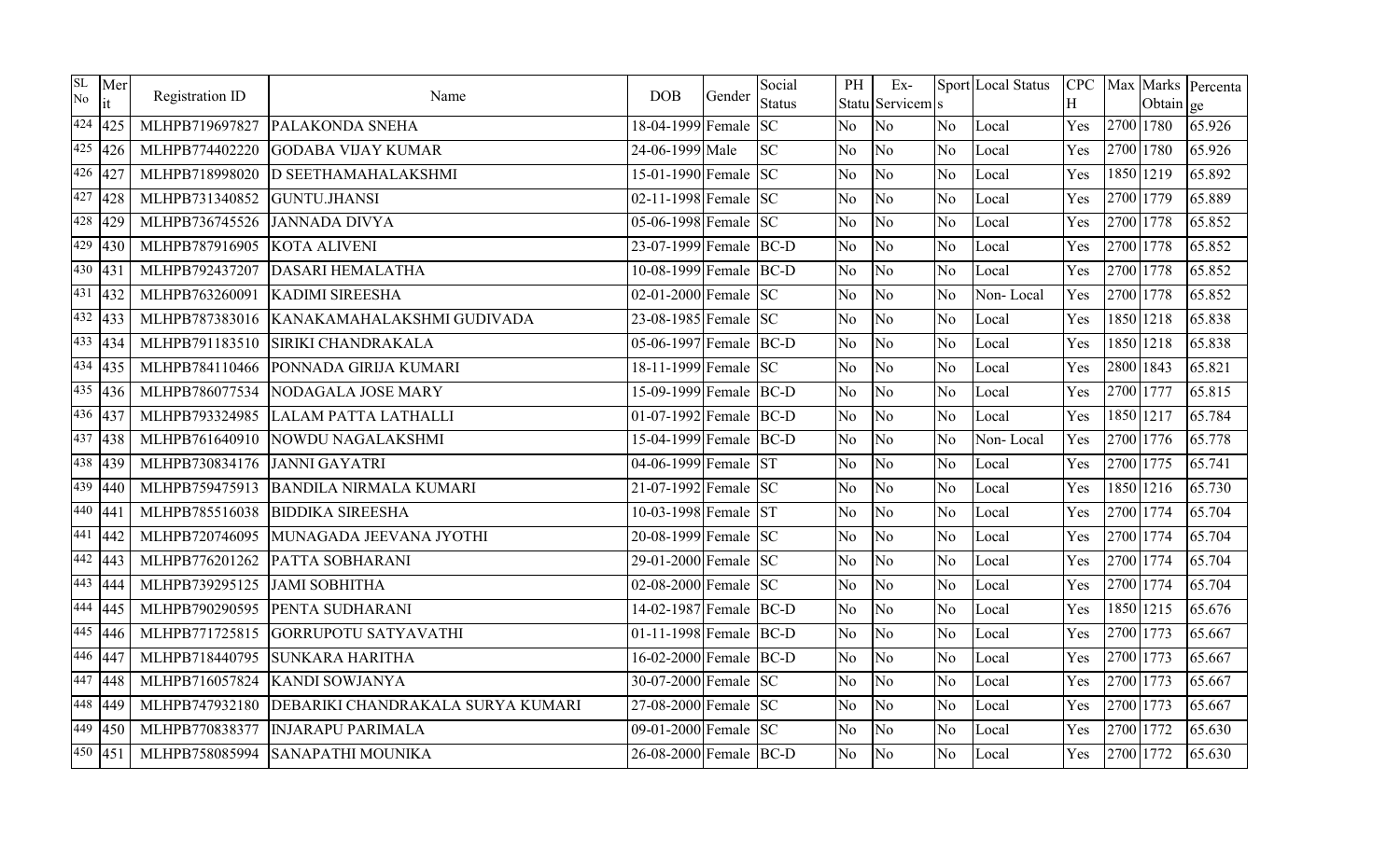| SL<br>No | Mer<br>it             | Registration ID | Name                        | <b>DOB</b>             | Gender | Social<br><b>Status</b> | PH             | Ex-<br>Statu Servicem s |                | Sport Local Status | <b>CPC</b><br>H |           | Obtain ge | Max Marks Percenta |
|----------|-----------------------|-----------------|-----------------------------|------------------------|--------|-------------------------|----------------|-------------------------|----------------|--------------------|-----------------|-----------|-----------|--------------------|
| 451      | 452                   | MLHPB753311329  | <b>AYITHA JHANSI</b>        | 23-06-1996 Female BC-D |        |                         | N <sub>o</sub> | No                      | No.            | Local              | Yes             |           | 1850 1214 | 65.622             |
|          | $\sqrt{452}$ 453      | MLHPB784548580  | <b>KORUPROLU SOWJANYA</b>   | 29-08-1998 Female BC-D |        |                         | No             | No                      | N <sub>o</sub> | Local              | Yes             | 1850 1214 |           | 65.622             |
|          | $\sqrt{453}$ 454      | MLHPB719671904  | <b>CHINTADA NAVEENA</b>     | 14-06-1998 Female BC-B |        |                         | N <sub>o</sub> | No                      | No             | Local              | Yes             | 2700 1771 |           | 65.593             |
|          | 454 455               | MLHPB721410906  | MUDIDAPU BHARATHI           | 08-06-1999 Female SC   |        |                         | N <sub>o</sub> | No                      | No             | Local              | Yes             | 2700 1771 |           | 65.593             |
|          | $455$ 456             | MLHPB758025850  | <b>ARIKA RANI</b>           | 15-07-1999 Female ST   |        |                         | N <sub>o</sub> | No                      | N <sub>o</sub> | Local              | Yes             | 2700 1770 |           | 65.556             |
|          | 456 457               | MLHPB766207724  | <b>CHINTADA SUNITHA</b>     | 10-08-1999 Female SC   |        |                         | N <sub>o</sub> | No                      | N <sub>o</sub> | Local              | Yes             | 2700 1770 |           | 65.556             |
|          | $\sqrt{457}$  458     | MLHPB734616959  | <b>MENDA HARITHA</b>        | 16-02-2000 Female BC-D |        |                         | N <sub>o</sub> | No                      | N <sub>o</sub> | Local              | Yes             | 2700 1770 |           | 65.556             |
|          | 458 459               | MLHPB782196283  | <b>SESHAPU CHINNA</b>       | 15-05-2000 Female BC-D |        |                         | N <sub>o</sub> | No                      | N <sub>o</sub> | Local              | Yes             | 2700 1770 |           | 65.556             |
|          | $\overline{459}$  460 | MLHPB767395375  | <b>CHANCHALI PRAMILA</b>    | 06-07-2000 Female BC-D |        |                         | No.            | No                      | No             | Local              | Yes             | 2700 1770 |           | 65.556             |
|          | $460 \overline{461}$  | MLHPB747325001  | <b>BORA GAYATHRI</b>        | 15-06-1994 Female BC-D |        |                         | No             | No                      | No             | Local              | Yes             | 1850 1212 |           | 65.514             |
|          | $461$ 462             | MLHPB740444598  | KOTTURU SUVARTHA RANI       | $07-04-2000$ Female SC |        |                         | N <sub>o</sub> | No                      | No             | Local              | Yes             | 2700 1768 |           | 65.481             |
|          | $\sqrt{462}$  463     | MLHPB769457098  | <b>RAJANA INDUMATHI</b>     | 14-07-2000 Female SC   |        |                         | No.            | No                      | No             | Local              | Yes             | 2600 1702 |           | 65.462             |
|          | $463$ 464             | MLHPB761540347  | <b>SIRGAM PADMA</b>         | 12-02-1994 Female ST   |        |                         | No             | No                      | N <sub>o</sub> | Local              | Yes             | 1850 1211 |           | 65.459             |
|          | $\frac{464}{465}$     | MLHPB766486245  | <b>TERLI GOWREESWARI</b>    | 19-01-1999 Female BC-D |        |                         | No.            | No                      | No.            | Local              | Yes             | 2700 1767 |           | 65.444             |
|          | $465$ 466             | MLHPB784424212  | PADALA DURGASRIVALLI        | 03-10-1999 Female BC-B |        |                         | N <sub>o</sub> | No                      | N <sub>o</sub> | Local              | Yes             | 2700 1767 |           | 65.444             |
|          | 466 467               | MLHPB777413112  | <b>GANDI SRAVANI KUMARI</b> | 10-08-2000 Female BC-D |        |                         | N <sub>o</sub> | No                      | N <sub>o</sub> | Local              | Yes             | 2700 1767 |           | 65.444             |
|          | $467$ 468             | MLHPB711366218  | <b>GANDRETI JANAKI</b>      | 18-06-1999 Female BC-A |        |                         | No.            | No                      | N <sub>o</sub> | Local              | Yes             | 2700 1766 |           | 65.407             |
|          | $468$ 469             | MLHPB781392018  | PALAKONDA RAMANI            | 23-06-1999 Female ST   |        |                         | N <sub>o</sub> | No                      | No             | Local              | Yes             | 2700 1766 |           | 65.407             |
| 469      | 470                   | MLHPB763498253  | <b>KASIPURAM YASODA</b>     | 24-06-2000 Female ST   |        |                         | N <sub>o</sub> | No                      | N <sub>o</sub> | Local              | Yes             | 2700 1766 |           | 65.407             |
| 470 471  |                       | MLHPB723318046  | MIRIYALA SANYASAMMA         | 10-07-2000 Female SC   |        |                         | N <sub>o</sub> | No                      | N <sub>o</sub> | Local              | Yes             | 2700 1766 |           | 65.407             |
|          | 471 472               | MLHPB744215171  | NATTALA RAVEENDRA BABU      | 21-09-1997 Male        |        | <b>SC</b>               | N <sub>o</sub> | No                      | No.            | Local              | Yes             | 2700 1765 |           | 65.370             |
|          | $472$ 473             | MLHPB753030602  | <b>MAHANTHI SIREESHA</b>    | 01-04-2000 Female BC-D |        |                         | No.            | No                      | N <sub>o</sub> | Local              | Yes             | 2700 1765 |           | 65.370             |
|          | $473$ 474             | MLHPB771903945  | CHINTALA VIDYA SWAROOPA     | 18-06-2000 Female BC-D |        |                         | N <sub>o</sub> | No                      | No             | Local              | Yes             | 2700 1765 |           | 65.370             |
|          | 474 475               | MLHPB725171710  | RONGALA HYMAVATHI           | 22-01-1992 Female BC-D |        |                         | No.            | No                      | N <sub>o</sub> | Local              | Yes             | 1850 1208 |           | 65.297             |
|          | $\overline{475}$  476 | MLHPB760770543  | PAILA SIREESHA              | 05-08-1998 Female SC   |        |                         | No             | N <sub>o</sub>          | No             | Local              | Yes             | 2700 1763 |           | 65.296             |
|          | 476 477               | MLHPB763853955  | <b>BODDURU DEEPIKA</b>      | 20-06-1999 Female SC   |        |                         | N <sub>o</sub> | No                      | No             | Local              | Yes             | 2700 1763 |           | 65.296             |
|          | 477 478               | MLHPB773249557  | <b>NARAVA DEEPTI</b>        | 10-05-2000 Female BC-D |        |                         | No.            | No                      | No.            | Local              | Yes             | 2700 1763 |           | 65.296             |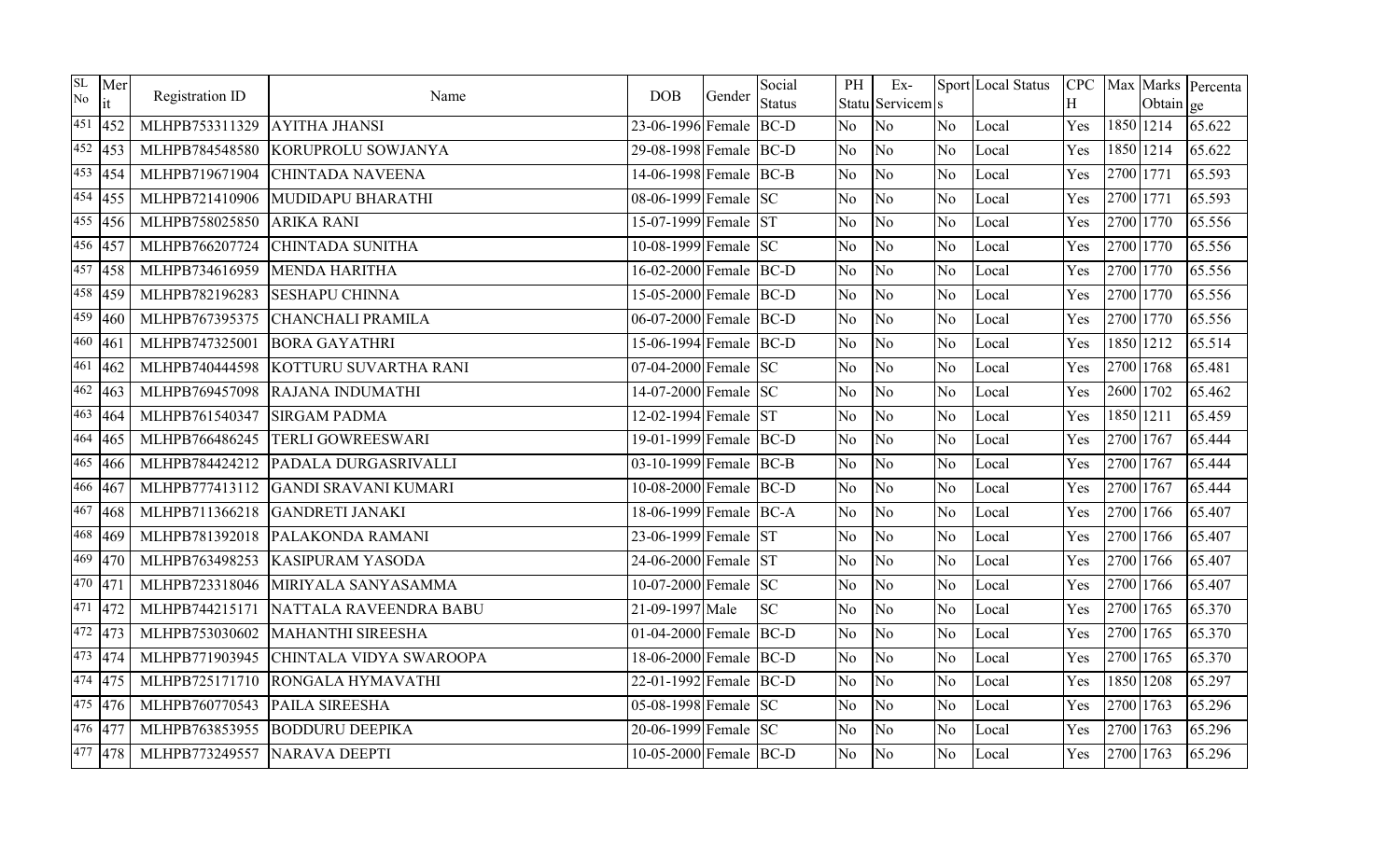| SL<br>No | Mer<br>it              | Registration ID | Name                             | <b>DOB</b>             | Gender | Social<br><b>Status</b> | PH             | Ex-<br>Statu Servicem s |                | Sport Local Status | <b>CPC</b><br>H |           | Obtain ge | Max Marks Percenta |
|----------|------------------------|-----------------|----------------------------------|------------------------|--------|-------------------------|----------------|-------------------------|----------------|--------------------|-----------------|-----------|-----------|--------------------|
|          | 478 479                | MLHPB784877327  | <b>BUDANAMPALLI DHANALAKSHMI</b> | 15-04-1998 Female SC   |        |                         | N <sub>o</sub> | No                      | N <sub>o</sub> | Non-Local          | Yes             | 2700 1762 |           | 65.259             |
|          | $479$ 480              | MLHPB737670729  | POGARAPU PRASANTHI               | 15-08-1999 Female ST   |        |                         | No.            | No                      | No             | Local              | Yes             | 2700 1762 |           | 65.259             |
| 480      | 481                    | MLHPB788621985  | PARASANA ASHAJYOTHI              | 01-06-2000 Female $SC$ |        |                         | N <sub>o</sub> | No                      | No.            | Local              | Yes             | 2700 1762 |           | 65.259             |
| 481      | 482                    | MLHPB724669548  | <b>DIVANAPU KALYANI</b>          | 27-05-1998 Female SC   |        |                         | No             | No                      | No             | Local              | Yes             | 2700 1759 |           | 65.148             |
|          | 482 483                | MLHPB730857878  | <b>BOTTA MADHAVI</b>             | 27-04-1999 Female SC   |        |                         | N <sub>o</sub> | No                      | N <sub>o</sub> | Local              | Yes             | 2700 1759 |           | 65.148             |
| 483      | 484                    | MLHPB722136211  | POLUBOTU RATNAKUMARI             | 10-04-2000 Female BC-D |        |                         | N <sub>o</sub> | No                      | N <sub>o</sub> | Local              | Yes             | 2700 1759 |           | 65.148             |
|          | $\sqrt{484}$  485      | MLHPB728333484  | PALAKA MOULIKA                   | 02-06-2000 Female ST   |        |                         | N <sub>o</sub> | No                      | No.            | Local              | Yes             | 2700 1759 |           | 65.148             |
|          | 485 486                | MLHPB779429872  | <b>BODDU KIRAN JYOTHI</b>        | 21-07-1994 Female BC-B |        |                         | N <sub>o</sub> | No                      | N <sub>o</sub> | Local              | Yes             | 1850 1205 |           | 65.135             |
| 486      | 487                    | MLHPB733696998  | PYLA.VANITHA                     | 20-07-1998 Female BC-D |        |                         | No.            | No                      | No             | Local              | Yes             | 2700 1758 |           | 65.111             |
| 487      | 488                    | MLHPB759362551  | <b>GALI JEEVANA JYOTHI</b>       | 15-04-2000 Female ST   |        |                         | N <sub>o</sub> | No                      | N <sub>o</sub> | Local              | Yes             | 2700 1758 |           | 65.111             |
|          | 488 489                | MLHPB737183569  | NAKKANA MUKUNDA RAO              | 21-07-2000 Male        |        | BC-D                    | N <sub>o</sub> | No                      | N <sub>o</sub> | Local              | Yes             | 2700 1758 |           | 65.111             |
| 489      | 490                    | MLHPB760156811  | NAGA LAKSHMI GATADA              | 15-07-1990 Female SC   |        |                         | No.            | No                      | No             | Local              | Yes             | 1850 1204 |           | 65.081             |
|          | 490 491                | MLHPB789888776  | MIRIYALA PARVATHI                | 09-06-1998 Female SC   |        |                         | N <sub>o</sub> | No                      | No             | Local              | Yes             | 2700 1757 |           | 65.074             |
| 491      | 492                    | MLHPB740392134  | <b>VUDIKALA LALITHA</b>          | 27-08-1998 Female SC   |        |                         | N <sub>o</sub> | No                      | N <sub>o</sub> | Local              | Yes             | 2700 1757 |           | 65.074             |
|          | $492$ 493              | MLHPB738828246  | <b>SONDI VASANTHI</b>            | 27-01-1999 Female SC   |        |                         | N <sub>o</sub> | No                      | N <sub>o</sub> | Local              | Yes             | 2700 1757 |           | 65.074             |
| 493      | 494                    | MLHPB732113185  | PINNINTI LAXMI                   | 10-06-2000 Female ST   |        |                         | N <sub>o</sub> | No                      | No             | Local              | Yes             | 2700 1757 |           | 65.074             |
|          | $\sqrt{494}$  495      | MLHPB771839483  | VADAPALLI SHAKEENA               | 16-06-1999 Female ST   |        |                         | No.            | No                      | N <sub>o</sub> | Local              | Yes             | 2700 1756 |           | 65.037             |
|          | $495$ 496              | MLHPB734940671  | <b>EJJADA SNEHA</b>              | 29-03-1998 Female BC-D |        |                         | No.            | No                      | N <sub>o</sub> | Local              | Yes             | 2700 1755 |           | 65.000             |
|          | 496 497                | MLHPB725439127  | <b>MANDANGI SANTHI</b>           | 23-07-1999 Female ST   |        |                         | N <sub>o</sub> | No                      | N <sub>o</sub> | Local              | Yes             | 2700 1755 |           | 65.000             |
| 497      | 498                    | MLHPB725092880  | <b>ADDIVADA ASWANI</b>           | 19-06-2000 Female ST   |        |                         | N <sub>o</sub> | No                      | N <sub>o</sub> | Local              | Yes             | 2700 1755 |           | 65.000             |
|          | 498 499                | MLHPB774078078  | <b>MUDILI SILPA</b>              | 27-07-2000 Female SC   |        |                         | N <sub>o</sub> | No                      | No             | Local              | Yes             | 2700 1755 |           | 65.000             |
|          | $\sqrt{499}$   500     | MLHPB714728951  | <b>BADUGU SIVA LAKSHMI</b>       | 01-08-1991 Female SC   |        |                         | N <sub>o</sub> | No                      | N <sub>o</sub> | Local              | Yes             | 1850 1202 |           | 64.973             |
|          | 500 501                | MLHPB723874694  | PEDADA SRAVYA                    | 04-08-1999 Female BC-A |        |                         | N <sub>o</sub> | No                      | N <sub>o</sub> | Local              | Yes             | 2700 1754 |           | 64.963             |
|          | $501$ 502              | MLHPB727133831  | <b>DOLA MOUNICA LATHA</b>        | 06-11-1999 Female SC   |        |                         | N <sub>o</sub> | No                      | N <sub>o</sub> | Local              | Yes             | 2700 1754 |           | 64.963             |
|          | $\overline{502}$   503 | MLHPB785844956  | <b>BODAPALLI LOVA KUMARI</b>     | 11-01-1997 Female ST   |        |                         | No.            | No                      | N <sub>o</sub> | Local              | Yes             | 2700 1753 |           | 64.926             |
|          | 503 504                | MLHPB774958755  | <b>AKANA RANI</b>                | 14-01-1998 Female BC-B |        |                         | No             | No                      | N <sub>o</sub> | Local              | Yes             | 2700 1753 |           | 64.926             |
|          | $\sqrt{504}$ 505       | MLHPB755146777  | VAVILAPALLI PRIYANKA             | 30-06-1999 Female SC   |        |                         | N <sub>o</sub> | No                      | No.            | Local              | Yes             | 2700 1753 |           | 64.926             |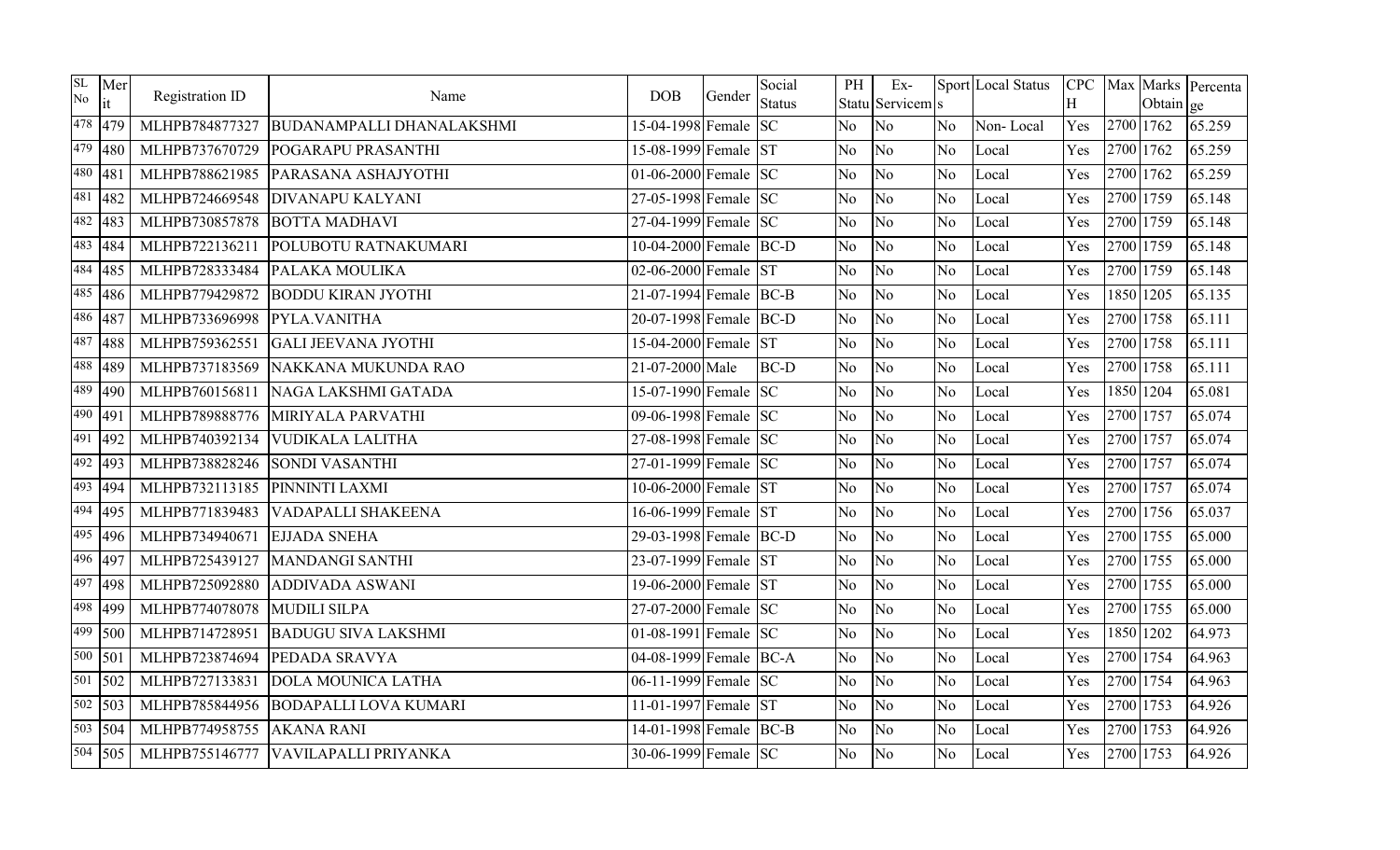| SL<br>No             | Mer<br>it                | Registration ID | Name                              | <b>DOB</b>             | Gender | Social<br><b>Status</b> | PH             | $Ex-$<br>Statu Servicem s |                | Sport Local Status | <b>CPC</b><br>H |           | Obtain ge | Max Marks Percenta |
|----------------------|--------------------------|-----------------|-----------------------------------|------------------------|--------|-------------------------|----------------|---------------------------|----------------|--------------------|-----------------|-----------|-----------|--------------------|
|                      | 505 506                  | MLHPB770163621  | KILLAMPALLI SANTHOSHI LAKSHMI     | 23-10-1999 Female BC-B |        |                         | N <sub>o</sub> | No                        | No.            | Local              | Yes             | 2700 1753 |           | 64.926             |
|                      | 506 507                  | MLHPB790757595  | <b>RONGALI NAGAMANI</b>           | 10-06-2000 Female SC   |        |                         | No.            | No                        | N <sub>o</sub> | Local              | Yes             | 2700 1753 |           | 64.926             |
|                      | 507 508                  | MLHPB786591103  | YAMMALA SWATHI                    | 02-08-2000 Female SC   |        |                         | N <sub>o</sub> | No                        | No             | Local              | Yes             | 2700 1753 |           | 64.926             |
|                      | 508 509                  | MLHPB779360389  | <b>REDDY MOUNIKA</b>              | 22-08-2000 Female BC-D |        |                         | N <sub>o</sub> | No                        | N <sub>o</sub> | Local              | Yes             | 2700 1753 |           | 64.926             |
|                      | $\overline{509}$ 510     | MLHPB739686672  | <b>SUNDARA CHAITANYA</b>          | 07-06-2000 Male        |        | <b>SC</b>               | N <sub>o</sub> | No                        | N <sub>o</sub> | Local              | Yes             | 2700 1752 |           | 64.889             |
| $\overline{510}$ 511 |                          | MLHPB730870443  | <b>SIKA RAJINI</b>                | 15-03-1998 Female SC   |        |                         | N <sub>o</sub> | No                        | N <sub>o</sub> | Local              | Yes             | 2700 1751 |           | 64.852             |
|                      | $\overline{5}11$ 512     | MLHPB736647184  | <b>VALISETTI TULASI</b>           | 19-10-1999 Female BC-A |        |                         | N <sub>o</sub> | No                        | N <sub>o</sub> | Local              | Yes             | 2700 1751 |           | 64.852             |
|                      | $\overline{512}$   $513$ | MLHPB750750811  | <b>LAZARUS GRACY</b>              | 08-05-1998 Female BC-C |        |                         | N <sub>o</sub> | No                        | N <sub>o</sub> | Local              | Yes             | 2700 1750 |           | 64.815             |
|                      | 513   514                | MLHPB769322619  | <b>SAVARAPU PAVITHRA</b>          | 20-01-1999 Female SC   |        |                         | N <sub>o</sub> | N <sub>o</sub>            | No             | Local              | Yes             | 2700 1750 |           | 64.815             |
|                      | $\sqrt{514}$   515       | MLHPB743335734  | VAKITAPURI CHELLAMMA              | 10-01-1995 Female BC-A |        |                         | N <sub>o</sub> | No                        | No             | Local              | Yes             | 1850 1199 |           | 64.811             |
|                      | $\overline{515}$   516   | MLHPB773998701  | <b>MALLE VANAJA</b>               | 27-09-1999 Female BC-A |        |                         | N <sub>o</sub> | No                        | N <sub>o</sub> | Local              | Yes             | 2700 1749 |           | 64.778             |
|                      | 516 517                  | MLHPB779306542  | <b>VEYYADALALA RAMU</b>           | 02-07-2000 Male        |        | <b>BC-A</b>             | No             | No                        | No             | Local              | Yes             | 2700 1749 |           | 64.778             |
|                      | $\overline{517}$ 518     | MLHPB726626738  | REKHA KRISHNA KUMARI              | 30-06-1992 Female SC   |        |                         | N <sub>o</sub> | No                        | N <sub>o</sub> | Local              | Yes             | 1850 1198 |           | 64.757             |
|                      | $\sqrt{518}$ 519         | MLHPB797586259  | KOPPARA LAKSHMANA RAO             | 10-06-2000 Male        |        | <b>SC</b>               | No.            | No                        | N <sub>o</sub> | Local              | Yes             | 2700 1748 |           | 64.741             |
|                      | $\overline{519}$ 520     | MLHPB795112265  | <b>SRUNGAVARAPU CHANDRASEKHAR</b> | 29-08-2000 Male        |        | <b>BC-A</b>             | N <sub>o</sub> | No                        | N <sub>o</sub> | Local              | Yes             | 2700 1748 |           | 64.741             |
| $\sqrt{520}$   521   |                          | MLHPB739109019  | LOCHALA BHAGYA DEEPIKA            | 22-01-2000 Female      |        | <b>ST</b>               | N <sub>o</sub> | No                        | N <sub>o</sub> | Local              | Yes             | 2700 1747 |           | 64.704             |
| 521                  | 522                      | MLHPB729958679  | PATA SUNEETHA RANI                | 12-07-1985 Female SC   |        |                         | N <sub>o</sub> | No                        | N <sub>o</sub> | Local              | Yes             | 1850 1197 |           | 64.703             |
|                      | 522 523                  | MLHPB795994131  | <b>SUNKARA YAMINI</b>             | 06-09-2000 Female BC-D |        |                         | N <sub>o</sub> | No                        | No             | Local              | Yes             | 2700 1746 |           | 64.667             |
|                      | $\sqrt{523}$   524       | MLHPB762029145  | <b>GURIVELLI RAGHAVENDRA</b>      | 06-11-2000 Male        |        | <b>BC-A</b>             | No.            | N <sub>o</sub>            | N <sub>o</sub> | Local              | Yes             | 2700 1746 |           | 64.667             |
|                      | $524$ 525                | MLHPB716497517  | <b>ARLI GRACE</b>                 | 01-06-1999 Female BC-D |        |                         | N <sub>o</sub> | No                        | N <sub>o</sub> | Local              | Yes             | 2700 1745 |           | 64.630             |
|                      | $\sqrt{525}$   526       | MLHPB750775579  | <b>VIYYAPU RAVITEJA</b>           | 06-06-1999 Male        |        | <b>BC-D</b>             | N <sub>o</sub> | No                        | No             | Local              | Yes             | 2700 1745 |           | 64.630             |
| 526 527              |                          | MLHPB757832161  | TERAPALLI SANDHYARANI             | 04-08-2000 Female SC   |        |                         | No.            | No                        | N <sub>o</sub> | Local              | Yes             | 2700 1745 |           | 64.630             |
|                      | $\overline{527}$ 528     | MLHPB732016886  | <b>SEGGE LOVA KUMARI</b>          | 30-03-1995 Female ST   |        |                         | No.            | No                        | No             | Local              | Yes             | 1850 1195 |           | 64.595             |
|                      | $\sqrt{528}$   529       | MLHPB752882297  | MEESALA MARIYA RANI               | 01-05-1999 Female $SC$ |        |                         | N <sub>o</sub> | No                        | N <sub>o</sub> | Local              | Yes             | 2700 1744 |           | 64.593             |
|                      | $\sqrt{529}$ 530         | MLHPB786759807  | <b>DUMPALA HIMA</b>               | 29-07-1999 Female BC-A |        |                         | No             | N <sub>o</sub>            | N <sub>o</sub> | Local              | Yes             | 2700 1744 |           | 64.593             |
| 530                  | 531                      | MLHPB717096775  | <b>EDDIMANI LALITHA</b>           | 06-10-1998 Female BC-D |        |                         | No             | No                        | No             | Local              | Yes             | 2700 1743 |           | 64.556             |
|                      | $\overline{531}$ 532     | MLHPB723557380  | <b>MANJETI PADMALATHA</b>         | 09-10-1999 Female SC   |        |                         | No             | No                        | No.            | Local              | Yes             | 2700 1743 |           | 64.556             |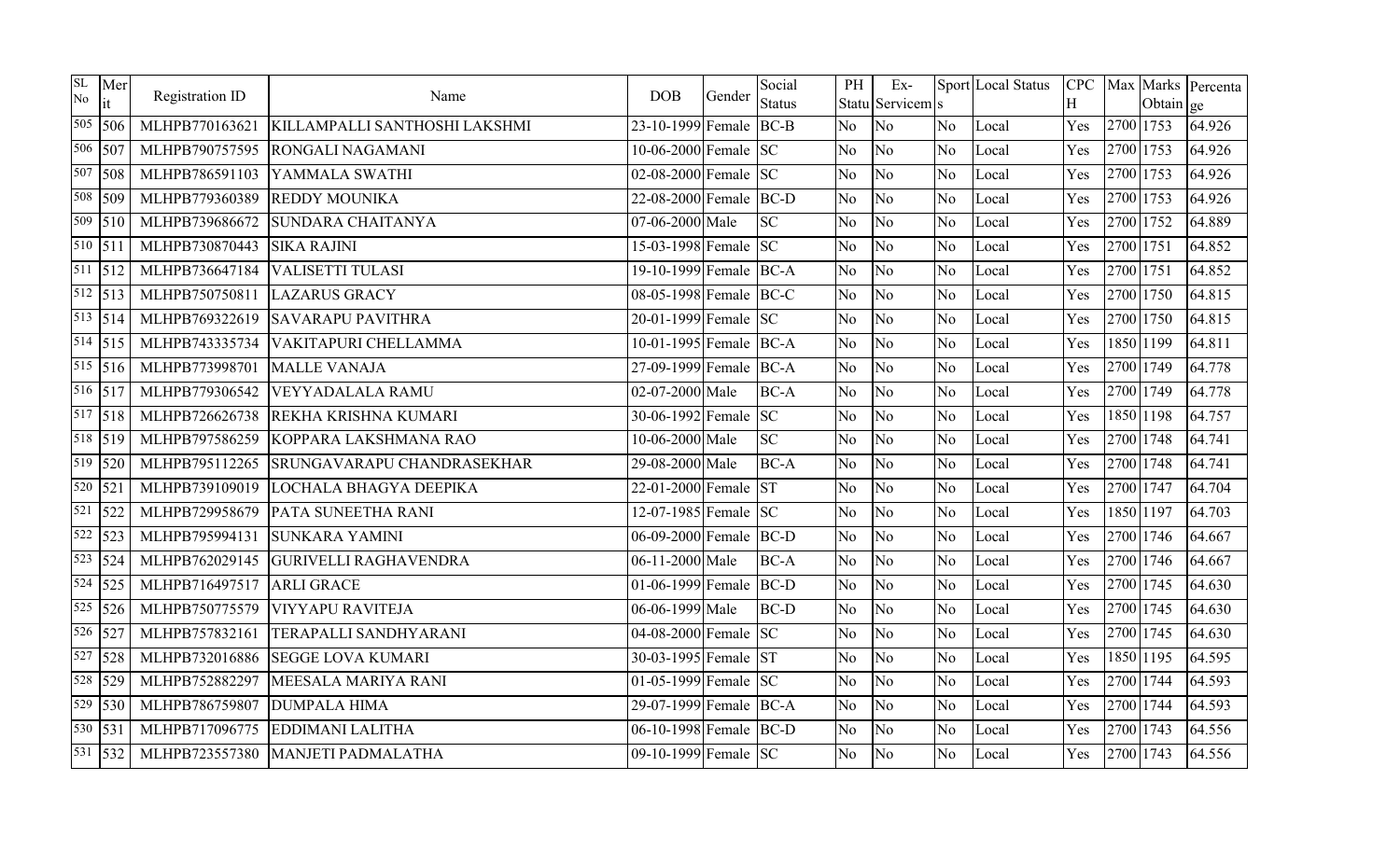| SL<br>No             | Mer<br>it              | Registration ID | Name                                                                                                 | <b>DOB</b>               | Gender | Social        | PH             | Ex-                    |                | Sport Local Status |          |           |           | CPC   Max   Marks   Percenta |
|----------------------|------------------------|-----------------|------------------------------------------------------------------------------------------------------|--------------------------|--------|---------------|----------------|------------------------|----------------|--------------------|----------|-----------|-----------|------------------------------|
|                      | $\sqrt{532}$ 535       | MLHPB779941117  | <b>INDUGUBILLI GOWTHAMI</b>                                                                          | 10-02-1998 Female SC     |        | <b>Status</b> | N <sub>o</sub> | Statu Servicem s<br>No | No.            | Local              | H<br>Yes | 2700 1742 | Obtain ge | 64.519                       |
|                      |                        |                 |                                                                                                      |                          |        |               |                |                        |                |                    |          |           |           |                              |
|                      | $\overline{533}$ 536   | MLHPB750395823  | PATHIKA KAVITHA                                                                                      | 01-07-1998 Female $ SC $ |        |               | No             | No                     | N <sub>o</sub> | Local              | Yes      | 2700 1742 |           | 64.519                       |
|                      | 534 537                | MLHPB785953730  | RAGHUPATRUNI DEVI KRISHNA PRASUNA                                                                    | 13-05-1999 Female BC-D   |        |               | N <sub>o</sub> | N <sub>o</sub>         | No             | Local              | Yes      | 2700 1742 |           | 64.519                       |
|                      | $\overline{535}$ 538   | MLHPB775188712  | <b>TABASSUM</b>                                                                                      | 26-05-2000 Female BC-E   |        |               | No             | No                     | N <sub>o</sub> | Local              | Yes      | 2700 1742 |           | 64.519                       |
|                      | 536 539                | MLHPB782664822  | <b>MADALA DURGAMMA</b>                                                                               | 11-10-1989 Female $SC$   |        |               | N <sub>o</sub> | N <sub>o</sub>         | N <sub>o</sub> | Local              | Yes      | 1850 1193 |           | 64.486                       |
|                      | 537 540                | MLHPB725262768  | <b>MUTAKA SWATHI</b>                                                                                 | 26-11-1991 Female ST     |        |               | N <sub>o</sub> | No                     | N <sub>o</sub> | Local              | Yes      | 1850 1193 |           | 64.486                       |
| 538 541              |                        | MLHPB765141081  | <b>KADAGALLA JYOTHI</b>                                                                              | 01-07-1995 Female BC-D   |        |               | No             | No                     | N <sub>o</sub> | Local              | Yes      | 1850 1193 |           | 64.486                       |
|                      | $\overline{539}$ 542   | MLHPB739951158  | MADDILA HARSHITA KANTINI                                                                             | 03-01-1999 Female BC-D   |        |               | N <sub>o</sub> | N <sub>o</sub>         | N <sub>o</sub> | Local              | Yes      | 2700 1741 |           | 64.481                       |
|                      | $\sqrt{540}$   543     | MLHPB740599604  | RETTANGI ALEKHYA                                                                                     | 20-06-1999 Female SC     |        |               | No             | No                     | No             | Local              | Yes      | 2700 1741 |           | 64.481                       |
| 541                  | 544                    | MLHPB797160719  | <b>KOLLI RAMANI</b>                                                                                  | 04-08-1997 Female BC-D   |        |               | No             | N <sub>o</sub>         | No.            | Local              | Yes      | 2700 1740 |           | 64.444                       |
|                      | $\sqrt{542}$   545     | MLHPB772728167  | <b>KARE KOTI</b>                                                                                     | 10-11-1998 Male          |        | <b>BC-A</b>   | No             | No                     | N <sub>o</sub> | Local              | Yes      | 2700 1740 |           | 64.444                       |
| 543                  | 546                    | MLHPB795508636  | <b>VANTHALA RAVI KUMAR</b>                                                                           | 06-03-1999 Male          |        | <b>ST</b>     | No             | No                     | N <sub>o</sub> | Local              | Yes      | 2700 1740 |           | 64.444                       |
|                      | $\sqrt{544}$ 547       | MLHPB714392642  | NIMMAKA ERTHABING GOMANGO                                                                            | 12-06-1999 Male          |        | <b>ST</b>     | No             | N <sub>o</sub>         | N <sub>o</sub> | Local              | Yes      | 2700 1740 |           | 64.444                       |
| 545                  | 548                    | MLHPB720324756  | RAJANA ANISHA                                                                                        | 23-02-1996 Female BC-D   |        |               | N <sub>o</sub> | No                     | No             | Local              | Yes      | 1850 1192 |           | 64.432                       |
|                      | $\overline{546}$ 549   | MLHPB759673549  | <b>SANKARAPU TULASI</b>                                                                              | 10-06-1997 Female BC-D   |        |               | No             | No                     | N <sub>o</sub> | Local              | Yes      | 1850 1192 |           | 64.432                       |
|                      | $\sqrt{547}$   551     | MLHPB761413031  | <b>VEPADA RAJINI</b>                                                                                 | 02-07-1999 Female SC     |        |               | No             | N <sub>o</sub>         | No             | Local              | Yes      | 2700 1738 |           | 64.370                       |
|                      | $\overline{548}$   552 | MLHPB716842984  | PYLA RADHIKA                                                                                         | 05-07-1999 Female BC-D   |        |               | N <sub>o</sub> | No                     | N <sub>o</sub> | Local              | Yes      | 2700 1738 |           | 64.370                       |
|                      | 549 553                | MLHPB773025904  | POLA ANUSHA                                                                                          | 10-06-2000 Female BC-D   |        |               | No             | N <sub>o</sub>         | No             | Local              | Yes      | 2700 1738 |           | 64.370                       |
|                      | 550 554                | MLHPB774498492  | <b>KILLADI ANUSHA</b>                                                                                | 10-07-1998 Female SC     |        |               | No             | No                     | N <sub>o</sub> | Local              | Yes      | 2700 1737 |           | 64.333                       |
|                      |                        |                 | <b>DATE OF CERTIFICATES VERIFICATION AND COUNSELING : 18-05-2022 (WEDNESDAY) (SL.NO. 551 TO 803)</b> |                          |        |               |                |                        |                |                    |          |           |           |                              |
| 551                  | 555                    | MLHPB784422958  | <b>BOTSA SWARNALATHA</b>                                                                             | 05-07-1999 Female SC     |        |               | No             | No                     | No             | Local              | Yes      | 2700 1737 |           | 64.333                       |
|                      | $\sqrt{552}$   556     | MLHPB763455040  | <b>BAMMIDI PRIYANKA</b>                                                                              | 06-11-1999 Female BC-A   |        |               | No             | No                     | N <sub>o</sub> | Local              | Yes      | 2700 1737 |           | 64.333                       |
|                      | 553 557                | MLHPB745594555  | <b>KASUMAHANTI SWATHI</b>                                                                            | 23-03-2000 Female BC-D   |        |               | No             | No                     | N <sub>o</sub> | Local              | Yes      | 2700 1737 |           | 64.333                       |
|                      | $\sqrt{554}$ 558       | MLHPB785312975  | <b>MISKA UMADEVI</b>                                                                                 | 16-07-1997 Female BC-D   |        |               | N <sub>o</sub> | N <sub>o</sub>         | N <sub>o</sub> | Local              | Yes      | 2700 1736 |           | 64.296                       |
|                      | 555 559                | MLHPB756624297  | <b>GEDDAVALASA PAVANI</b>                                                                            | 14-11-1998 Female BC-A   |        |               | No.            | No                     | N <sub>o</sub> | Local              | Yes      | 2700 1736 |           | 64.296                       |
|                      | 556 560                | MLHPB740494184  | <b>CHORI MADHURI</b>                                                                                 | 05-07-2000 Female SC     |        |               | No             | No                     | N <sub>o</sub> | Local              | Yes      | 2700 1736 |           | 64.296                       |
| $\overline{557}$ 561 |                        | MLHPB771685817  | <b>KANDIVALASA RAMADEVI</b>                                                                          | 02-04-1999 Female BC-A   |        |               | No.            | No                     | N <sub>o</sub> | Local              | Yes      | 2700 1735 |           | 64.259                       |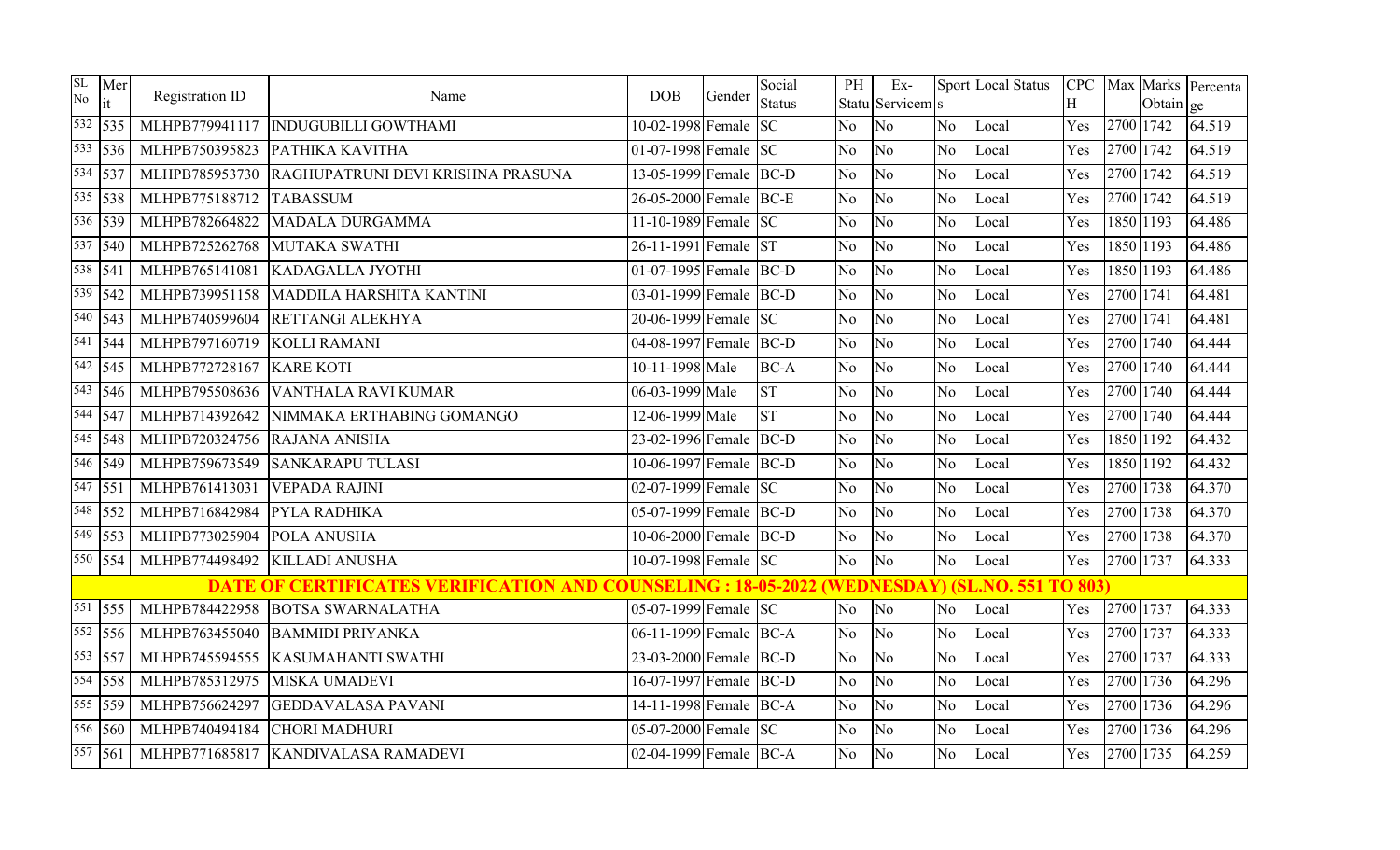| SL<br>No | Mer<br>it                | Registration ID | Name                              | <b>DOB</b>             | Gender | Social<br><b>Status</b> | PH             | $Ex-$<br>Statu Servicem s |                | Sport Local Status | Η   |           | Obtain ge | CPC   Max   Marks   Percenta |
|----------|--------------------------|-----------------|-----------------------------------|------------------------|--------|-------------------------|----------------|---------------------------|----------------|--------------------|-----|-----------|-----------|------------------------------|
|          | 558 562                  | MLHPB744943137  | <b>GUNOORU RAMYA</b>              | 19-11-1999 Female BC-D |        |                         | No             | No                        | N <sub>o</sub> | Local              | Yes | 2700 1735 |           | 64.259                       |
|          | $\overline{559}$   563   | MLHPB714261037  | <b>KAREPU SWARNALATHA</b>         | 01-12-1999 Female BC-D |        |                         | <b>No</b>      | N <sub>o</sub>            | N <sub>o</sub> | Local              | Yes | 2700 1735 |           | 64.259                       |
|          | 560 564                  | MLHPB717036204  | MANDA VENKATA SAI LALITHA         | 09-05-2000 Female BC-D |        |                         | Yes            | $\overline{\text{No}}$    | N <sub>o</sub> | Local              | Yes | 2700 1735 |           | 64.259                       |
|          | $\sqrt{561}$ 565         | MLHPB798806925  | <b>BAYALAPUDI VENKATA LAKSHMI</b> | 06-06-2000 Female BC-D |        |                         | <b>No</b>      | No                        | No             | Local              | Yes | 2700 1735 |           | 64.259                       |
|          | 562 567                  | MLHPB742552571  | KANNURI NARENDRA NAIDU            | 25-04-1998 Male        |        | <b>BC-D</b>             | <b>No</b>      | No                        | No.            | Local              | Yes | 2700 1734 |           | 64.222                       |
|          | $\overline{563}$   568   | MLHPB799931855  | <b>TANKALA SRAVANI</b>            | 28-11-1998 Female BC-D |        |                         | N <sub>o</sub> | No                        | No             | Local              | Yes | 2700 1734 |           | 64.222                       |
|          | 564 569                  | MLHPB752199943  | KURAMDASARI LAKSHMI               | 05-03-2000 Female BC-D |        |                         | No             | No                        | N <sub>o</sub> | Local              | Yes | 2700 1734 |           | 64.222                       |
|          | $\overline{565}$ 570     | MLHPB721068097  | RACHARLA HEMA                     | 16-03-2000 Female SC   |        |                         | N <sub>o</sub> | No                        | N <sub>o</sub> | Local              | Yes | 2700 1734 |           | 64.222                       |
|          | 566 571                  | MLHPB796054801  | KOTIPALLI RENUKA                  | 26-05-2000 Female SC   |        |                         | No             | No                        | No             | Local              | Yes | 2700 1733 |           | 64.185                       |
|          | $\overline{567}$ 572     | MLHPB759473935  | RONGALI CHINNAMMADU               | 10-07-2000 Female BC-A |        |                         | No             | N <sub>o</sub>            | N <sub>o</sub> | Local              | Yes | 2700 1733 |           | 64.185                       |
|          | 568 573                  | MLHPB740235845  | VARRI KUSUMA                      | 01-07-1998 Female BC-D |        |                         | No             | No                        | No             | Local              | Yes | 2700 1732 |           | 64.148                       |
|          | $\sqrt{569}$   574       | MLHPB772921696  | CHUKKA SATYAPRIYA                 | 12-05-1999 Female BC-D |        |                         | No             | No                        | N <sub>o</sub> | Local              | Yes | 2700 1732 |           | 64.148                       |
|          | 570 575                  | MLHPB745419295  | JALAGADUGULA DHANALAKSHMI         | 10-02-2000 Female SC   |        |                         | No             | No                        | N <sub>o</sub> | Local              | Yes | 2700 1732 |           | 64.148                       |
|          | $\overline{571}$ 577     | MLHPB719213501  | <b>KOPPARA PAVITHRA</b>           | 23-06-2000 Female SC   |        |                         | No.            | No                        | No.            | Local              | Yes | 2700 1731 |           | 64.111                       |
|          | 572 578                  | MLHPB781305171  | <b>BEVARA RAMADEVI</b>            | 06-07-2000 Female BC-D |        |                         | No             | No                        | No             | Local              | Yes | 2700 1731 |           | 64.111                       |
|          | 573 579                  | MLHPB760932125  | MADHURAVADA THRIVENI              | 03-06-1998 Female BC-A |        |                         | No             | No                        | No             | Local              | Yes | 2700 1730 |           | 64.074                       |
|          | $\sqrt{574}$ 580         | MLHPB731543207  | <b>TULAGAPU SANTOSHI</b>          | 14-06-1998 Female BC-D |        |                         | N <sub>o</sub> | No                        | N <sub>o</sub> | Local              | Yes | 2700 1730 |           | 64.074                       |
|          | $\overline{575}$   $581$ | MLHPB764340210  | KATAPILLI VAISAKHARANI            | 19-08-1999 Female SC   |        |                         | No             | No                        | N <sub>o</sub> | Local              | Yes | 2700 1730 |           | 64.074                       |
|          | $\frac{1}{576}$ 582      | MLHPB782408406  | <b>VOMPURU SIREESHA</b>           | 10-07-2000 Female SC   |        |                         | No             | No                        | No             | Local              | Yes | 2700 1730 |           | 64.074                       |
|          | 577 583                  | MLHPB739657413  | <b>MADDILI DILLESWARI</b>         | 04-04-1998 Female BC-D |        |                         | N <sub>o</sub> | N <sub>o</sub>            | N <sub>o</sub> | Local              | Yes | 2900 1858 |           | 64.069                       |
|          | 578 584                  | MLHPB792713625  | <b>GEDDAM PRIYANKA</b>            | 25-07-1997 Female SC   |        |                         | N <sub>o</sub> | N <sub>o</sub>            | N <sub>o</sub> | Non-Local          | Yes | 2700 1729 |           | 64.037                       |
|          | 579 585                  | MLHPB739008113  | RAYAPALLI ANIL KUMAR              | 19-06-2000 Male        |        | <b>SC</b>               | No             | No                        | N <sub>o</sub> | Local              | Yes | 2700 1729 |           | 64.037                       |
|          | 580 586                  | MLHPB765060601  | PENTA NARMADA                     | 10-07-2000 Female BC-D |        |                         | No             | N <sub>o</sub>            | N <sub>o</sub> | Local              | Yes | 2700 1729 |           | 64.037                       |
| 581      | 587                      | MLHPB775226035  | <b>AKULA PAVANI PRIYA</b>         | 22-03-1990 Female SC   |        |                         | No             | No                        | N <sub>o</sub> | Local              | Yes | 2600 1664 |           | 64.000                       |
|          | $\sqrt{582}$ 588         | MLHPB758800800  | <b>LAGUDU SANTHOSHI</b>           | 21-07-1999 Female BC-D |        |                         | No             | No                        | N <sub>o</sub> | Local              | Yes | 2700 1728 |           | 64.000                       |
| 583      | 589                      | MLHPB787622995  | MOLLETI AKHILA SRI LAKSHMI        | 02-09-1999 Female BC-D |        |                         | No             | No                        | N <sub>o</sub> | Local              | Yes | 2700 1727 |           | 63.963                       |
|          | 584 590                  | MLHPB745658679  | RANGALI LAKSHMI                   | 07-06-1994 Female BC-A |        |                         | No             | No                        | N <sub>o</sub> | Local              | Yes | 1850 1183 |           | 63.946                       |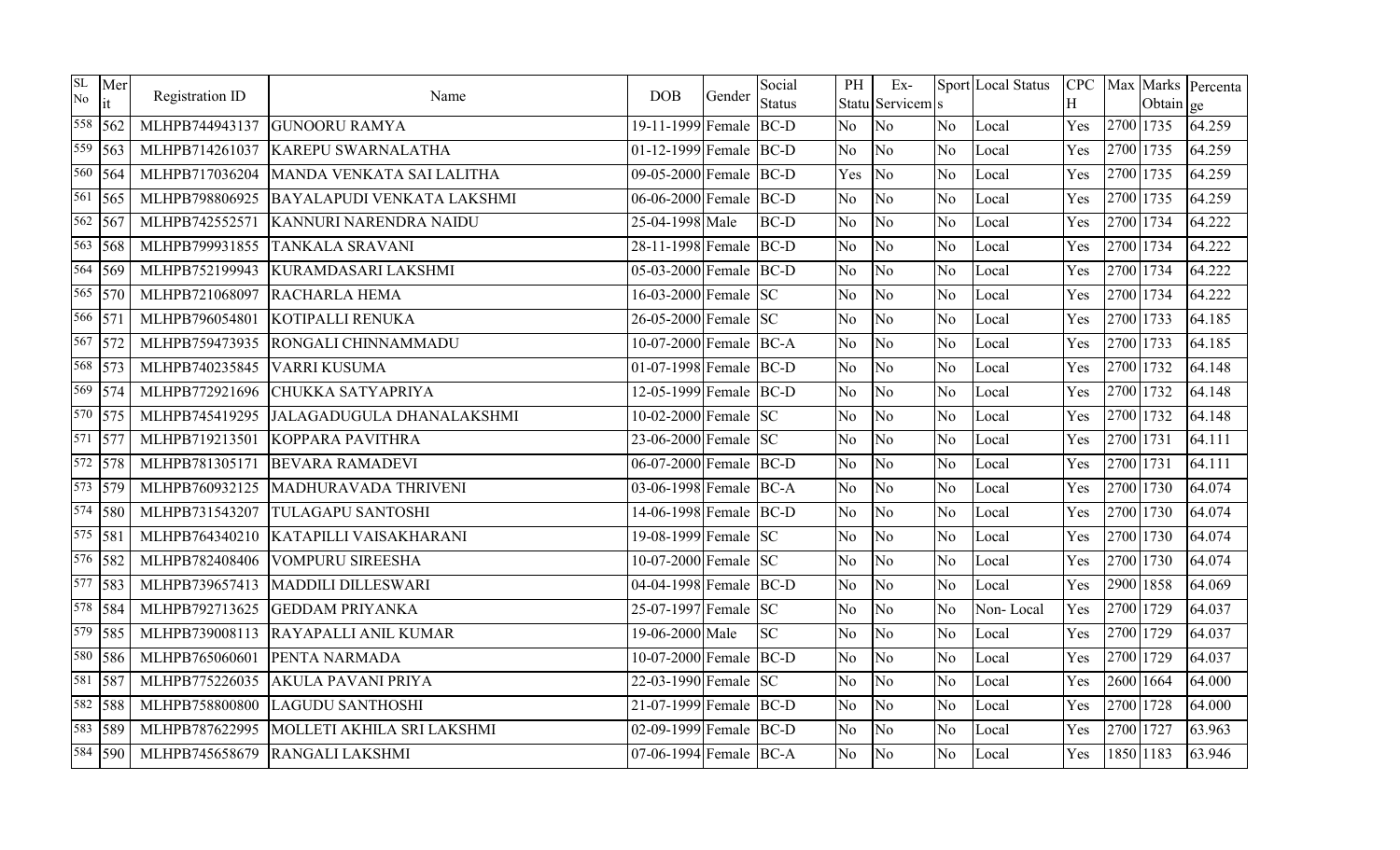| <b>SL</b><br>No      | Mer                  | Registration ID | Name                            | <b>DOB</b>             | Gender | Social        | PH             | Ex-              |                | Sport Local Status | <b>CPC</b> |           |           | Max Marks Percenta |
|----------------------|----------------------|-----------------|---------------------------------|------------------------|--------|---------------|----------------|------------------|----------------|--------------------|------------|-----------|-----------|--------------------|
|                      | it                   |                 |                                 |                        |        | <b>Status</b> |                | Statu Servicem s |                |                    | H          |           | Obtain ge |                    |
| 585                  | 592                  | MLHPB775331819  | YEJJALA VASANTHA                | 06-06-1996 Female      |        | <b>SC</b>     | N <sub>o</sub> | No               | N <sub>o</sub> | Local              | Yes        | 2700 1726 |           | 63.926             |
|                      | 586 593              | MLHPB764550932  | KOMANAPALLI RAJA KUMARI         | 28-10-1996 Female BC-A |        |               | No             | No               | N <sub>o</sub> | Local              | Yes        | 2700 1726 |           | 63.926             |
|                      | 587 594              | MLHPB797795143  | <b>GANDI SRAVANI</b>            | 10-09-1997 Female BC-D |        |               | N <sub>o</sub> | No               | N <sub>o</sub> | Local              | Yes        | 2700 1726 |           | 63.926             |
|                      | 588 595              | MLHPB745204351  | <b>KONDALA MANJU</b>            | 03-06-1999 Female BC-D |        |               | No             | No               | N <sub>o</sub> | Local              | Yes        | 2700 1726 |           | 63.926             |
|                      | $\overline{589}$ 596 | MLHPB761590495  | <b>TURUPATI ANURADHA</b>        | 20-07-1993 Female BC-D |        |               | N <sub>o</sub> | N <sub>o</sub>   | N <sub>o</sub> | Local              | Yes        |           | 1850 1182 | 63.892             |
| 590                  | 597                  | MLHPB733360977  | KASIMKOTA AMULYA SWAPNA KALYANI | 05-02-1999 Female BC-A |        |               | N <sub>o</sub> | No               | No             | Local              | Yes        | 2700 1725 |           | 63.889             |
| 591                  | 598                  | MLHPB726371782  | <b>SARVASUDDI DURGA DEVI</b>    | 27-06-2000 Female BC-D |        |               | No             | N <sub>o</sub>   | N <sub>o</sub> | Local              | Yes        | 2700 1725 |           | 63.889             |
|                      | 592 599              | MLHPB751306354  | KONCHA KAMESWARI                | 12-06-1998 Female BC-D |        |               | N <sub>o</sub> | N <sub>o</sub>   | N <sub>o</sub> | Local              | Yes        | 2700 1724 |           | 63.852             |
| 593                  | 600                  | MLHPB780299527  | GATAMALA SANYASAMMA             | 08-03-1999 Female ST   |        |               | No             | No               | N <sub>o</sub> | Local              | Yes        | 2700 1724 |           | 63.852             |
| $\overline{594}$ 601 |                      | MLHPB727734033  | <b>KOTTALI BHAVANI</b>          | 15-05-1996 Female BC-D |        |               | N <sub>o</sub> | No               | N <sub>o</sub> | Local              | Yes        | 2700 1723 |           | 63.815             |
|                      | $\overline{595}$ 602 | MLHPB772731651  | VARRI BHAGYA REKHA              | 15-05-1999 Female BC-D |        |               | N <sub>o</sub> | N <sub>o</sub>   | No             | Local              | Yes        | 2700 1723 |           | 63.815             |
|                      | 596 603              | MLHPB715680437  | YELLAPU LAVANYA                 | 10-12-1997 Female BC-D |        |               | No             | No               | N <sub>o</sub> | Local              | Yes        | 2700 1722 |           | 63.778             |
| 597                  | 604                  | MLHPB790106059  | ANNAM HANUMAKUMARI              | 10-06-1999 Female BC-D |        |               | No             | No               | N <sub>o</sub> | Local              | Yes        | 2700 1722 |           | 63.778             |
|                      | 598 605              | MLHPB773929195  | <b>BIDDIKA SANDHYARANI</b>      | 18-10-1999 Female ST   |        |               | N <sub>o</sub> | N <sub>o</sub>   | N <sub>o</sub> | Local              | Yes        | 2700 1722 |           | 63.778             |
| 599                  | 606                  | MLHPB790239292  | MACHALA RAMA LAKSHMI            | 28-07-1998 Female ST   |        |               | N <sub>o</sub> | No               | N <sub>o</sub> | Local              | Yes        | 2700 1721 |           | 63.741             |
| 600                  | 607                  | MLHPB718881155  | <b>GANDI KOMALI</b>             | 20-06-1999 Female BC-D |        |               | N <sub>o</sub> | No               | N <sub>o</sub> | Local              | Yes        | 2700 1721 |           | 63.741             |
| 601                  | 608                  | MLHPB774183590  | KUDUMULA CHINNARI               | 10-05-1999 Female ST   |        |               | N <sub>o</sub> | No               | N <sub>o</sub> | Local              | Yes        | 2700 1720 |           | 63.704             |
|                      | $\overline{602}$ 609 | MLHPB732150319  | VEMULAPUDI VENKATA LAKSHMI      | 11-03-1999 Female BC-A |        |               | N <sub>o</sub> | No               | N <sub>o</sub> | Local              | Yes        | 2700 1719 |           | 63.667             |
| 603                  | 610                  | MLHPB795621377  | <b>ROUTHU LALITHA</b>           | 08-06-1999 Female BC-D |        |               | N <sub>o</sub> | No               | No             | Local              | Yes        | 2700 1719 |           | 63.667             |
| 604 611              |                      | MLHPB773892538  | KORUPURU PRAVALLIKA             | 02-07-1999 Female BC-A |        |               | No             | No               | N <sub>o</sub> | Local              | Yes        | 2700 1719 |           | 63.667             |
|                      | $\overline{605}$ 612 | MLHPB745633562  | SURAGALA VASANTHA KUMARI        | 19-05-2000 Female SC   |        |               | N <sub>o</sub> | N <sub>o</sub>   | N <sub>o</sub> | Local              | Yes        | 2700 1719 |           | 63.667             |
|                      | $\overline{606}$ 613 | MLHPB769569108  | MOLLETI HARINI MOUNIKA          | 16-05-1995 Female BC-D |        |               | No             | No               | No             | Local              | Yes        | 2700 1718 |           | 63.630             |
|                      | 607 614              | MLHPB715911661  | <b>BODDI SWAPNA</b>             | 13-01-2000 Female BC-A |        |               | N <sub>o</sub> | N <sub>o</sub>   | N <sub>o</sub> | Local              | Yes        | 2700 1718 |           | 63.630             |
|                      | 608 615              | MLHPB721773623  | <b>KANDREGULA CHANDINI</b>      | 22-08-2000 Female BC-D |        |               | N <sub>o</sub> | N <sub>o</sub>   | N <sub>o</sub> | Local              | Yes        | 2700 1717 |           | 63.593             |
| 609                  | 616                  | MLHPB750135344  | YERRA BHAVANI                   | 14-05-1992 Female BC-D |        |               | No             | No               | N <sub>o</sub> | Local              | Yes        |           | 1850 1176 | 63.568             |
|                      | $\sqrt{610}$ 617     | MLHPB761882130  | <b>SURUPALLI KARUNA</b>         | 24-03-1999 Female SC   |        |               | N <sub>o</sub> | No               | N <sub>o</sub> | Local              | Yes        | 2700 1716 |           | 63.556             |
| 611                  | 618                  | MLHPB795104425  | <b>REEMALA SHYALINI</b>         | 10-05-2000 Female ST   |        |               | N <sub>o</sub> | No               | N <sub>o</sub> | Local              | Yes        | 2700 1716 |           | 63.556             |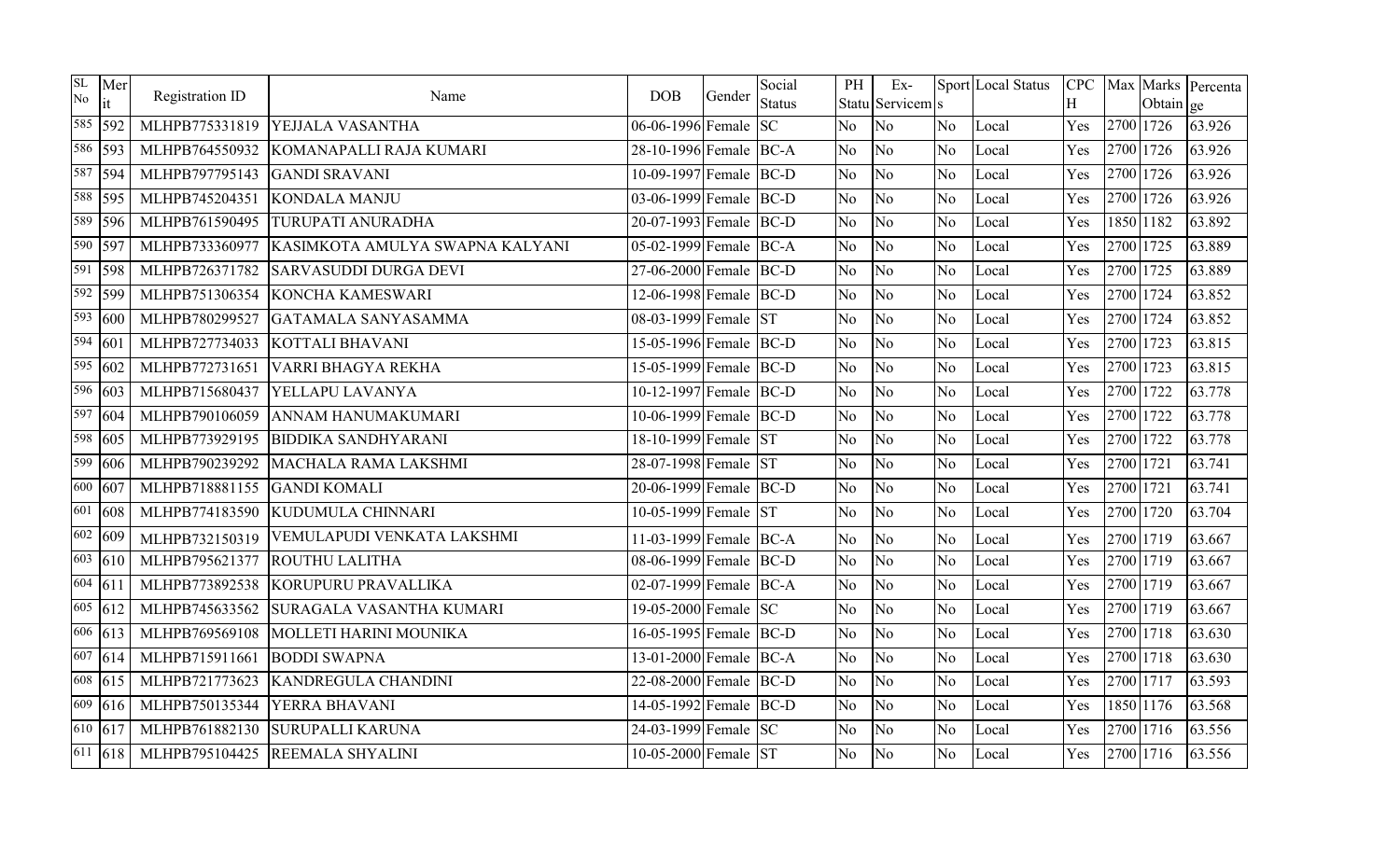| SL<br>No             | Mer<br>it            | Registration ID | Name                        | <b>DOB</b>             | Gender | Social<br><b>Status</b> | PH             | Ex-<br>Statu Servicem s |                | Sport Local Status | <b>CPC</b><br>H |           | Obtain ge | Max Marks Percenta |
|----------------------|----------------------|-----------------|-----------------------------|------------------------|--------|-------------------------|----------------|-------------------------|----------------|--------------------|-----------------|-----------|-----------|--------------------|
|                      | $\sqrt{612}$ 619     | MLHPB788424895  | KOYIRI YAMINI               | 18-08-2000 Female BC-A |        |                         | N <sub>o</sub> | No                      | No.            | Local              | Yes             | 2700 1716 |           | 63.556             |
|                      | $\overline{6}13$ 620 | MLHPB722529318  | <b>SEERA RAJULAMMA</b>      | 15-10-1999 Female BC-D |        |                         | No             | No                      | N <sub>o</sub> | Local              | Yes             | 2800 1779 |           | 63.536             |
| $\sqrt{614}$ 621     |                      | MLHPB747620693  | VEYYIDALALA LAVANYA         | 02-08-2000 Female BC-A |        |                         | N <sub>o</sub> | No                      | N <sub>o</sub> | Local              | Yes             | 2700 1715 |           | 63.519             |
| $\overline{615}$ 622 |                      | MLHPB720369314  | <b>BOORA SNEHA</b>          | 22-07-1999 Female SC   |        |                         | N <sub>o</sub> | No                      | No             | Local              | Yes             | 2700 1714 |           | 63.481             |
|                      | $\sqrt{616}$ 623     | MLHPB799992186  | <b>RAYAPUREDDI REVATHI</b>  | 26-06-2000 Female BC-D |        |                         | N <sub>o</sub> | No                      | N <sub>o</sub> | Local              | Yes             | 2700 1714 |           | 63.481             |
|                      | $\sqrt{617}$ 625     | MLHPB732031554  | <b>BOSI LAVANYA</b>         | 10-06-1998 Female SC   |        |                         | N <sub>o</sub> | No                      | N <sub>o</sub> | Local              | Yes             | 2700 1713 |           | 63.444             |
|                      | $\sqrt{618}$ 626     | MLHPB742349111  | KIMUDU BHAGYAVATHI          | 03-02-1999 Female ST   |        |                         | No.            | No                      | N <sub>o</sub> | Local              | Yes             | 2700 1713 |           | 63.444             |
|                      | $\sqrt{619}$ 628     | MLHPB756653359  | <b>JONNADA PAVANI</b>       | 16-07-2000 Female SC   |        |                         | N <sub>o</sub> | No                      | N <sub>o</sub> | Local              | Yes             | 2700 1712 |           | 63.407             |
|                      | $\sqrt{620}$ 629     | MLHPB732566692  | <b>VIJAYALAKSHMI PEETA</b>  | 10-06-1988 Female BC-B |        |                         | No.            | No                      | No             | Local              | Yes             | 1850 1173 |           | 63.405             |
|                      | $\sqrt{621}$ 630     | MLHPB789786118  | <b>GANGI VANI</b>           | 14-06-1997 Female BC-D |        |                         | No             | No                      | N <sub>o</sub> | Local              | Yes             | 2700 1711 |           | 63.370             |
|                      | $\sqrt{622}$ 631     | MLHPB718292550  | MURTHY RAMYA                | 05-10-1998 Female SC   |        |                         | N <sub>o</sub> | No                      | No             | Local              | Yes             | 2700 1711 |           | 63.370             |
|                      | $\sqrt{623}$ 633     | MLHPB738606225  | PEEDIKA MANGA               | 01-07-2000 Female ST   |        |                         | No.            | No                      | No             | Local              | Yes             | 2700 1710 |           | 63.333             |
|                      | $\sqrt{624}$ 634     | MLHPB797450029  | YETTILA ASHAJYOTHI          | 03-06-1998 Female SC   |        |                         | N <sub>o</sub> | No                      | N <sub>o</sub> | Local              | Yes             | 2700 1708 |           | 63.259             |
|                      | $\sqrt{625}$ 635     | MLHPB799254289  | <b>NAMALA ASHA DEVI</b>     | 09-02-1999 Female BC-B |        |                         | N <sub>o</sub> | No                      | No             | Local              | Yes             | 2700 1708 |           | 63.259             |
|                      | $\sqrt{626}$ 636     | MLHPB770475227  | <b>SURA KUSUMA</b>          | 28-02-1999 Female SC   |        |                         | N <sub>o</sub> | No                      | N <sub>o</sub> | Local              | Yes             | 2700 1708 |           | 63.259             |
| 627                  | 637                  | MLHPB713248543  | <b>MANTHRI UMA</b>          | 05-06-1999 Female BC-D |        |                         | N <sub>o</sub> | No                      | N <sub>o</sub> | Local              | Yes             | 2700 1708 |           | 63.259             |
|                      | $\sqrt{628}$ 638     | MLHPB754344890  | <b>REGATI RAJESWARI</b>     | 05-05-1998 Female ST   |        |                         | N <sub>o</sub> | No                      | N <sub>o</sub> | Local              | Yes             | 2700 1707 |           | 63.222             |
|                      | $629$ 639            | MLHPB730798841  | PATIVADA MOUNIKA            | 21-10-1995 Female BC-D |        |                         | N <sub>o</sub> | No                      | No             | Local              | Yes             | 1850 1169 |           | 63.189             |
| 630                  | 640                  | MLHPB731861326  | PANCHIREDDY ANUSHA          | 21-05-1999 Female BC-D |        |                         | No.            | No                      | N <sub>o</sub> | Local              | Yes             | 2700 1706 |           | 63.185             |
|                      | $\overline{631}$ 642 | MLHPB764402089  | SUCHUKONDA LATHA MADHURI    | 22-05-2000 Female BC-A |        |                         | N <sub>o</sub> | No                      | N <sub>o</sub> | Local              | Yes             | 2700 1705 |           | 63.148             |
|                      | $\sqrt{632}$ 643     | MLHPB750197031  | YEDUVAKA SAI PRASANNA       | 31-08-2000 Female BC-D |        |                         | N <sub>o</sub> | No                      | No             | Local              | Yes             | 2700 1705 |           | 63.148             |
|                      | $\sqrt{633}$ 644     | MLHPB760696476  | MUTYALA HARSHA PRIYA        | 30-10-1999 Female SC   |        |                         | No.            | No                      | N <sub>o</sub> | Local              | Yes             | 2600 1641 |           | 63.115             |
|                      | $\overline{634}$ 645 | MLHPB745575163  | PENDURTHI ROSHINI           | 25-03-2000 Female SC   |        |                         | N <sub>o</sub> | No                      | No             | Local              | Yes             | 2700 1704 |           | 63.111             |
|                      | $\sqrt{635}$ 646     | MLHPB788608737  | <b>AMITI NANDINI</b>        | 07-06-1996 Female SC   |        |                         | N <sub>o</sub> | No                      | N <sub>o</sub> | Local              | Yes             | 1850 1167 |           | 63.081             |
|                      | 636 647              | MLHPB730555963  | CHITTEM NAIDU JUNIYA KUMARI | 07-02-1992 Female ST   |        |                         | No.            | N <sub>o</sub>          | N <sub>o</sub> | Local              | Yes             | 2700 1703 |           | 63.074             |
|                      | $\sqrt{637}$ 648     | MLHPB780337397  | KONDAGORRI SAILAJA          | 18-06-1998 Female      |        | <b>ST</b>               | N <sub>o</sub> | No                      | No             | Local              | Yes             | 2700 1703 |           | 63.074             |
|                      | 638 649              | MLHPB764663263  | ADAPUREDDY NARAYANAMMA      | 03-04-1999 Female BC-D |        |                         | No.            | No                      | No.            | Local              | Yes             | 2700 1703 |           | 63.074             |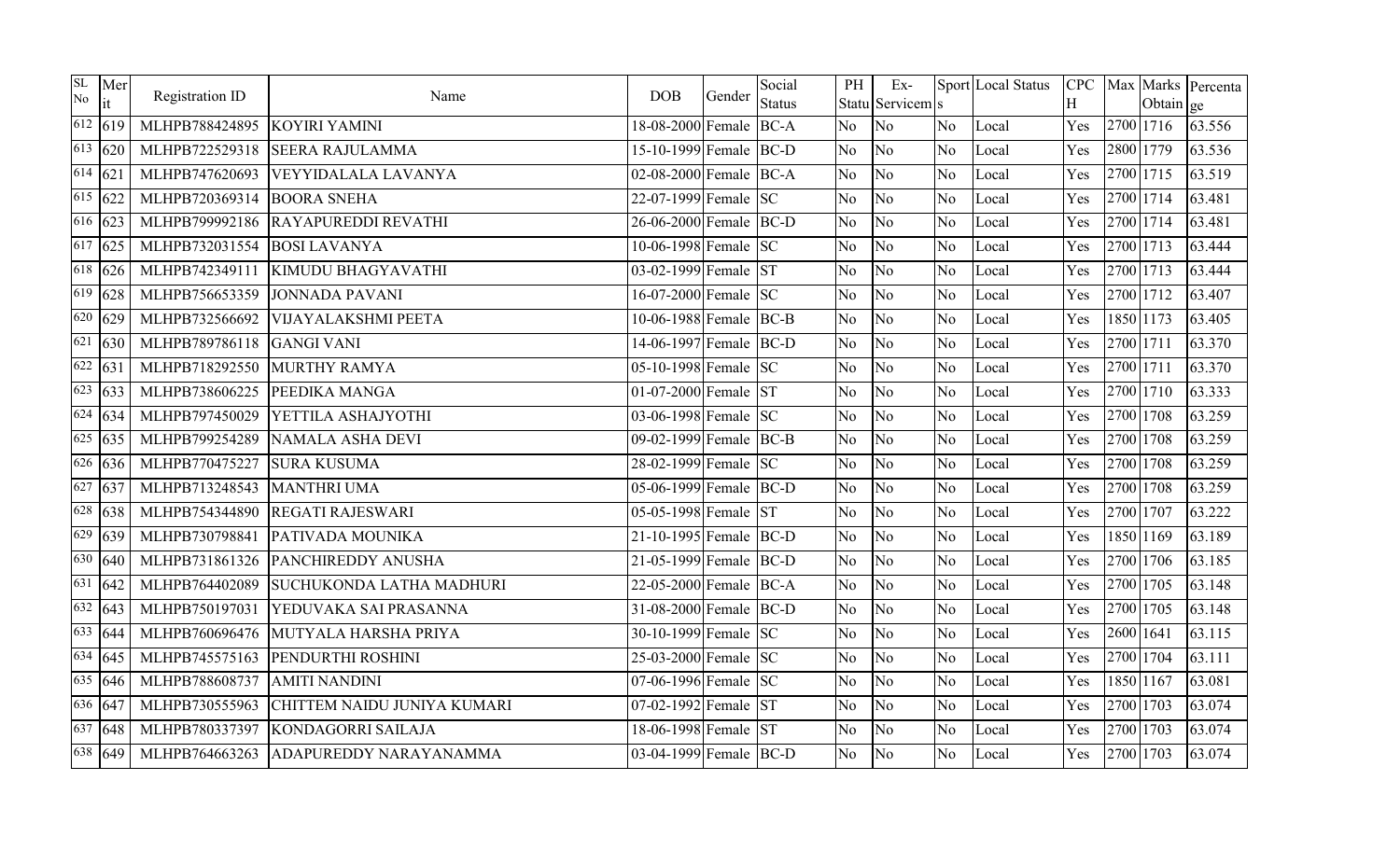| SL<br>No             | Mer<br>it            | Registration ID | Name                       | <b>DOB</b>              | Gender | Social<br><b>Status</b> | PH             | $Ex-$<br>Statu Servicem s |                | Sport Local Status | Η   |           | Obtain ge | CPC   Max   Marks   Percenta |
|----------------------|----------------------|-----------------|----------------------------|-------------------------|--------|-------------------------|----------------|---------------------------|----------------|--------------------|-----|-----------|-----------|------------------------------|
| 639                  | 650                  | MLHPB782095307  | <b>KARU VIJAYA LAKSHMI</b> | 06-08-1998 Female SC    |        |                         | N <sub>o</sub> | No                        | N <sub>o</sub> | Local              | Yes | 2700 1702 |           | 63.037                       |
| $\overline{640}$ 651 |                      | MLHPB786860582  | KODDA PRIYANKA             | 17-05-2000 Female ST    |        |                         | No             | N <sub>o</sub>            | N <sub>o</sub> | Local              | Yes | 2700 1702 |           | 63.037                       |
| 641                  | 652                  | MLHPB747613514  | PATRO RACHANA              | 18-08-2000 Female BC-A  |        |                         | No             | No                        | N <sub>o</sub> | Local              | Yes | 2700 1701 |           | 63.000                       |
|                      | $\sqrt{642}$ 653     | MLHPB752927995  | <b>TANKALA RAJESWARI</b>   | 07-07-1999 Female BC-D  |        |                         | No.            | No                        | No             | Local              | Yes | 2700 1699 |           | 62.926                       |
|                      | 643 654              | MLHPB783164739  | <b>SIYYADRI HARITHA</b>    | 01-05-2000 Female $ SC$ |        |                         | No             | No                        | N <sub>o</sub> | Local              | Yes | 2700 1699 |           | 62.926                       |
|                      | 644 655              | MLHPB776847257  | TIRUNAMALA GAYATHRI DEVI   | 08-03-1992 Female BC-D  |        |                         | No             | No                        | No             | Local              | Yes | 1850 1164 |           | 62.919                       |
| 645                  | 656                  | MLHPB734498433  | <b>KOMMU RAMANA</b>        | 10-07-1992 Male         |        | <b>SC</b>               | No             | No                        | N <sub>o</sub> | Local              | Yes | 1850 1164 |           | 62.919                       |
|                      | $\sqrt{646}$ 658     | MLHPB754376385  | <b>CHODAVARAPU ANJALI</b>  | 22-09-1998 Female SC    |        |                         | N <sub>o</sub> | No                        | N <sub>o</sub> | Local              | Yes | 2700 1698 |           | 62.889                       |
|                      | $\sqrt{647}$ 659     | MLHPB770992961  | PADALA NANDINI             | 05-12-1998 Female ST    |        |                         | No             | No                        | No             | Local              | Yes | 2700 1698 |           | 62.889                       |
|                      | $\sqrt{648}$ 660     | MLHPB735261705  | POTNURU ROSHINI            | 21-08-1999 Female SC    |        |                         | N <sub>o</sub> | N <sub>o</sub>            | N <sub>o</sub> | Local              | Yes | 2700 1698 |           | 62.889                       |
| 649                  | 662                  | MLHPB711018584  | PONDURU NARAYANA           | 31-08-2000 Female BC-A  |        |                         | No             | No                        | No             | Local              | Yes | 2700 1698 |           | 62.889                       |
| 650                  | 666                  | MLHPB760851080  | ALAMANDA MAHALAKSHMI       | 26-01-1997 Female BC-B  |        |                         | <b>No</b>      | N <sub>o</sub>            | N <sub>o</sub> | Local              | Yes | 2700 1696 |           | 62.815                       |
| 651                  | 667                  | MLHPB778297247  | ТНОТА ЈАСОВ                | 03-09-1999 Male         |        | <b>SC</b>               | No             | No                        | N <sub>o</sub> | Local              | Yes | 2700 1696 |           | 62.815                       |
|                      | $\sqrt{652}$ 668     | MLHPB735532984  | <b>JANA RAJESWARI</b>      | 15-06-2000 Female BC-A  |        |                         | No.            | No                        | No.            | Local              | Yes | 2700 1696 |           | 62.815                       |
|                      | $\sqrt{653}$ 670     | MLHPB762951373  | <b>BONI RAMANI</b>         | 03-03-1999 Female ST    |        |                         | N <sub>o</sub> | No                        | No             | Local              | Yes | 2700 1693 |           | 62.704                       |
| $\sqrt{654}$ 671     |                      | MLHPB773038891  | <b>ENJARAPUSUJATHA</b>     | 20-06-1989 Female BC-B  |        |                         | No             | No                        | No             | Local              | Yes | 1850 1160 |           | 62.703                       |
|                      | $\overline{655}$ 673 | MLHPB716781009  | PINNINTI SRAVANTHI         | 13-09-1999 Female SC    |        |                         | No             | No                        | N <sub>o</sub> | Local              | Yes | 2700 1691 |           | 62.630                       |
|                      | 656 675              | MLHPB794987541  | <b>DASARI VANI</b>         | 03-06-2000 Female BC-A  |        |                         | No             | No                        | N <sub>o</sub> | Local              | Yes | 2700 1690 |           | 62.593                       |
| 657                  | 676                  | MLHPB795539616  | <b>ASARI SUDHISHNA</b>     | 06-08-1998 Female ST    |        |                         | No             | No                        | No             | Local              | Yes | 2700 1689 |           | 62.556                       |
|                      | 658 678              | MLHPB752028766  | <b>DURGI BHARATHI</b>      | 10-11-1991 Female BC-A  |        |                         | N <sub>o</sub> | N <sub>o</sub>            | N <sub>o</sub> | Non-Local          | Yes | 1850 1157 |           | 62.541                       |
| 659                  | 680                  | MLHPB747119686  | <b>TANDRA BHAVANI</b>      | 14-07-2000 Female BC-A  |        |                         | N <sub>o</sub> | N <sub>o</sub>            | N <sub>o</sub> | Local              | Yes | 2700 1688 |           | 62.519                       |
| 660                  | 681                  | MLHPB738348576  | <b>KINJARAPU RENU</b>      | 24-12-1997 Female SC    |        |                         | No             | No                        | N <sub>o</sub> | Local              | Yes | 2700 1687 |           | 62.481                       |
| 661                  | 682                  | MLHPB787282731  | GONTHUMURTHI RAVEENA       | 13-08-1998 Female EWS   |        |                         | No             | N <sub>o</sub>            | N <sub>o</sub> | Local              | Yes | 2700 1687 |           | 62.481                       |
| 662                  | 686                  | MLHPB730685487  | PEDDADA GOWTHAM RAJU KUMAR | 01-06-2000 Male         |        | <b>SC</b>               | No             | No                        | N <sub>o</sub> | Local              | Yes | 2700 1686 |           | 62.444                       |
|                      | 663 687              | MLHPB733248367  | <b>VASUPALLI ARUNA</b>     | 10-08-1989 Female BC-A  |        |                         | No             | N <sub>o</sub>            | N <sub>o</sub> | Local              | Yes | 1850 1155 |           | 62.432                       |
|                      | 664 689              | MLHPB742462636  | <b>SURA NAGAMANI</b>       | 19-11-1999 Female BC-A  |        |                         | No             | No                        | No.            | Local              | Yes | 2700 1685 |           | 62.407                       |
|                      | 665 690              | MLHPB738837270  | YEDDU JOSHITHA RANI        | 19-06-2000 Female SC    |        |                         | No             | No                        | N <sub>o</sub> | Local              | Yes | 2700 1685 |           | 62.407                       |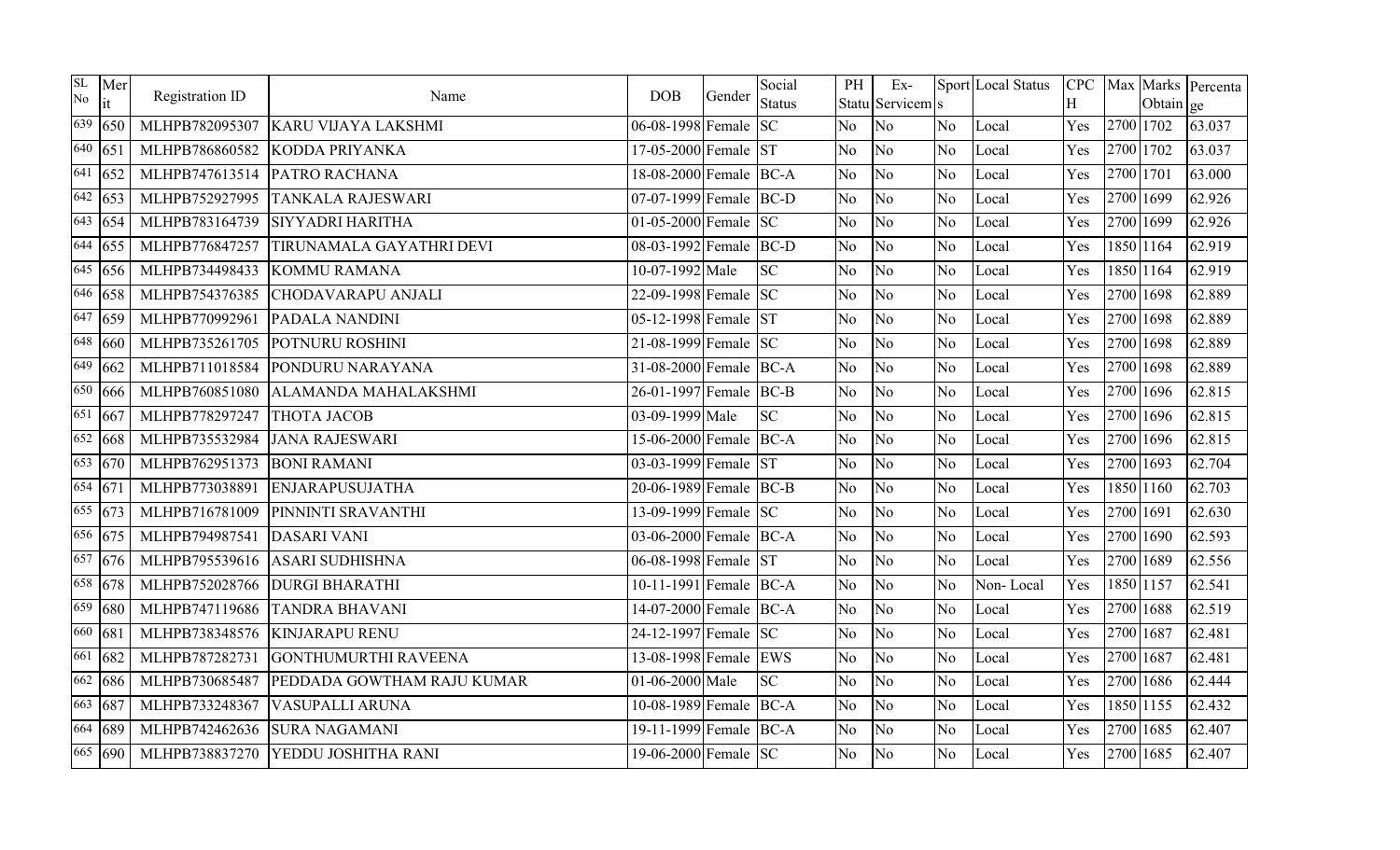| <b>SL</b><br>No | Mer<br>it              | Registration ID | Name                         | <b>DOB</b>             | Gender | Social<br><b>Status</b> | PH             | $Ex-$<br>Statu Servicem s |                | Sport Local Status | <b>CPC</b><br>H |           | Obtain ge | Max Marks Percenta |
|-----------------|------------------------|-----------------|------------------------------|------------------------|--------|-------------------------|----------------|---------------------------|----------------|--------------------|-----------------|-----------|-----------|--------------------|
| 666             | 692                    | MLHPB750501985  | <b>ALAMANDA ROSHINI</b>      | 26-06-1999 Female      |        | <b>SC</b>               | N <sub>o</sub> | No                        | No.            | Local              | Yes             |           | 2700 1684 | 62.370             |
| 667             | 693                    | MLHPB724184040  | <b>ARIKA PARVATHI</b>        | 18-06-1999 Female ST   |        |                         | N <sub>o</sub> | No                        | No.            | Local              | Yes             |           | 2700 1683 | 62.333             |
|                 | 668 694                | MLHPB756699688  | CHINTADA RAMA RAO            | 16-06-1999 Male        |        | <b>SC</b>               | N <sub>o</sub> | No                        | N <sub>o</sub> | Local              | Yes             |           | 2700 1682 | 62.296             |
| 669             | 695                    | MLHPB786440030  | <b>GUDIVADA RAJESWARI</b>    | 01-07-1996 Female BC-A |        |                         | N <sub>o</sub> | No                        | No             | Local              | Yes             |           | 1850 1152 | 62.270             |
|                 | $\sqrt{670}$ 696       | MLHPB744513495  | ENNI SATYA SAI BHAVYA        | 27-03-2000 Female EWS  |        |                         | N <sub>o</sub> | No                        | N <sub>o</sub> | Local              | Yes             |           | 2600 1618 | 62.231             |
| 671             | 697                    | MLHPB768473766  | <b>GADUTHURI LOVA KUMARI</b> | 03-06-2000 Female      |        | <b>ST</b>               | N <sub>o</sub> | No                        | No             | Local              | Yes             |           | 2700 1679 | 62.185             |
|                 | $\sqrt{672}$   700     | MLHPB770534984  | <b>GARBAPU SRI VANI</b>      | 26-04-1999 Female SC   |        |                         | N <sub>o</sub> | No                        | N <sub>o</sub> | Local              | Yes             |           | 2700 1678 | 62.148             |
|                 | $\overline{673}$   701 | MLHPB748646572  | <b>DASARI SIRISHA</b>        | 06-12-1999 Female ST   |        |                         | N <sub>o</sub> | No                        | N <sub>o</sub> | Local              | Yes             |           | 2700 1678 | 62.148             |
|                 | $\sqrt{674}$   702     | MLHPB749893502  | YAMALA TEJESWARI             | 24-03-2000 Female BC-A |        |                         | N <sub>o</sub> | No                        | No             | Local              | Yes             |           | 2700 1678 | 62.148             |
|                 | $\sqrt{675}$   703     | MLHPB773211105  | <b>VIVEKAVATHI AJJALA</b>    | 12-07-1987 Female BC-B |        |                         | N <sub>o</sub> | No                        | No             | Local              | Yes             |           | 1850 1149 | 62.108             |
|                 | 676 704                | MLHPB734209871  | <b>CHINTHADA SUKHI</b>       | 04-07-2000 Female SC   |        |                         | N <sub>o</sub> | No                        | N <sub>o</sub> | Local              | Yes             |           | 2700 1676 | 62.074             |
|                 | $\overline{677}$   705 | MLHPB730490110  | <b>MANDANGI JYOTHI</b>       | 02-03-1998 Female ST   |        |                         | N <sub>o</sub> | No                        | N <sub>o</sub> | Local              | Yes             |           | 2700 1675 | 62.037             |
|                 | 678 707                | MLHPB784802152  | KUPPA RAJA KUMARI            | 04-08-2000 Female BC-A |        |                         | No.            | No                        | No             | Local              | Yes             |           | 2700 1675 | 62.037             |
|                 | 679 710                | MLHPB761228105  | <b>BODDEPALLI VAGDEVI</b>    | 16-08-1998 Female BC-A |        |                         | N <sub>o</sub> | No                        | N <sub>o</sub> | Local              | Yes             |           | 2600 1612 | 62.000             |
|                 | 680 713                | MLHPB754380251  | <b>TAMALA SWATHI PRIYA</b>   | 14-05-1999 Female ST   |        |                         | N <sub>o</sub> | No                        | N <sub>o</sub> | Local              | Yes             |           | 2700 1673 | 61.963             |
| 681             | 716                    | MLHPB761248162  | <b>BEERA SAILU</b>           | 26-09-1999 Female SC   |        |                         | N <sub>o</sub> | No                        | No             | Non-Local          | Yes             |           | 2700 1672 | 61.926             |
|                 | 682 718                | MLHPB724010631  | <b>JAMPA VIJAYA LAKSHMI</b>  | 21-05-1996 Female SC   |        |                         | N <sub>o</sub> | No                        | N <sub>o</sub> | Local              | Yes             |           | 1850 1145 | 61.892             |
|                 | 683 719                | MLHPB799464133  | PADALA DUSYANTH SHARMA       | 17-09-1998 Male        |        | BC-C                    | No.            | No                        | No             | Local              | Yes             |           | 2700 1670 | 61.852             |
| 684             | 720                    | MLHPB763705751  | <b>KORRA MALLESWARI</b>      | 30-04-2000 Female      |        | <b>ST</b>               | N <sub>o</sub> | N <sub>o</sub>            | No             | Local              | Yes             |           | 2700 1669 | 61.815             |
| 685             | 721                    | MLHPB759365770  | <b>KAKUSTA PRASANTHI</b>     | 14-07-2000 Female BC-A |        |                         | N <sub>o</sub> | No                        | N <sub>o</sub> | Local              | Yes             |           | 2700 1669 | 61.815             |
| 686             | 722                    | MLHPB727778240  | <b>BANDI SANTHOSHI</b>       | 09-08-2000 Female SC   |        |                         | N <sub>o</sub> | No                        | N <sub>o</sub> | Local              | Yes             |           | 2700 1669 | 61.815             |
| 687             | 725                    | MLHPB722266929  | <b>TERLAPU SASIKALA</b>      | 20-05-2000 Female ST   |        |                         | N <sub>o</sub> | No                        | N <sub>o</sub> | Local              | Yes             |           | 2700 1667 | 61.741             |
| 688             | 726                    | MLHPB744980848  | <b>CHEKKA NAGAMANI</b>       | 16-06-2000 Female BC-A |        |                         | No.            | No                        | N <sub>o</sub> | Local              | Yes             |           | 2700 1666 | 61.704             |
| 689             | 727                    | MLHPB723504591  | <b>MARRI RAMA</b>            | 21-06-2000 Female SC   |        |                         | No             | No                        | N <sub>o</sub> | Local              | Yes             |           | 2700 1666 | 61.704             |
| 690             | 728                    | MLHPB774963399  | PALAKONDA TIRUPATHAMMA       | 16-08-1993 Female BC-B |        |                         | N <sub>o</sub> | No                        | N <sub>o</sub> | Local              | Yes             |           | 2700 1664 | 61.630             |
| 691             | 731                    | MLHPB711390324  | <b>GEDDAM ROSHINI PRIYA</b>  | 05-05-1998 Female      |        | BC-C                    | N <sub>o</sub> | No                        | N <sub>o</sub> | Local              | Yes             |           | 2700 1662 | 61.556             |
|                 | 692 734                | MLHPB735766509  | PEDADA MALLIKA               | 24-10-1998 Female BC-A |        |                         | No.            | No                        | No.            | Local              | Yes             | 2700 1661 |           | 61.519             |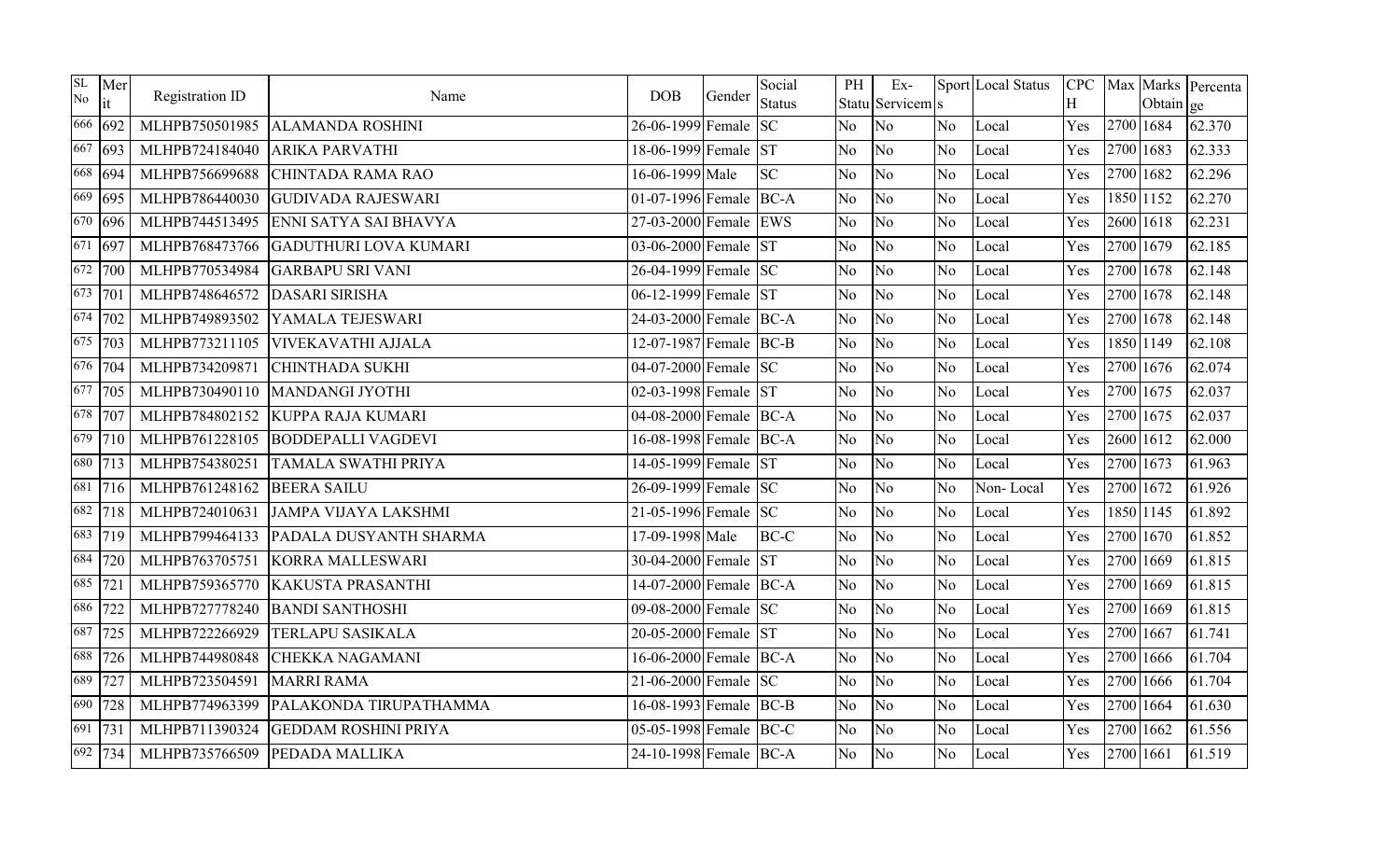| SL<br>No | Mer<br>it              | Registration ID | Name                     | <b>DOB</b>             | Gender | Social<br><b>Status</b> | PH             | Ex-<br>Statu Servicem s |                | Sport Local Status | <b>CPC</b><br>H |           | Obtain ge | Max Marks Percenta |
|----------|------------------------|-----------------|--------------------------|------------------------|--------|-------------------------|----------------|-------------------------|----------------|--------------------|-----------------|-----------|-----------|--------------------|
| 693      | 735                    | MLHPB742217579  | <b>SUNKKARI SOWJANYA</b> | 16-07-1988 Female EWS  |        |                         | N <sub>o</sub> | No                      | No.            | Local              | Yes             |           | 1850 1138 | 61.514             |
|          | 694 737                | MLHPB757012354  | <b>DARA MOUNIKA</b>      | 12-03-2000 Female BC-A |        |                         | No             | No                      | N <sub>o</sub> | Local              | Yes             |           | 2700 1660 | 61.481             |
| 695      | 738                    | MLHPB736384325  | <b>BURALLA POOJA</b>     | 17-04-2000 Female SC   |        |                         | N <sub>o</sub> | No                      | N <sub>o</sub> | Local              | Yes             |           | 2700 1660 | 61.481             |
|          | 696 739                | MLHPB734342506  | <b>BODDANA PRASANTHI</b> | 22-06-1990 Female SC   |        |                         | N <sub>o</sub> | No                      | No             | Local              | Yes             |           | 1850 1137 | 61.459             |
|          | 697 740                | MLHPB796170407  | CHINTAKULA DURGABHAVANI  | 17-02-2000 Female BC-B |        |                         | N <sub>o</sub> | No                      | N <sub>o</sub> | Local              | Yes             |           | 2700 1659 | 61.444             |
|          | $\overline{698}$   741 | MLHPB721428820  | PENKI BABBY              | 11-06-2000 Male        |        | <b>SC</b>               | N <sub>o</sub> | No                      | N <sub>o</sub> | Local              | Yes             |           | 2700 1659 | 61.444             |
|          | $\sqrt{699}$ 742       | MLHPB764067823  | <b>AINAVILLI RANI</b>    | 20-08-1997 Female SC   |        |                         | No.            | No                      | N <sub>o</sub> | Local              | Yes             |           | 2700 1658 | 61.407             |
|          | $\overline{700}$   743 | MLHPB781298922  | <b>KUNCHI SAILU</b>      | 29-01-2000 Female SC   |        |                         | N <sub>o</sub> | No                      | N <sub>o</sub> | Local              | Yes             |           | 2700 1658 | 61.407             |
|          | 701 744                | MLHPB719286795  | <b>SAMMIDI TEJESWARI</b> | 20-07-1996 Female BC-A |        |                         | No.            | No                      | No             | Local              | Yes             |           | 2700 1657 | 61.370             |
|          | $\sqrt{702}$   745     | MLHPB744173970  | PEDDINTI MAHESWARI       | 13-06-1999 Female SC   |        |                         | N <sub>o</sub> | No                      | N <sub>o</sub> | Local              | Yes             |           | 2700 1657 | 61.370             |
|          | $\overline{703}$ 746   | MLHPB790927109  | <b>BURA TULASAMMA</b>    | 10-06-2000 Female SC   |        |                         | N <sub>o</sub> | No                      | No             | Local              | Yes             |           | 2700 1657 | 61.370             |
|          | 704 747                | MLHPB721048494  | <b>RAYI RAMYA</b>        | 27-09-1999 Female SC   |        |                         | No.            | No                      | No             | Local              | Yes             |           | 2700 1656 | 61.333             |
|          | 705 748                | MLHPB779887750  | <b>VANKARA BHARGAVI</b>  | $07-01-2000$ Female SC |        |                         | N <sub>o</sub> | No                      | N <sub>o</sub> | Local              | Yes             |           | 2700 1656 | 61.333             |
|          | 706 749                | MLHPB716669116  | MUTYALA DURGADEVI        | 20-05-2000 Female SC   |        |                         | No.            | No                      | No.            | Local              | Yes             |           | 2700 1655 | 61.296             |
|          | 707 753                | MLHPB730828463  | ETCHERLA JYOTHI NIRMALA  | 12-12-1999 Female SC   |        |                         | N <sub>o</sub> | No                      | N <sub>o</sub> | Local              | Yes             |           | 2700 1652 | 61.185             |
|          | 708 754                | MLHPB760437080  | THOTA VISHALAKSHI        | 20-06-2000 Female BC-B |        |                         | N <sub>o</sub> | No                      | N <sub>o</sub> | Local              | Yes             |           | 2700 1652 | 61.185             |
| 709      | 756                    | MLHPB740878002  | <b>VEGOTI GIRIJA</b>     | 29-01-1998 Female SC   |        |                         | N <sub>o</sub> | No                      | N <sub>o</sub> | Local              | Yes             |           | 2700 1650 | 61.111             |
|          | 710 758                | MLHPB734394905  | <b>DUMMARI VINEETHA</b>  | 15-06-2000 Female ST   |        |                         | N <sub>o</sub> | No                      | No             | Local              | Yes             |           | 2700 1649 | 61.074             |
| 711      | 759                    | MLHPB722198617  | <b>BANTU ANUSHA</b>      | 24-08-2000 Female SC   |        |                         | N <sub>o</sub> | No                      | N <sub>o</sub> | Local              | Yes             |           | 2700 1649 | 61.074             |
|          | 712 760                | MLHPB782745422  | <b>MADALA KUMARI</b>     | 12-08-1995 Female ST   |        |                         | N <sub>o</sub> | No                      | N <sub>o</sub> | Local              | Yes             | 2700 1648 |           | 61.037             |
|          | $\sqrt{713}$   $761$   | MLHPB758092982  | VISWANADHA SANDHYA       | 01-07-1999 Female EWS  |        |                         | No.            | No                      | No.            | Local              | Yes             |           | 2700 1648 | 61.037             |
|          | $\sqrt{714}$   763     | MLHPB733974368  | <b>BAYANA SIREESHA</b>   | 24-10-1999 Female SC   |        |                         | No.            | No                      | N <sub>o</sub> | Local              | Yes             |           | 2700 1646 | 60.963             |
|          | 715 764                | MLHPB754758374  | UYAKA SUPRIYA            | 16-01-2000 Female ST   |        |                         | N <sub>o</sub> | No                      | No             | Local              | Yes             |           | 2700 1646 | 60.963             |
|          | $\sqrt{716}$   765     | MLHPB786723325  | PADALA KAVITHA           | 11-10-1999 Female ST   |        |                         | N <sub>o</sub> | No                      | N <sub>o</sub> | Local              | Yes             |           | 2800 1706 | 60.929             |
|          | $\overline{717}$ 766   | MLHPB752176035  | <b>KUNCHALA SOWJANYA</b> | 08-08-1998 Female SC   |        |                         | No             | N <sub>o</sub>          | No             | Local              | Yes             | 2700 1645 |           | 60.926             |
|          | $\frac{718}{716}$ 767  | MLHPB748536302  | <b>GOMPA BHAVANI</b>     | 21-10-1998 Female SC   |        |                         | N <sub>o</sub> | No                      | No             | Local              | Yes             |           | 2700 1645 | 60.926             |
|          | 719 769                | MLHPB739009695  | <b>BHARATI BORADO</b>    | 15-07-2000 Female BC-A |        |                         | No.            | No                      | No.            | Local              | Yes             | 2700 1645 |           | 60.926             |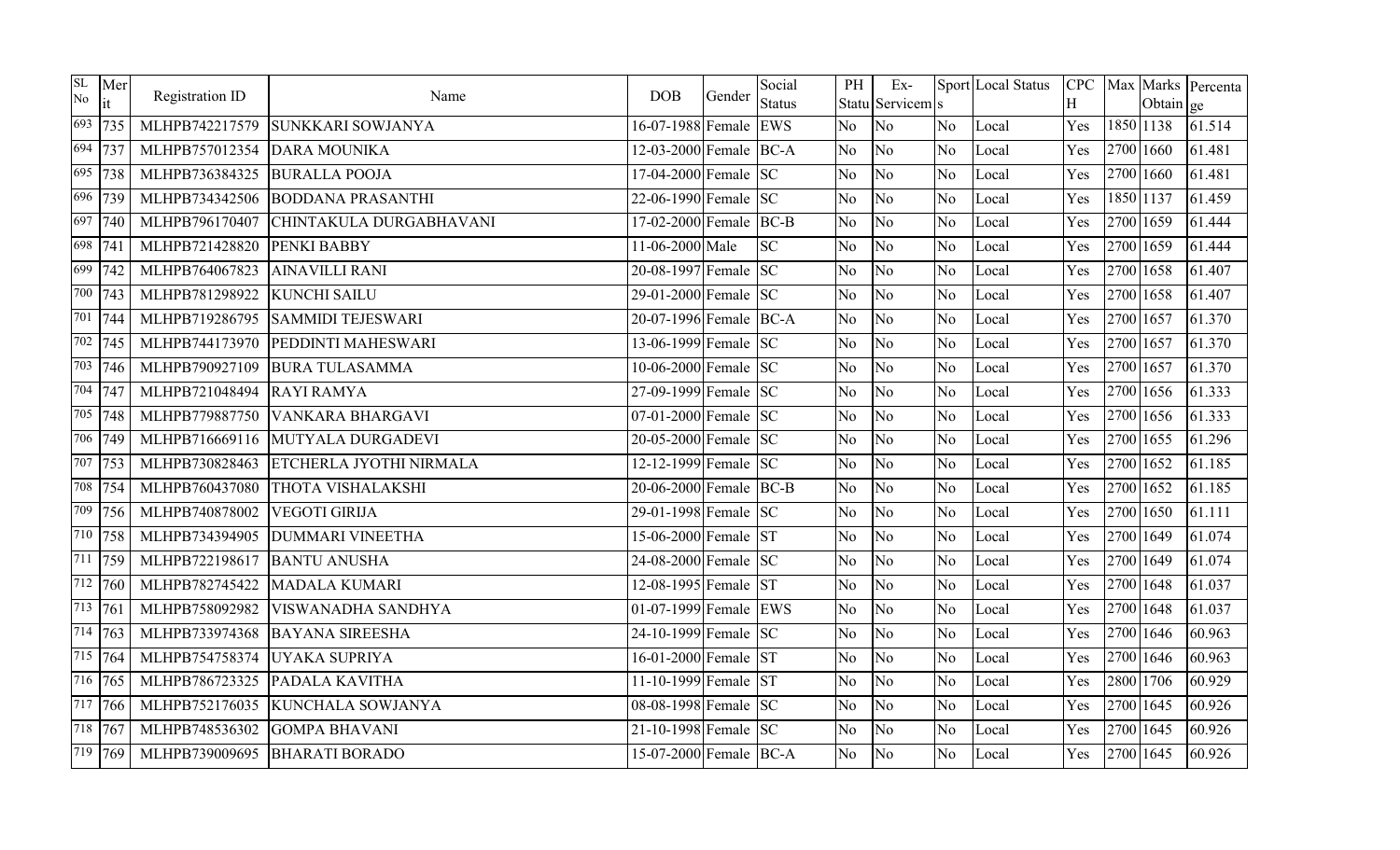| SL<br>No | Mer<br>it                         | Registration ID | Name                        | <b>DOB</b>             | Gender | Social<br><b>Status</b> | PH             | $Ex-$<br>Statu Servicem s |                | Sport Local Status | <b>CPC</b><br>H |           | Obtain ge | Max Marks Percenta |
|----------|-----------------------------------|-----------------|-----------------------------|------------------------|--------|-------------------------|----------------|---------------------------|----------------|--------------------|-----------------|-----------|-----------|--------------------|
|          | 720 770                           | MLHPB790666920  | <b>SIDDALA ASHOK</b>        | 30-08-2000 Male        |        | <b>SC</b>               | N <sub>o</sub> | No                        | No.            | Local              | Yes             | 2700 1645 |           | 60.926             |
|          | $\overline{721}$ $\overline{772}$ | MLHPB727829491  | <b>BODDEPALLI RAJESWARI</b> | 12-06-2000 Female BC-A |        |                         | No             | No                        | N <sub>o</sub> | Local              | Yes             | 2700 1642 |           | 60.815             |
|          | $\overline{722}$  773             | MLHPB720780595  | <b>SAILADA SANTHOSHI</b>    | 25-06-1992 Female SC   |        |                         | N <sub>o</sub> | No                        | N <sub>o</sub> | Local              | Yes             | 2700 1641 |           | 60.778             |
|          | $\overline{723}$  774             | MLHPB729423075  | <b>GUTTAVELLI RANAMMA</b>   | 26-02-2000 Female SC   |        |                         | N <sub>o</sub> | No                        | No             | Local              | Yes             | 2700 1641 |           | 60.778             |
|          | 724 775                           | MLHPB790981287  | <b>DUNGA PRASANNA</b>       | 16-06-2000 Female SC   |        |                         | N <sub>o</sub> | No                        | N <sub>o</sub> | Local              | Yes             | 2700 1641 |           | 60.778             |
|          | 725 778                           | MLHPB793942303  | ANAKAPALLI BHARATHI         | 04-02-2000 Female SC   |        |                         | N <sub>o</sub> | No                        | N <sub>o</sub> | Local              | Yes             | 2700 1639 |           | 60.704             |
|          | $\sqrt{726}$ 780                  | MLHPB713712091  | KONCHADA LAVANYA            | 10-03-1998 Female SC   |        |                         | No.            | No                        | N <sub>o</sub> | Local              | Yes             | 2700 1636 |           | 60.593             |
|          | 727 783                           | MLHPB721058996  | MOLLETI RAVANAMMA           | 26-04-1998 Female BC-C |        |                         | N <sub>o</sub> | No                        | N <sub>o</sub> | Non-Local          | Yes             | 2700 1635 |           | 60.556             |
|          | 728 787                           | MLHPB790966459  | <b>SUBHASHRI PAUL</b>       | 24-07-1999 Female BC-B |        |                         | No.            | No                        | No             | Non-Local          | Yes             | 2700 1634 |           | 60.519             |
|          | $\overline{729}$ 789              | MLHPB787604533  | <b>KODA</b> . SANDHYA       | 31-08-1999 Female BC-A |        |                         | No             | No                        | No             | Local              | Yes             | 2600 1572 |           | 60.462             |
|          | 730 790                           | MLHPB792286712  | PIKKI NAGAMANI              | 18-05-2000 Female BC-A |        |                         | N <sub>o</sub> | No                        | No             | Local              | Yes             | 2600 1572 |           | 60.462             |
|          | 731 794                           | MLHPB773998293  | <b>GORINTHALA NAGAMANI</b>  | 16-04-2000 Female SC   |        |                         | No.            | No                        | No             | Local              | Yes             | 2700 1630 |           | 60.370             |
|          | 732 799                           | MLHPB760569770  | PATRA ANUSHA                | 04-12-1999 Female SC   |        |                         | N <sub>o</sub> | No                        | N <sub>o</sub> | Local              | Yes             | 2700 1628 |           | 60.296             |
|          | $\overline{733}$ 800              | MLHPB725239064  | <b>KANDI CHANTI</b>         | 20-02-2000 Female SC   |        |                         | No.            | No                        | No.            | Local              | Yes             | 2700 1628 |           | 60.296             |
|          | $\sqrt{734}$ 803                  | MLHPB796259462  | JONNADA VIJAYA LAKSHMI      | 08-07-1999 Female BC-A |        |                         | N <sub>o</sub> | No                        | N <sub>o</sub> | Local              | Yes             | 2700 1627 |           | 60.259             |
|          | $\sqrt{735}$ 806                  | MLHPB798525603  | RAJANA SHIRISHA             | 14-09-1998 Female SC   |        |                         | N <sub>o</sub> | No                        | N <sub>o</sub> | Local              | Yes             | 2700 1625 |           | 60.185             |
|          | 736 808                           | MLHPB747282688  | <b>DUNDANGI SITHAMMA</b>    | 10-07-1998 Female SC   |        |                         | N <sub>o</sub> | No                        | N <sub>o</sub> | Local              | Yes             | 2700 1624 |           | 60.148             |
|          | 737 809                           | MLHPB712697678  | <b>GEDELA SAILAJA</b>       | 30-05-2000 Female ST   |        |                         | N <sub>o</sub> | No                        | N <sub>o</sub> | Local              | Yes             | 2700 1624 |           | 60.148             |
|          | 738 810                           | MLHPB789316118  | <b>BANDA VARALAKSHMI</b>    | 20-08-1999 Female SC   |        |                         | N <sub>o</sub> | No                        | N <sub>o</sub> | Local              | Yes             | 2700 1622 |           | 60.074             |
|          | 739 811                           | MLHPB775998592  | <b>JARRA SUJATHA</b>        | 12-06-1995 Female ST   |        |                         | N <sub>o</sub> | No                        | N <sub>o</sub> | Non-Local          | Yes             | 2800 1682 |           | 60.071             |
|          | $\frac{740}{812}$                 | MLHPB758370760  | KODURU JYOTHI               | 27-02-1993 Female BC-A |        |                         | No.            | No                        | No.            | Local              | Yes             | 2700 1620 |           | 60.000             |
|          | $\sqrt{741}$ 813                  | MLHPB791398348  | <b>SIRLAM RANJITHA</b>      | 06-06-1998 Female ST   |        |                         | No.            | No                        | N <sub>o</sub> | Local              | Yes             | 2700 1620 |           | 60.000             |
|          | $742$ 814                         | MLHPB721942110  | VARA VIJAYALAKSHMI          | 07-08-1998 Female SC   |        |                         | N <sub>o</sub> | No                        | No             | Local              | Yes             | 2700 1620 |           | 60.000             |
|          | $\overline{743}$ 816              | MLHPB715821523  | <b>SAVARA SUHASINI</b>      | 05-06-1999 Female ST   |        |                         | N <sub>o</sub> | No                        | N <sub>o</sub> | Local              | Yes             | 2700 1620 |           | 60.000             |
|          | $\sqrt{744}$ 818                  | MLHPB731494950  | <b>KURMASULA HEMA</b>       | 06-10-1998 Female BC-B |        |                         | No             | N <sub>o</sub>            | N <sub>o</sub> | Local              | Yes             | 2700 1617 |           | 59.889             |
|          | $\sqrt{745}$ 819                  | MLHPB781109067  | <b>JARRA SANDHYA RANI</b>   | 19-06-1999 Female ST   |        |                         | N <sub>o</sub> | No                        | No             | Local              | Yes             | 2700 1617 |           | 59.889             |
|          | 746 820                           | MLHPB730843225  | <b>SAVARA ARUNA</b>         | 10-06-1999 Female ST   |        |                         | No.            | No                        | No.            | Local              | Yes             | 2800 1675 |           | 59.821             |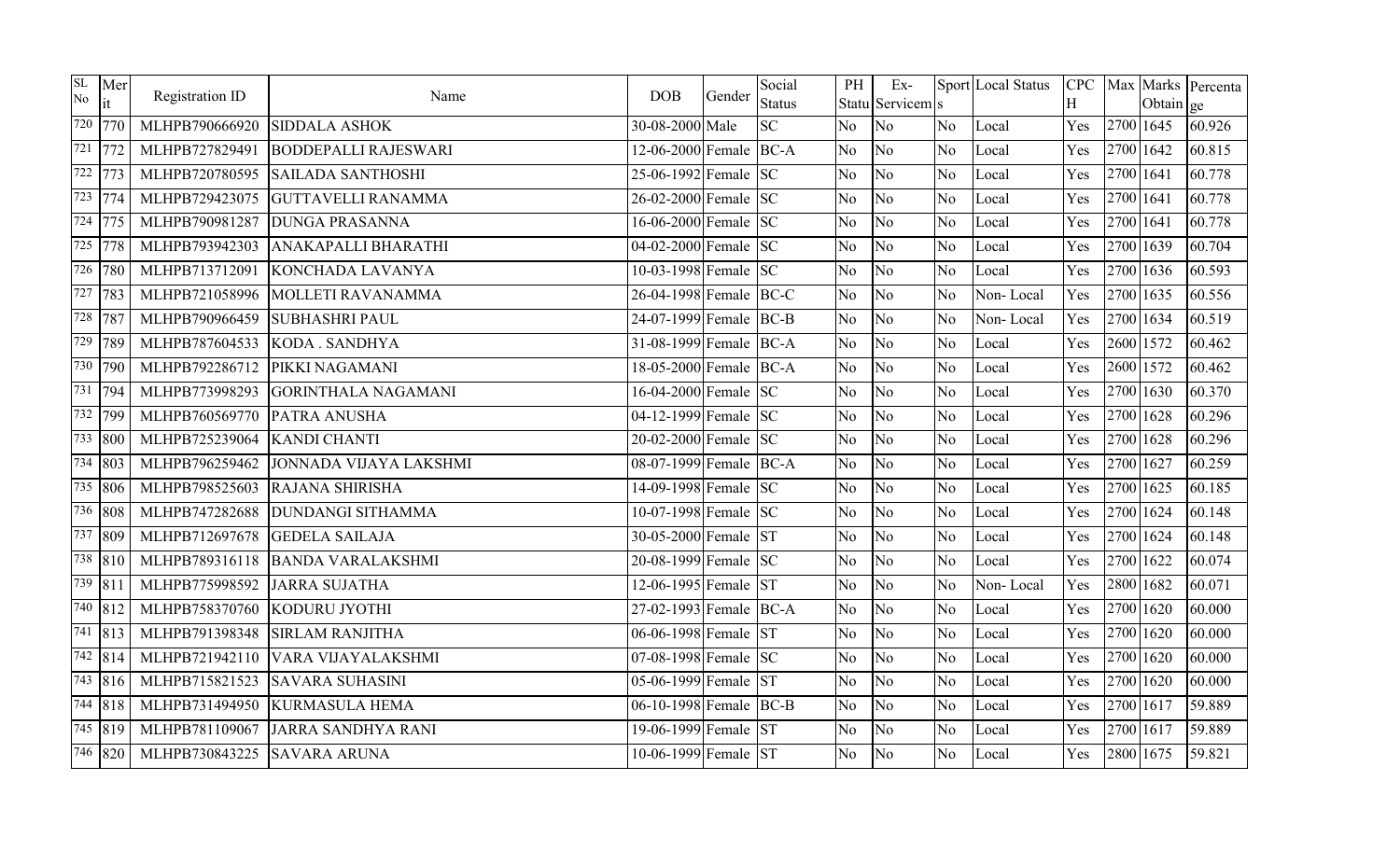| <b>SL</b><br>No | Mer<br>it            | Registration ID | Name                         | <b>DOB</b>             | Gender | Social<br><b>Status</b> | PH             | $Ex-$<br>Statu Servicem s |                | Sport Local Status | <b>CPC</b><br>H |           | Obtain ge | Max Marks Percenta |
|-----------------|----------------------|-----------------|------------------------------|------------------------|--------|-------------------------|----------------|---------------------------|----------------|--------------------|-----------------|-----------|-----------|--------------------|
| 747             | 822                  | MLHPB764618614  | <b>GANDI NEEHARIKA</b>       | 17-08-1999 Female      |        | <b>SC</b>               | N <sub>o</sub> | No                        | No.            | Local              | Yes             |           | 2700 1615 | 59.815             |
|                 | $\overline{748}$ 824 | MLHPB787626186  | MIRIYALA THOUDAMMA           | 15-06-1999 Female SC   |        |                         | N <sub>o</sub> | No                        | N <sub>o</sub> | Local              | Yes             | 2700 1613 |           | 59.741             |
|                 | 749 827              | MLHPB789826925  | <b>KAMBARI MANASA</b>        | 28-11-1998 Female SC   |        |                         | N <sub>o</sub> | No                        | N <sub>o</sub> | Local              | Yes             | 2700 1611 |           | 59.667             |
|                 | 750 829              | MLHPB755884262  | <b>DANDI KALYANI</b>         | 10-05-1999 Female SC   |        |                         | N <sub>o</sub> | No                        | N <sub>o</sub> | Local              | Yes             | 2700 1609 |           | 59.593             |
|                 | 751 831              | MLHPB722404187  | <b>BANALA DEVI</b>           | 19-07-2000 Female SC   |        |                         | N <sub>o</sub> | No                        | N <sub>o</sub> | Local              | Yes             | 2700 1608 |           | 59.556             |
|                 | $\overline{752}$ 832 | MLHPB753040926  | LOTHA RAMANA KUMARI          | 05-11-1997 Female ST   |        |                         | N <sub>o</sub> | No                        | No             | Local              | Yes             | 2700 1607 |           | 59.519             |
|                 | 753 833              | MLHPB792342282  | ARIKA SANDHYA                | 01-06-1998 Female ST   |        |                         | N <sub>o</sub> | No                        | N <sub>o</sub> | Local              | Yes             | 2700 1606 |           | 59.481             |
|                 | 754 835              | MLHPB764699977  | KONETI SANYASAMMA            | 19-05-2000 Female ST   |        |                         | N <sub>o</sub> | No                        | No             | Local              | Yes             | 2700 1605 |           | 59.444             |
|                 | 755 837              | MLHPB757062898  | <b>GUDIVADA NEELAVENI</b>    | 24-11-1998 Female SC   |        |                         | N <sub>o</sub> | No                        | N <sub>o</sub> | Local              | Yes             |           | 2700 1604 | 59.407             |
|                 | 756 839              | MLHPB787637135  | PALABOYINA RAMANAMMA         | 09-04-2000 Female BC-B |        |                         | N <sub>o</sub> | No                        | N <sub>o</sub> | Local              | Yes             | 2700 1603 |           | 59.370             |
|                 | $\overline{757}$ 840 | MLHPB799310311  | YENNETI KUMARI               | 15-06-1998 Female BC-B |        |                         | N <sub>o</sub> | No                        | N <sub>o</sub> | Local              | Yes             | 2700 1602 |           | 59.333             |
|                 | 758 841              | MLHPB754743631  | KAKARA VINEETHA HARSHINI     | 11-05-1999 Female SC   |        |                         | No.            | No                        | N <sub>o</sub> | Local              | Yes             |           | 2700 1600 | 59.259             |
|                 | 759 842              | MLHPB746067328  | <b>KARAPATI RANI</b>         | 03-06-1999 Female SC   |        |                         | N <sub>o</sub> | No                        | N <sub>o</sub> | Local              | Yes             | 2700 1600 |           | 59.259             |
|                 | 760 843              | MLHPB793359431  | <b>GANTA PRASANNA</b>        | 12-05-2000 Female SC   |        |                         | N <sub>o</sub> | No                        | N <sub>o</sub> | Local              | Yes             | 2700 1600 |           | 59.259             |
|                 | 761 844              | MLHPB764669884  | <b>LOKONDA NEELAVENI</b>     | 10-07-1998 Female ST   |        |                         | N <sub>o</sub> | No                        | N <sub>o</sub> | Local              | Yes             | 2700 1595 |           | 59.074             |
|                 | $\overline{762}$ 846 | MLHPB763214063  | <b>GORLE GOWRILAKSHMI</b>    | 23-10-1999 Female ST   |        |                         | N <sub>o</sub> | No                        | N <sub>o</sub> | Local              | Yes             | 2700 1594 |           | 59.037             |
|                 | 763 847              | MLHPB786881889  | <b>BIDDIKA VANISRI</b>       | 01-07-1999 Female ST   |        |                         | N <sub>o</sub> | No                        | N <sub>o</sub> | Local              | Yes             | 2700 1593 |           | 59.000             |
|                 | 764 848              | MLHPB787194484  | <b>GUDIVADA KUSUMA</b>       | 01-01-1997 Female $SC$ |        |                         | N <sub>o</sub> | No                        | N <sub>o</sub> | Local              | Yes             | 2700 1592 |           | 58.963             |
|                 | 765 851              | MLHPB712918048  | <b>GOLLA RAMA</b>            | 02-05-1995 Female ST   |        |                         | N <sub>o</sub> | No                        | N <sub>o</sub> | Local              | Yes             |           | 2700 1588 | 58.815             |
|                 | $\sqrt{766}$ 852     | MLHPB727653557  | <b>TOORUBATU DIVYA</b>       | 10-08-1995 Female BC-B |        |                         | N <sub>o</sub> | No                        | N <sub>o</sub> | Local              | Yes             | 2700 1587 |           | 58.778             |
|                 | 767 855              | MLHPB758620407  | <b>BOTCHA JAYARANI</b>       | 10-07-1999 Female SC   |        |                         | N <sub>o</sub> | No                        | No.            | Local              | Yes             |           | 2700 1587 | 58.778             |
|                 | $\frac{768}{856}$    | MLHPB718126806  | <b>BIDDIKA LALITHAKUMARI</b> | 17-06-1994 Female ST   |        |                         | N <sub>o</sub> | No                        | N <sub>o</sub> | Local              | Yes             | 1850 1087 |           | 58.757             |
|                 | 769 857              | MLHPB735253373  | <b>BANDI SRAVANI</b>         | 27-02-1998 Female SC   |        |                         | No             | No                        | N <sub>o</sub> | Local              | Yes             | 2700 1585 |           | 58.704             |
|                 | 770 858              | MLHPB710135762  | <b>SAVARAPU JYOTHI</b>       | 18-05-1998 Female BC-A |        |                         | N <sub>o</sub> | No                        | N <sub>o</sub> | Local              | Yes             | 2700 1585 |           | 58.704             |
| 771 861         |                      | MLHPB762120352  | <b>BONILA SUNEETHA</b>       | 01-12-1998 Female $SC$ |        |                         | No.            | No                        | N <sub>o</sub> | Local              | Yes             | 2700 1585 |           | 58.704             |
|                 | $\frac{772}{862}$    | MLHPB788859651  | <b>SAVARAPU DIVYAJYOTHI</b>  | 31-01-1999 Female SC   |        |                         | N <sub>o</sub> | No                        | N <sub>o</sub> | Local              | Yes             | 2700 1584 |           | 58.667             |
|                 | 773 866              | MLHPB731981205  | <b>MARTHI LAKSHMI</b>        | 28-06-1992 Female SC   |        |                         | N <sub>o</sub> | No                        | No.            | Local              | Yes             | 2700 1579 |           | 58.481             |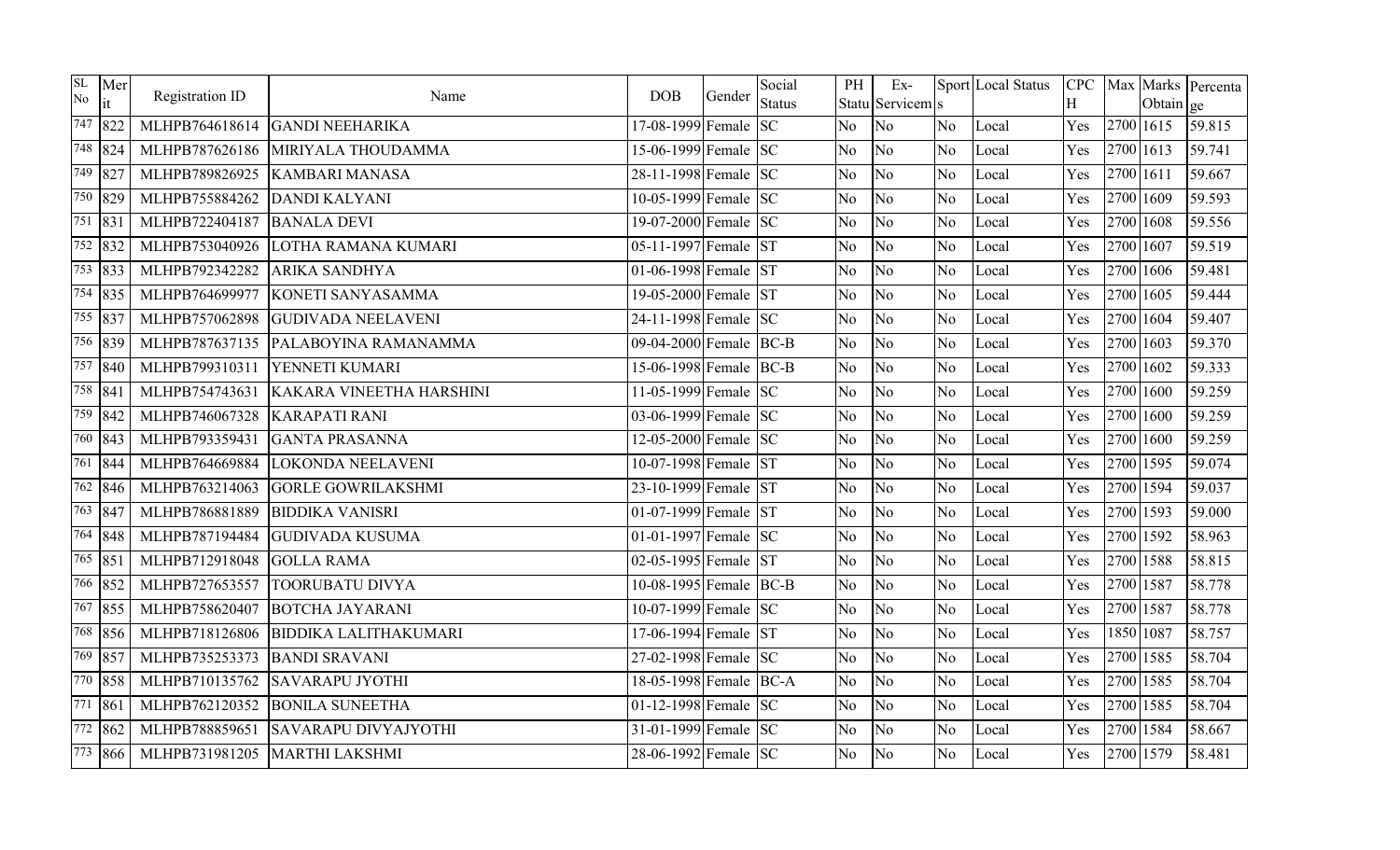| SL<br>No. | Mer<br>it         | Registration ID | Name                         | <b>DOB</b>                        | Gender | Social<br><b>Status</b> | PH             | $Ex-$<br>Statu Servicem s |                | Sport Local Status | H   |           | Obtain ge | CPC   Max   Marks   Percenta |
|-----------|-------------------|-----------------|------------------------------|-----------------------------------|--------|-------------------------|----------------|---------------------------|----------------|--------------------|-----|-----------|-----------|------------------------------|
|           | 774 867           | MLHPB761959740  | <b>SAKETI SAVITHRI</b>       | 27-03-1997 Female SC              |        |                         | <b>No</b>      | No                        | No.            | Local              | Yes | 2700 1578 |           | 58.444                       |
|           | $\sqrt{775}$ 868  | MLHPB757268632  | POTNURI PRIYA                | 13-09-1998 Female SC              |        |                         | No             | N <sub>o</sub>            | N <sub>o</sub> | Local              | Yes | 2700 1578 |           | 58.444                       |
|           | 776 869           | MLHPB711847321  | <b>CHERUKUBILLI SAILAJA</b>  | 15-08-1999 Female SC              |        |                         | No             | No                        | N <sub>o</sub> | Local              | Yes | 2700 1578 |           | 58.444                       |
|           | 777 870           | MLHPB735997447  | <b>BOYI SUVARNA</b>          | 10-06-1998 Female ST              |        |                         | No.            | No                        | No             | Local              | Yes | 2700 1577 |           | 58.407                       |
|           | 778 871           | MLHPB786911003  | YERAGADA MADHAVI             | 09-04-1997 Female ST              |        |                         | <b>No</b>      | No                        | No.            | Local              | Yes | 2700 1576 |           | 58.370                       |
|           | 779 874           | MLHPB722819380  | <b>SAVALAPURAPU ANUSHA</b>   | 04-10-1998 Female SC              |        |                         | No             | N <sub>o</sub>            | N <sub>o</sub> | Local              | Yes | 2700 1575 |           | 58.333                       |
|           | 780 878           | MLHPB770218342  | <b>JYOTHI SANKILI</b>        | 30-06-1988 Female SC              |        |                         | No             | No                        | N <sub>o</sub> | Local              | Yes | 2700 1570 |           | 58.148                       |
|           | 781 879           | MLHPB782959296  | PUTTA JYOTHSNARANI           | 12-06-2000 Female BC-B            |        |                         | No             | No                        | N <sub>o</sub> | Local              | Yes | 2700 1570 |           | 58.148                       |
|           | 782 880           | MLHPB730235387  | <b>BATTINA MANI</b>          | 15-08-1994 Female BC-B            |        |                         | No             | No                        | No             | Local              | Yes | 2700 1569 |           | 58.111                       |
|           | 783 881           | MLHPB742559237  | <b>REJETI SOWJANYA</b>       | 09-06-1997 Female SC              |        |                         | <b>No</b>      | N <sub>o</sub>            | No.            | Local              | Yes | 2700 1565 |           | 57.963                       |
|           | 784 883           | MLHPB795753342  | MUDILI SANDYA RANI           | 05-05-2000 Female EWS             |        |                         | <b>No</b>      | No                        | No             | Local              | Yes | 2900 1678 |           | 57.862                       |
|           | 785 887           | MLHPB716825202  | KOTIPALLI SOWJANYA           | 10-08-1999 Female SC              |        |                         | No             | N <sub>o</sub>            | N <sub>o</sub> | Local              | Yes | 2700 1552 |           | 57.481                       |
|           | 786 890           | MLHPB797515123  | CHINTHAPALLI MADHURI         | 01-09-1998 Female SC              |        |                         | No             | No                        | No             | Local              | Yes | 2700 1546 |           | 57.259                       |
|           | 787 893           | MLHPB730353101  | <b>URLAPU SIREESHA</b>       | $\overline{01-06-1997}$ Female SC |        |                         | No             | No                        | No             | Local              | Yes | 2700 1543 |           | 57.148                       |
|           | 788 895           | MLHPB783712739  | <b>RAVADA HEPSIBA</b>        | 25-07-1999 Female SC              |        |                         | <b>No</b>      | No                        | No.            | Local              | Yes | 2700 1541 |           | 57.074                       |
|           | 789 896           | MLHPB792825720  | CHUKKA HEMALATHA             | 25-07-1999 Female SC              |        |                         | No             | No                        | N <sub>o</sub> | Local              | Yes | 2700 1540 |           | 57.037                       |
|           | 790 897           | MLHPB785483097  | <b>SATTI PRAMEELA</b>        | 15-08-1996 Female SC              |        |                         | No             | No                        | N <sub>o</sub> | Local              | Yes | 2700 1538 |           | 56.963                       |
|           | 791 898           | MLHPB749391534  | <b>SURA JYOTHI</b>           | 25-05-2000 Female SC              |        |                         | No             | No                        | N <sub>o</sub> | Local              | Yes | 2700 1538 |           | 56.963                       |
|           | 792 900           | MLHPB729087156  | <b>UBBISETTI CHANDINI</b>    | 01-07-2000 Female BC-B            |        |                         | No             | No                        | No             | Local              | Yes | 2700 1535 |           | 56.852                       |
|           | 793 902           | MLHPB717790316  | <b>SANKILI INDIRA</b>        | 10-06-1998 Female SC              |        |                         | N <sub>o</sub> | N <sub>o</sub>            | N <sub>o</sub> | Local              | Yes | 2700 1533 |           | 56.778                       |
|           | $\sqrt{794}$  903 | MLHPB750862046  | SONDI NAVYASRI               | 13-01-1999 Female SC              |        |                         | No.            | N <sub>o</sub>            | No             | Local              | Yes | 2700 1533 |           | 56.778                       |
|           | 795 904           | MLHPB786948200  | YAJJALA INDU                 | 01-06-1999 Female $ SC$           |        |                         | No             | No                        | N <sub>o</sub> | Local              | Yes | 2700 1533 |           | 56.778                       |
|           | 796 905           | MLHPB795223192  | <b>DAPPUKOTA MAHIMA</b>      | 01-06-1999 Female $SC$            |        |                         | N <sub>o</sub> | N <sub>o</sub>            | No             | Local              | Yes | 2700 1533 |           | 56.778                       |
|           | 797 907           | MLHPB732910537  | <b>BADAPU MAHALAKSHMI</b>    | 23-07-1999 Female BC-A            |        |                         | <b>No</b>      | No                        | No             | Local              | Yes | 2700 1531 |           | 56.704                       |
|           | 798 909           | MLHPB797494550  | KOLA JYOTHI                  | 24-04-1992 Female BC-A            |        |                         | No             | N <sub>o</sub>            | N <sub>o</sub> | Local              | Yes | 2700 1529 |           | 56.630                       |
|           | $\sqrt{799}$ 911  | MLHPB710075589  | <b>MARTHI NIRMALA JYOTHI</b> | 20-07-1999 Female SC              |        |                         | No             | N <sub>o</sub>            | No             | Local              | Yes | 2700 1527 |           | 56.556                       |
|           | 800 914           | MLHPB765250641  | MIRIYALA SWATHI              | 13-06-2000 Female SC              |        |                         | No             | No                        | No.            | Local              | Yes | 2700 1516 |           | 56.148                       |